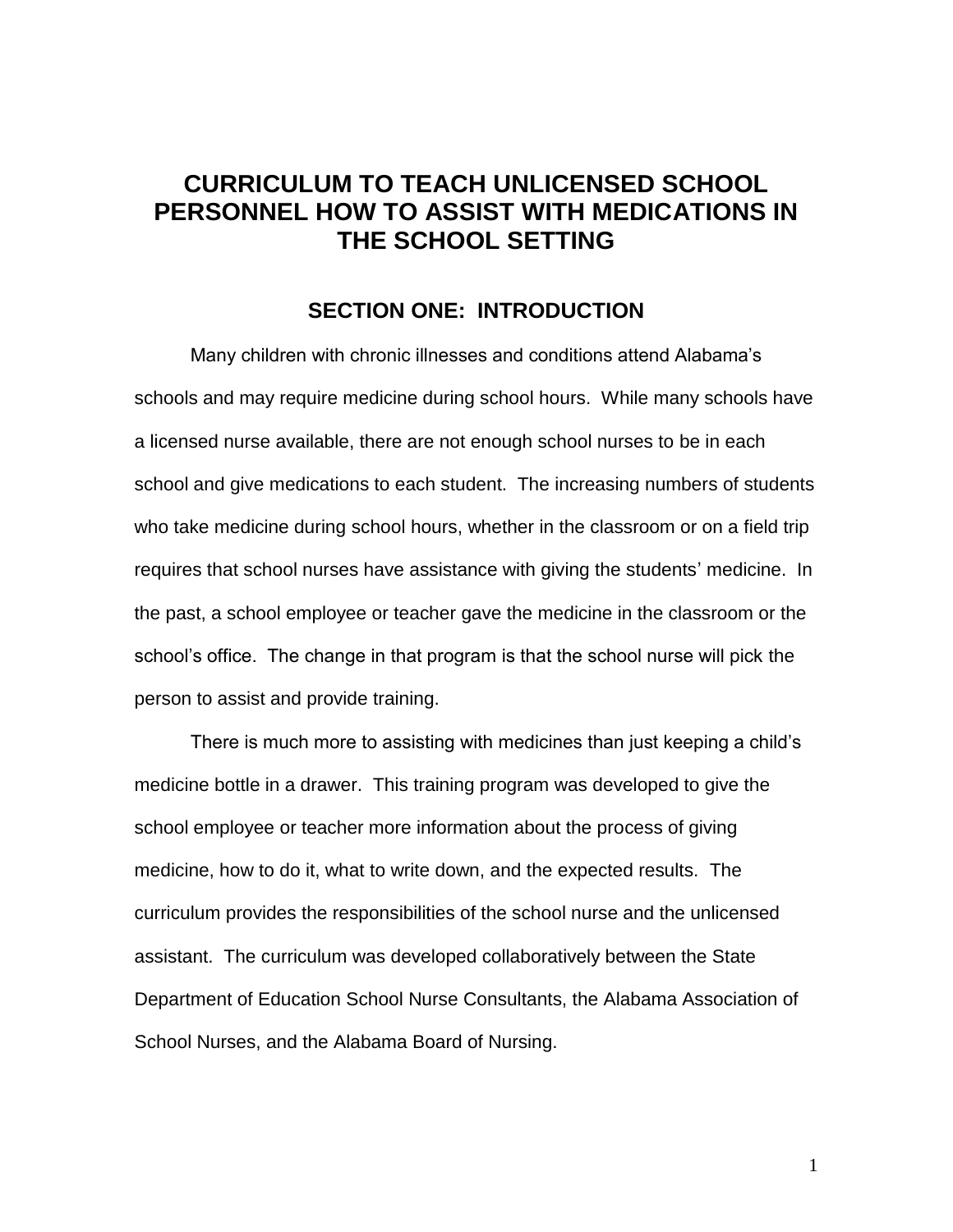**This curriculum covers general issues and medications. If that should be addressed in the school specific training. If a student brings medications other than the ones listed are given in a specific school system a new medication, not covered in this training, to school, contact the school nurse.** 

## **SECTION II. SCHOOL HEALTH**

#### **School Health Issues Related to Medications in the Schools**

 of the environment that led to this point. The number of students with complex health issues enrolled in schools is increasing. In the past, many children with Medicines that children take at school are a small part of the school's approach to the health of its students. The goal in giving medicines to students at school is to promote optimal wellness in order to enhance their ability to learn. Not taking prescribed medicine at the right time; taking the wrong dose of medicine; or having a reaction to medicine are all things that can cause learning problems for children. The issues associated with medicines in the schools require an understanding chronic illnesses attended a special school or did not go to school. Societal changes resulted in a focus on the health of children in Alabama schools. The school response is holistic---the child's health is the broad goal while aiding the child's health is a goal of giving medicines in the school setting.

There is no special title for the unlicensed person selected by the school nurse to assist with giving medicines in the schools. For purposes of this curriculum, the term "Medication Assistant" will be used to identify that individual chosen by the school nurse for training. A school nurse may be either a registered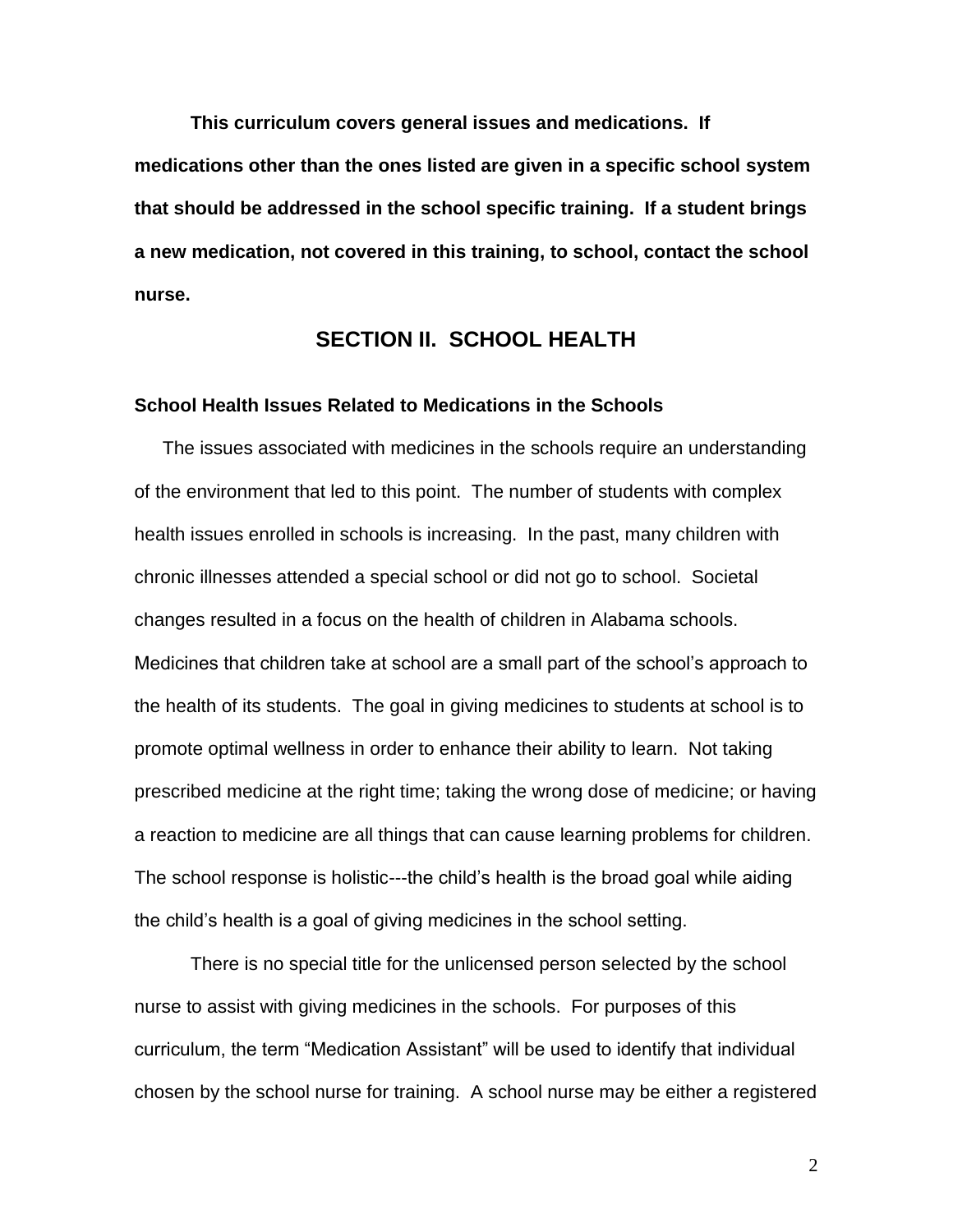educational preparation and scope of practice between the RN and LPN. The LPN's nursing practice requires oversight by the RN. The RN may not be in a nurse (RN) or a licensed practical nurse (LPN). There is a difference in position to supervise the LPN's employment relationship with a school, but a LPN is not allowed to practice in a school setting without oversight of the nursing care provided to students.

 programs in Alabama and assures that before issuing a license, the individual to practice nursing. The holder of a nursing license is under the authority of the The RN or LPN School Nurse is required to have a license issued by the Alabama Board of Nursing. The license represents that the RN or LPN has (1) specialized knowledge, (2) independent judgment, and (3) the fitness and capacity to practice. The Alabama Board of Nursing regulates the nursing education applicant meets all the legal requirements---including passing "state boards"---a national examination that determines the individual's knowledge and competence Board of Nursing.

 The lead nurse or designated nurse has the legal mandate to complete an annual comprehensive health assessment of the students in the local education the LEA. agency (LEA) and make recommendations to the superintendent concerning implementation of health needs. (School Nurse Law, 2009). Each student should have a Standardized Health Assessment Record completed annually to assist the lead nurse or designated nurse with providing the comprehensive assessment to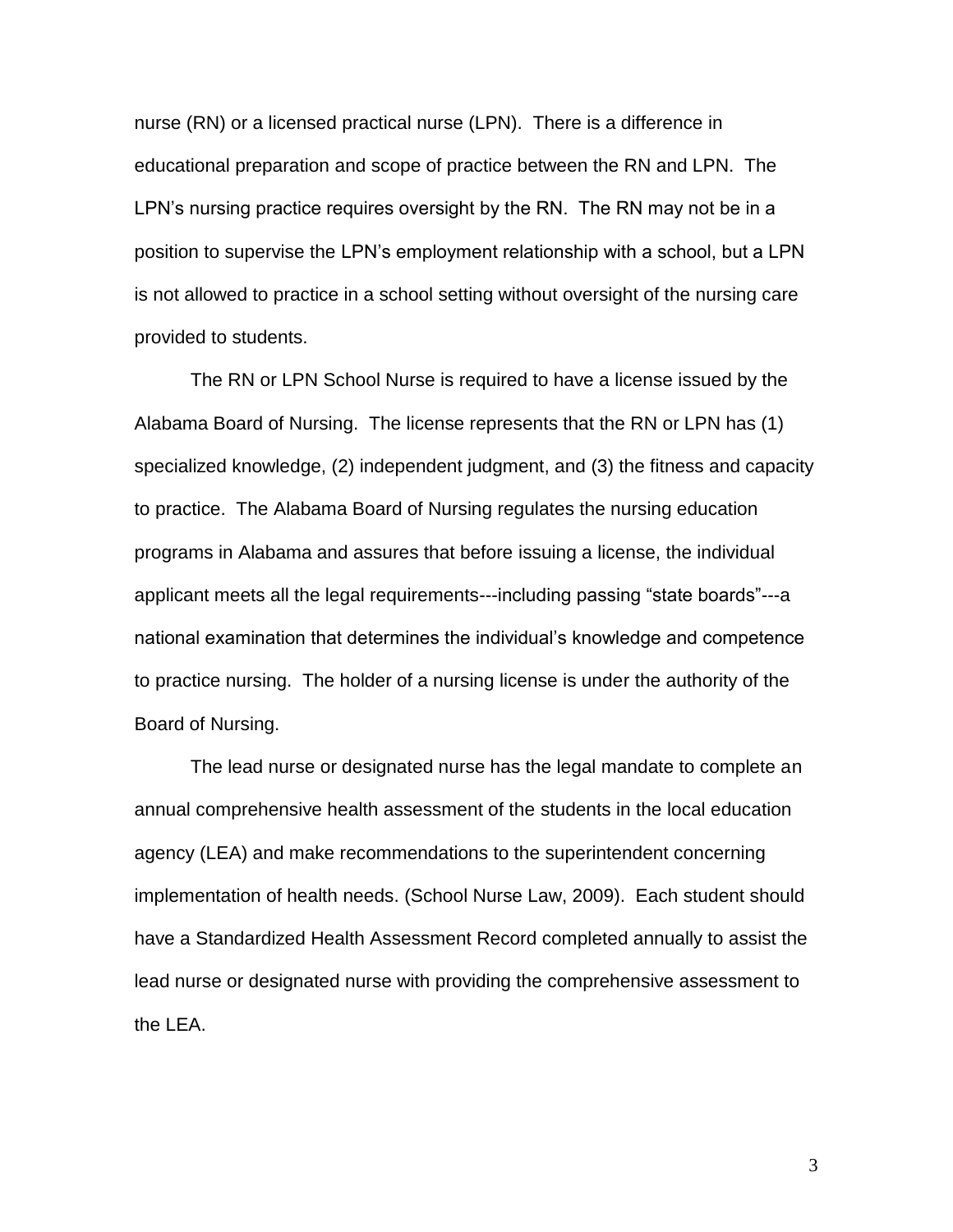#### **The Nurse Practice Act**

 established the Board and the foundational laws for nursing practice. The medicines but could not *delegate* a nursing task or function to the unlicensed The Alabama Board of Nursing was established in 1915 by the Alabama legislature. The "Nurse Practice Act" is the term used to refer to the statutes that Alabama Board of Nursing Administrative Code contains the published regulations. The statute establishes the broad power and authority of the Board of Nursing and the regulations set out specifics. In calendar year 2000, the Board of Nursing began work with school nurses, educators, and school administrators to address how, and who gave medicines in the schools. Prior to December 3, 2001, school nurses could teach unlicensed school employees or teachers about person.

#### **Alabama Board of Nursing Administrative Code**

task but the nurse retains the responsibility for the outcome. Delegation is defined in the Board of Nursing regulations. Chapter 610-X-7- .01 (1) states that delegation is "the act of authorizing a competent individual to perform acts supportive to registered nurses or licensed practical nurses in selected situations." Delegation is a key issue because the licensed nurse retains responsibility for the task delegated to someone else---someone else performs the

 interested persons, talked with school nurses and decided to provide clarification The Alabama Board of Nursing's legal mandate is the protection of public health, safety, and welfare. The Board held public hearings, meetings with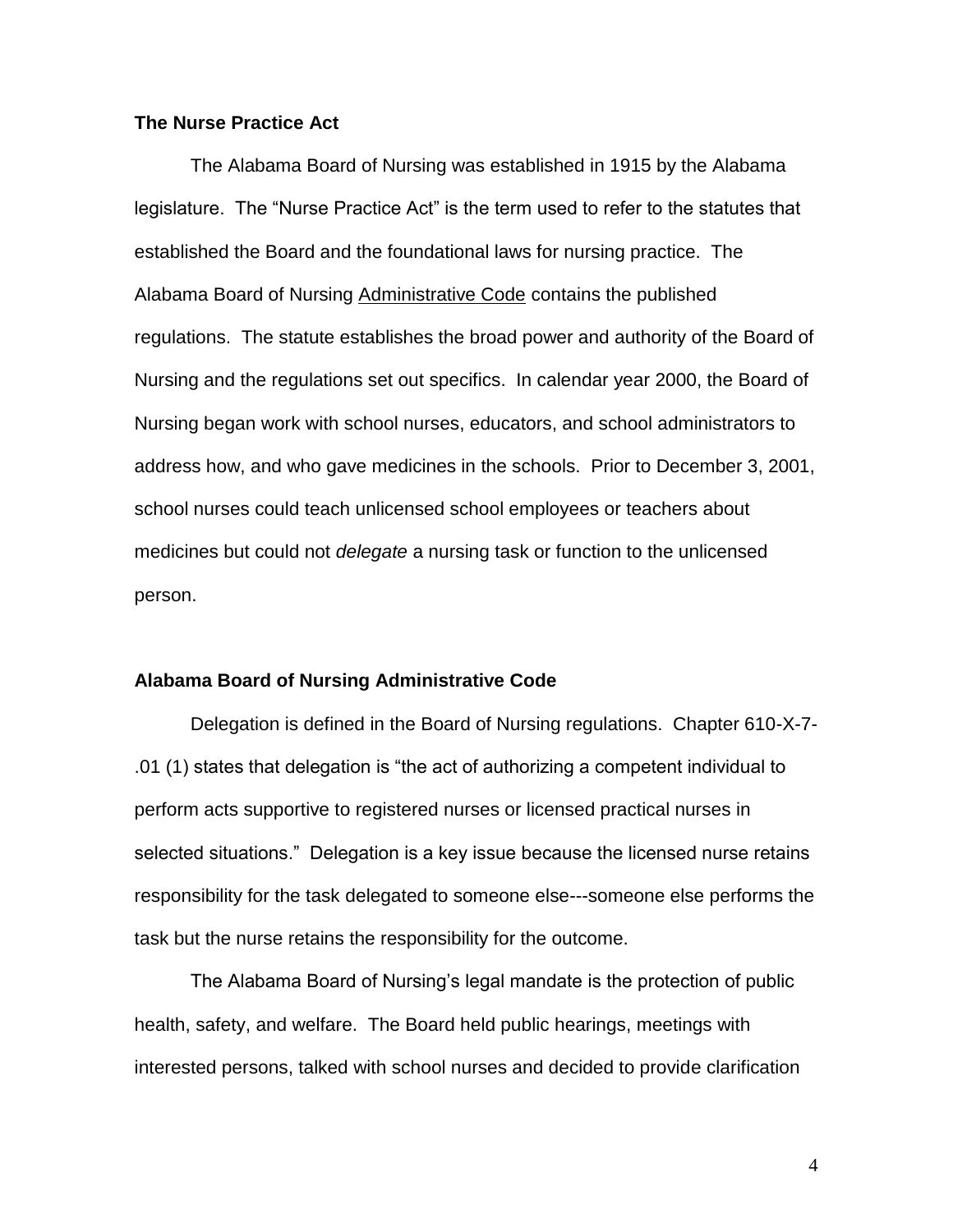for school nurse practice. The Board of Nursing established a section in the Board of Nursing Administrative Code specific to school nurses. School nurse practice is

very different than working in a hospital, nursing home, clinic, or home health.

First of all, the school nurse is responsible for the health of children in each school

to which he or she is assigned by the local education agency. Giving medicines is

only one area of responsibility for the school nurse. The Board of Nursing

recognized the special nature of school nursing. The foundation of delegation by a

school nurse is found in Alabama Board of Nursing Administrative Code Chapter

610-X-7, Standards of Nursing Practice—Specific Settings. The section specific to

school nurses is given to you so that you have a basic understanding of the school

nurse's responsibility in providing health services to children.

# **610-X-7-.02 Delegation by School Nurses**

 (1) The school nurse is accountable and responsible for the nursing care delivered to students under the nurse's jurisdiction.

 (2) Over-the-counter (OTC) medications may be administered to school children by the school nurse with a parent's written authorization and without a physician's authorization unless the school system policy requires a physician authorization. Parental authorization requirements require the following documentation:

(a) The purpose of the OTC medication.

 (b) The circumstances under which the over-the-counter medication can be administered.

 (3) Registered nurses or licensed practical nurses who provide nursing care in the school setting through the twelfth grade may delegate specific tasks to unlicensed assistive personnel.

 (4) The registered nurse is accountable for determining the tasks that may be safely performed by the unlicensed assistive personnel following appropriate training and demonstration of competency.

 (5) Delegation of the use of the vagal nerve stimulator (VNS) in selected cases is not prohibited.

 (6) The specific delegated tasks shall not require the exercise of independent nursing judgment or intervention. Specific tasks that require independent nursing judgment or Interventions that shall not be delegated include, but are not limited to:

(a) Catheterization, clean or sterile.

 (b) Administration of injectable medications, other than premeasured medication for allergic reactions.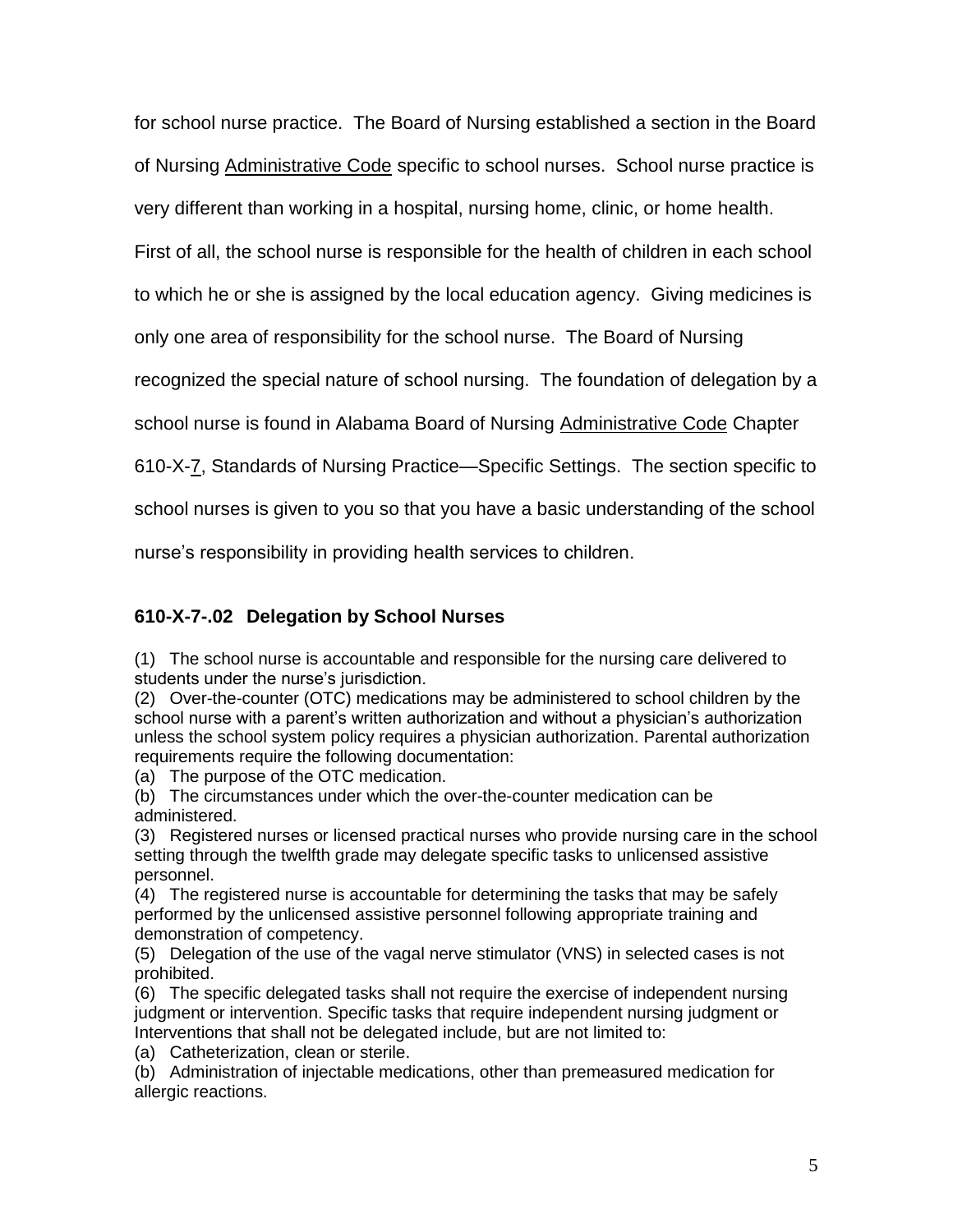(c) Administration of rectal or vaginal medications.

 (d) Calculation of medication dosages other than measuring a prescribed amount of liquid medication or breaking a scored tablet.

(e) Tracheotomy care, including suctioning.

- (f) Gastric tube insertion, replacement, or feedings.
- (g) Invasive procedures or techniques.
- (h) Sterile procedures.
- (i) Ventilator care.

(j) Receipt of verbal or telephone orders from a licensed prescriber.

 (7) The task of providing prescribed oral, topical, ear, eye, nasal, and inhalation medications to a student through twelfth grade may be delegated to unlicensed assistive personnel by the school nurse only when the following conditions are met:

 (a) The school nurse identifies the appropriate individual(s) to assist in providing prescribed medications.

 (b) The unlicensed assistive personnel selected by the school nurse shall attend a minimum twelve-hour course of instruction that includes a curriculum approved by the Board and demonstrated competency to perform the delegated task.

 (c) The school nurse shall provide periodic and regular evaluation and monitoring of the individual performing the delegated tasks.

 (d) The school nurse shall routinely and periodically conduct quality monitoring of the tasks performed by the unlicensed assistive personnel, including, but not limited to:

(i) Training.

(ii) Competency.

(iii) Documentation.

(iv) Error reporting.

 (v) Methods of identification of the right student, the right task, the right method, and the right quantity at the right time.

 (8) The school nurse delegating the task may, at any time, suspend or withdraw the delegation of specific tasks to unlicensed assistive personnel.

 (9) The School Nurse Consultant or School Nurse Administrator shall submit a report(s) to the Alabama Board of Nursing in a format specified by the Board upon request.

**Author:** Alabama Board of Nursing

 **Statutory Authority:** Code of Ala. 1975, §34-21-2(c)(21).

 **History:** Filed September 29, 1982. **Repealed:** Filed October 29, 2001; effective December 3, 2001. **New Rule:** Filed November 23, 2009; effective December 28, 2009.

#### **Federal and State Law**

The Americans with Disabilities Act (ADA) is a federal law enacted by

Congress to prohibit discrimination against the disabled. Prior to the ADA,

individuals with special needs or disabilities were often unable to attend school (or

work) because of barriers imposed by the physical layout of buildings, societal

beliefs, and a lack of resources for the disabled. The law resulted in changes and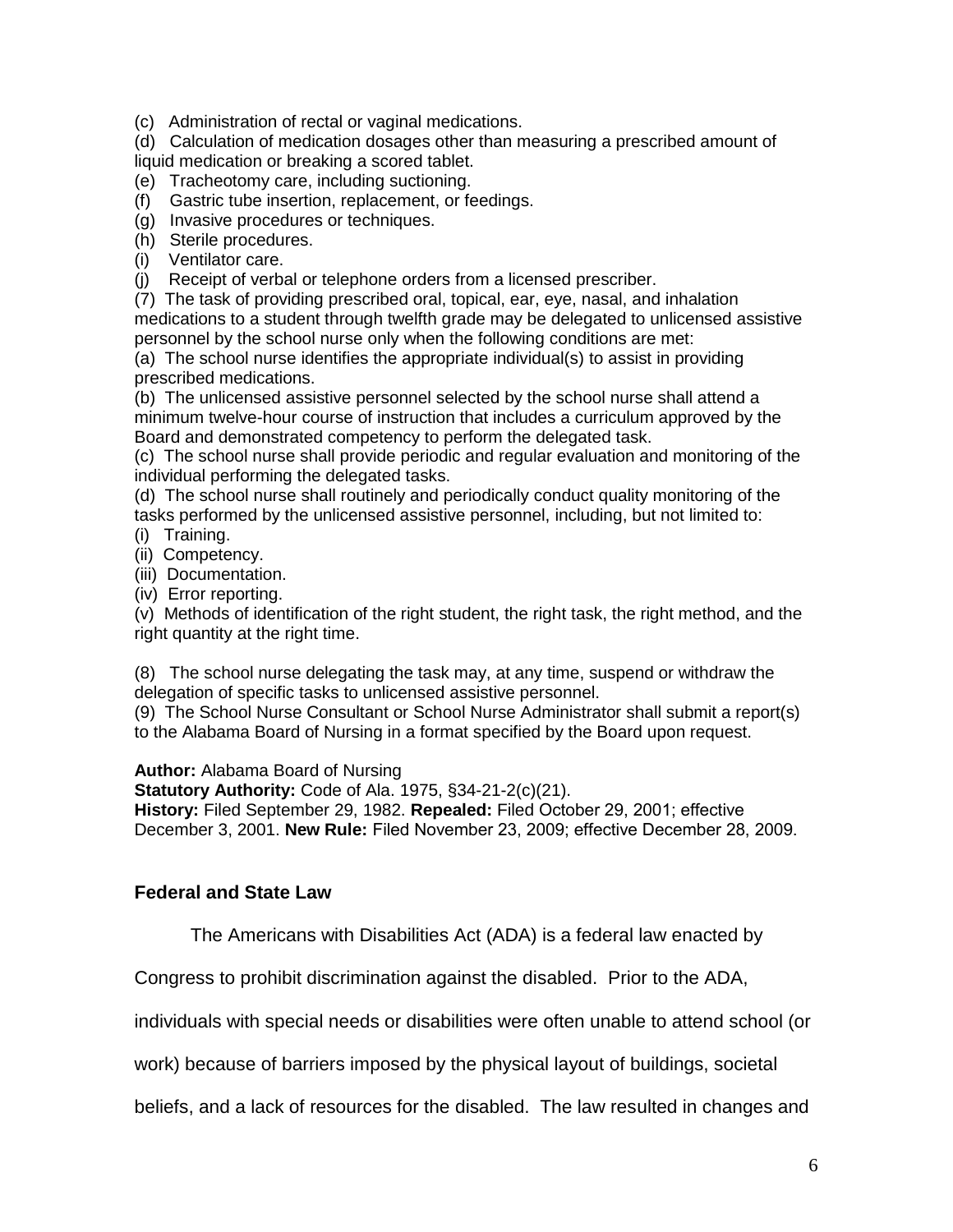removal of barriers---including the education of disabled children. Providing health care in the school setting became an expectation and resulted in passage of the Individuals with Disabilities Education Act (IDEA). These laws, when read together, provide a foundation for the health services the schools are required to provide students. Section 504 of the Rehabilitation Act of 1973 is a civil rights act. Section 504 prohibits discrimination solely on the basis of a disability in programs or activities that receive federal financial assistance. All public school systems in Alabama receive federal financial assistance and therefore, all public school systems must comply with Section 504 of the Rehabilitation Act of 1973.

 Other agencies have regulations that have to be considered by the school nurse and the medication assistant. The federal Drug Enforcement Agency (DEA) are referred to as controlled substances. Doctors are required to have a specific DEA number to write prescriptions for controlled substances. The Alabama Board has jurisdiction over controlled substances. Narcotics or other "scheduled drugs" of Pharmacy has regulations regarding the dispensing, packaging, and distribution of medications by pharmacists and pharmacies. There are some specific Board of Pharmacy regulations that impact medicines in the schools---particularly field trips and off-campus events. The Alabama Department of Public Health has regulations about reportable events, communicable diseases, and other public health issues.

#### **Confidentiality & Privacy**

 records of students are confidential and are kept separate from the school records. Confidentiality is an important legal concept in the school setting. Health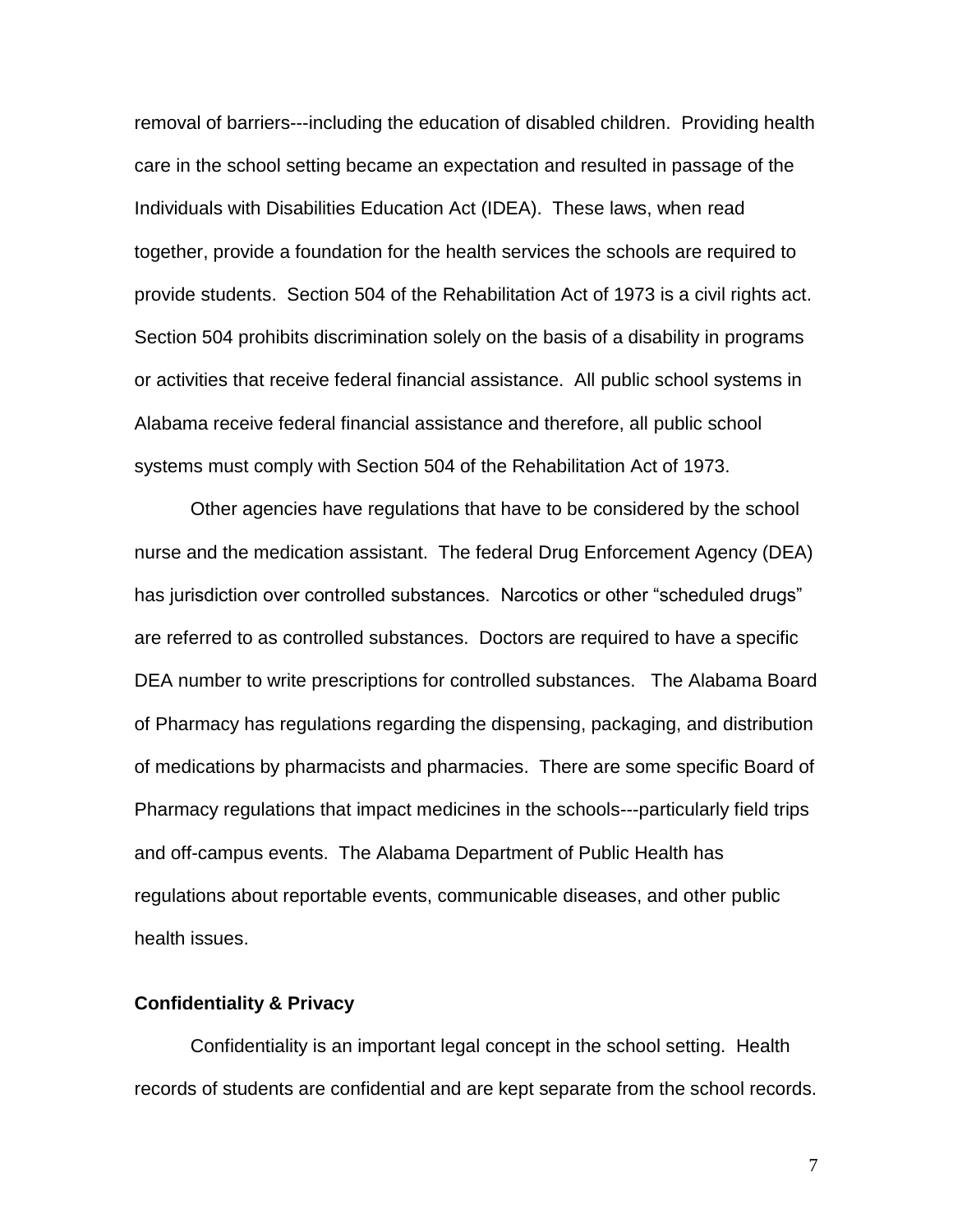Knowing some information from the health record is necessary for the medication assistant. It is important for the medication assistant to understand that the  *mail or answering machines, or on an electronic mail system. Regardless of cabinets or secure computer files (ASHA, 2000).* Privacy is a separate legal concept. If a child tells a teacher or school secretary how he or she feels about information provided should not be repeated to other students, school employees and teachers. Health records contain sensitive information and disclosure without permission can result in legal liability. *Records containing student health information should never be left open on top of a desk. Nor should confidential information be left as a message with a secretary, on a voice where stored, student health information should be stored in locked file*  having a chronic illness, that is information that should be shared with the school nurse but not disclosed to those who do not have a "need to know." Students, teachers, and staff spend a great deal of time together over the course of a school year. It is natural for individuals to talk about situations at school. Recognize that health information has a higher level of protection.

 students, such as: There are some practices that help protect the confidentiality and privacy of

- Limit access to school health records as defined by policy.
- Discuss medication information with appropriate staff only.
- Require signature for all non-school health employees accessing health records.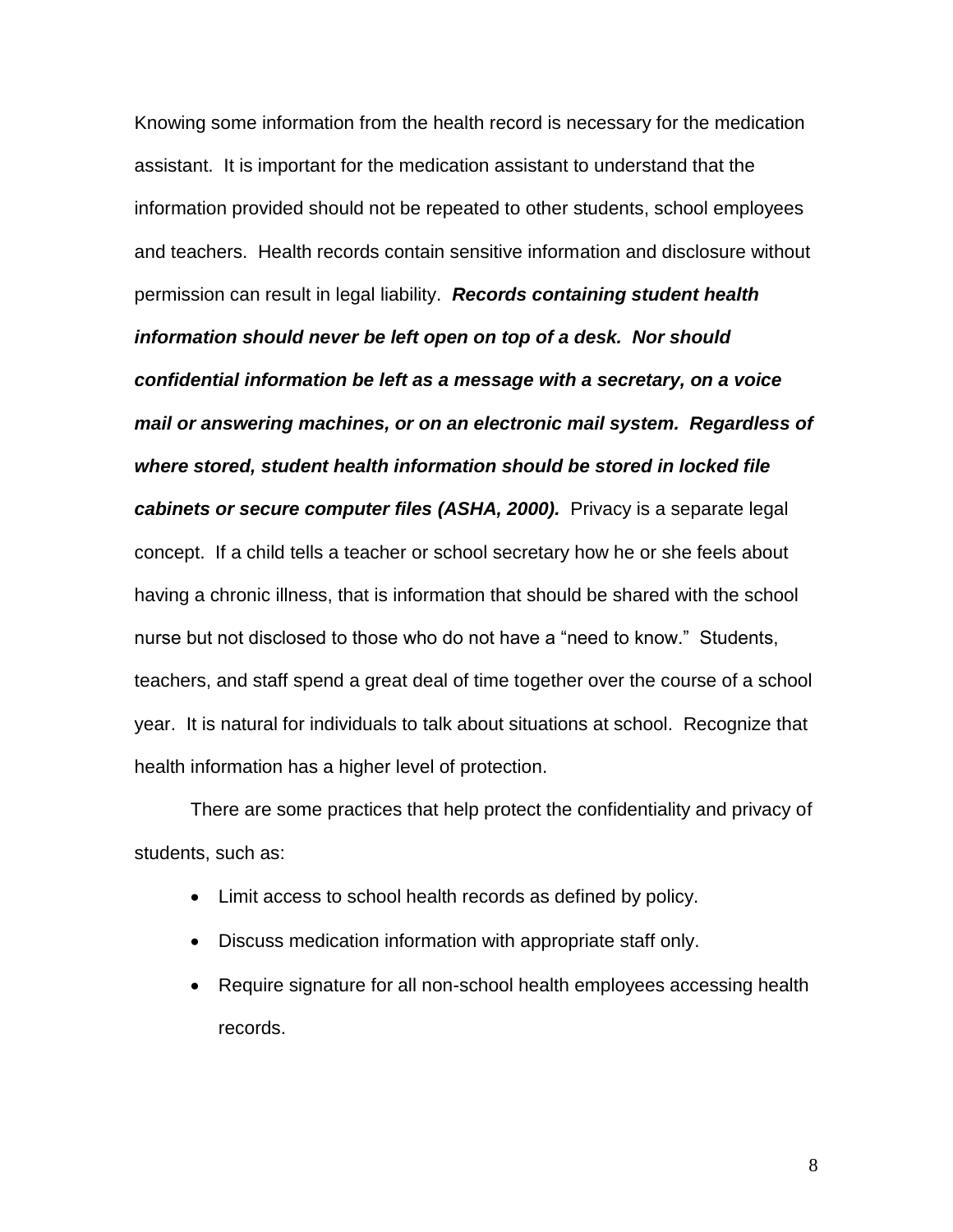- Secure records, avoid public disclosure. *(FERPA provides parents with access to all their child's school records, including health records, and stipulates that these records may not be released outside the school without specific parental consent. ASHA, 2000)*
- Use appropriate areas for medication free of distraction and avoid discussion in public areas.
- extracurricular activities, and field trips. • Storage of emergency action plans (EAP) on school buses,
- Refer all release of information requests to the school nurse.

 The reason the focus and attention of regulations, policies, and guidelines is directed to medications in the schools is to protect the health, safety, and welfare of the student. Some requirements to protect the student include protecting the student's rights, managing and monitoring student's prescribed medicines, using correct methods to identify students and medicines, and following guidelines for safety in assisting the school nurse with medications (including storage of medicines and documentation).

#### **Responsibilities of the School Nurse**

 students. The responsibilities of the school nurse for administration of medications to students are: The school nurse has many responsibilities in providing health services to

 Development and implementation of the nursing care plan/individualized healthcare plan (IHP) and emergency action plans (EAP) including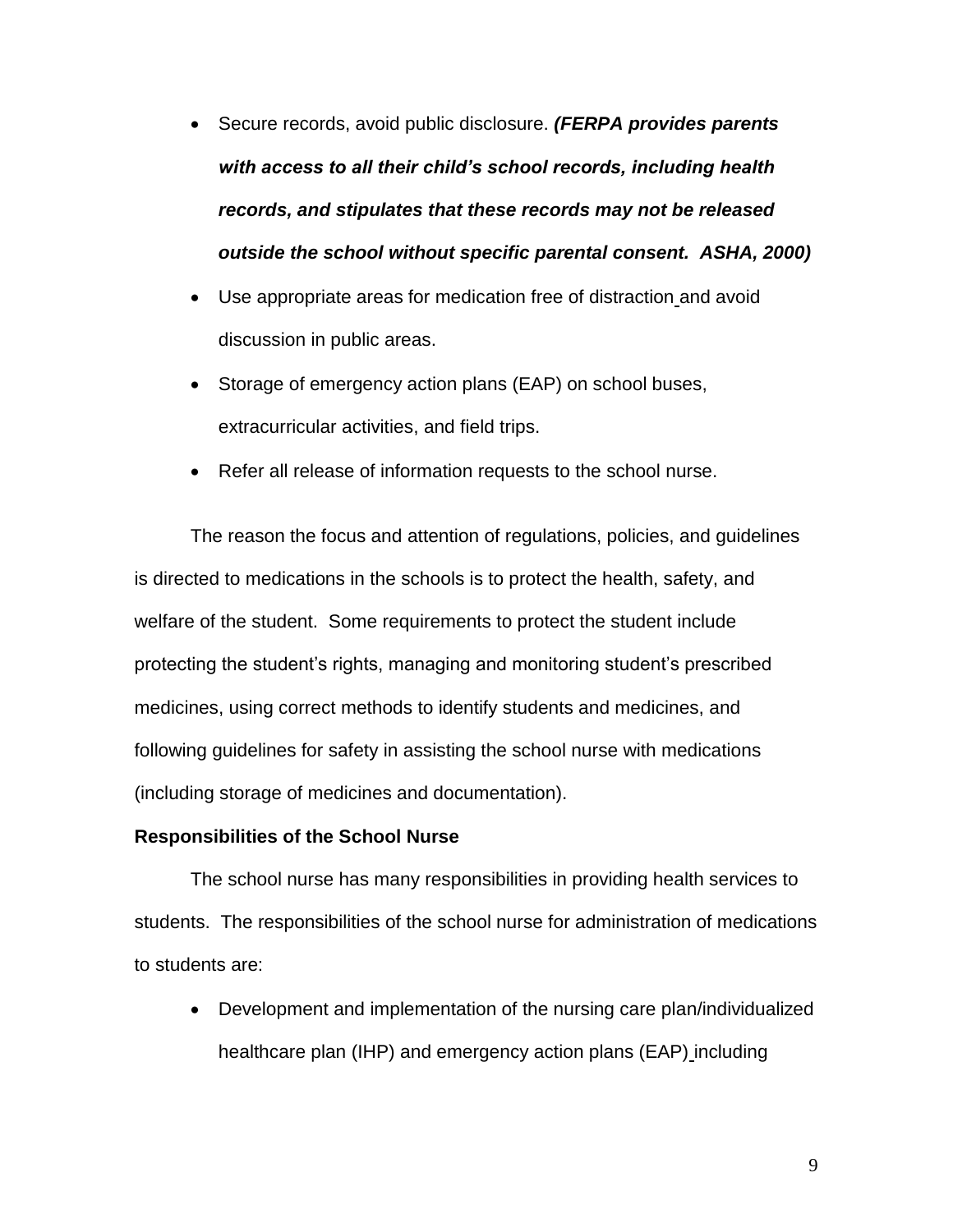assessment, nursing diagnosis, establishment of nursing goals and evaluation.

- Review student assessment health records.
- Ongoing assessment, evaluation of outcomes and revisions to the IHP/EAP.
- judgment, and/or skill may not be delegated. Any intervention that requires professional nursing knowledge,
- Assures the availability of resources required to assist with medications, including material resources, an appropriate environment, and supervision.
- Implements procedures for handling, storing, and disposing of medications per federal, state and local guidelines.
- Ensures that the medication assistant has successfully completed an Alabama Board of Nursing-approved medication assistant training program, training specific to the school district and local school, and has received student-specific instruction.
- correction actions taken to promote competence. Evidence of Ensures ongoing competence of medication assistant by routine monitoring to include observation of medication assisting techniques, review of the unlicensed school personnel's documentation, and monitoring and corrective actions are documented and stored separately from the student's health record.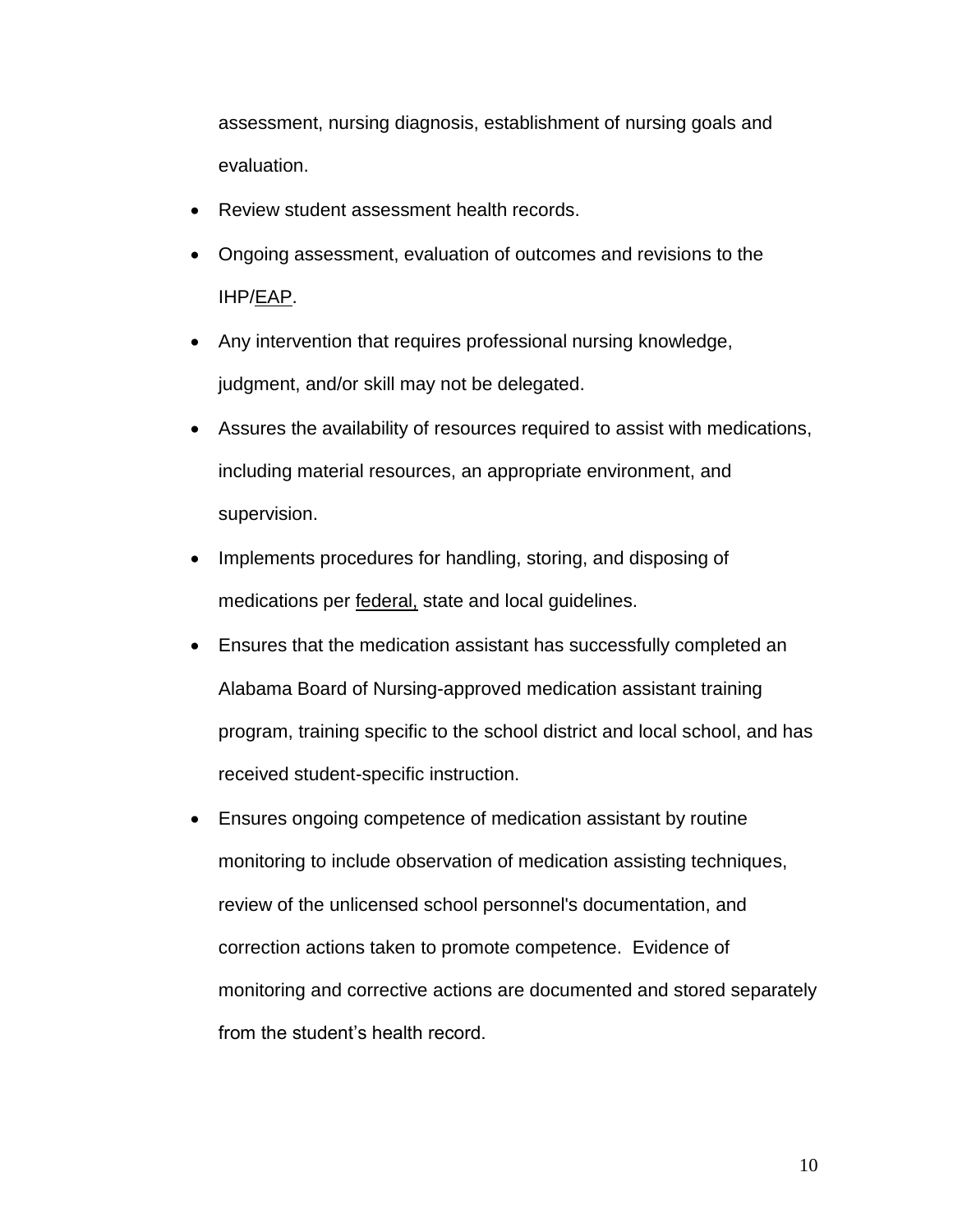- Determines that it is safe to delegate assistance with medication to the medication assistant based upon the stability of the student's health status, the complexity of the task and the competency of the medication assistant.
- Monitors compliance with health records confidentiality.
- Assures that a clear, written, signed medical order and written parental consent form for medications and treatments are obtained in accordance with local school policies and procedures.
- Establishes procedures to ensure that the medication assistant has access to a healthcare professional at all times.
- school-sponsored trips and activities, and during transportation to and Develops procedures for student specific routine and emergency procedures including assisting with medication while at school, during from school and document in student's IHP/EAP.
- Performs delegation in accordance with the Alabama Nurse Practice Act.

#### **Responsibilities of the Medication Assistant**

- of Education approved program for medication assistance by unlicensed Successfully completes an Alabama Board of Nursing-State Department school personnel, training specific to the school district and local school, and training in student-specific issues.
- Adheres to the policies and procedures of the school and district.
- Follows the outlined plan of care for individual students.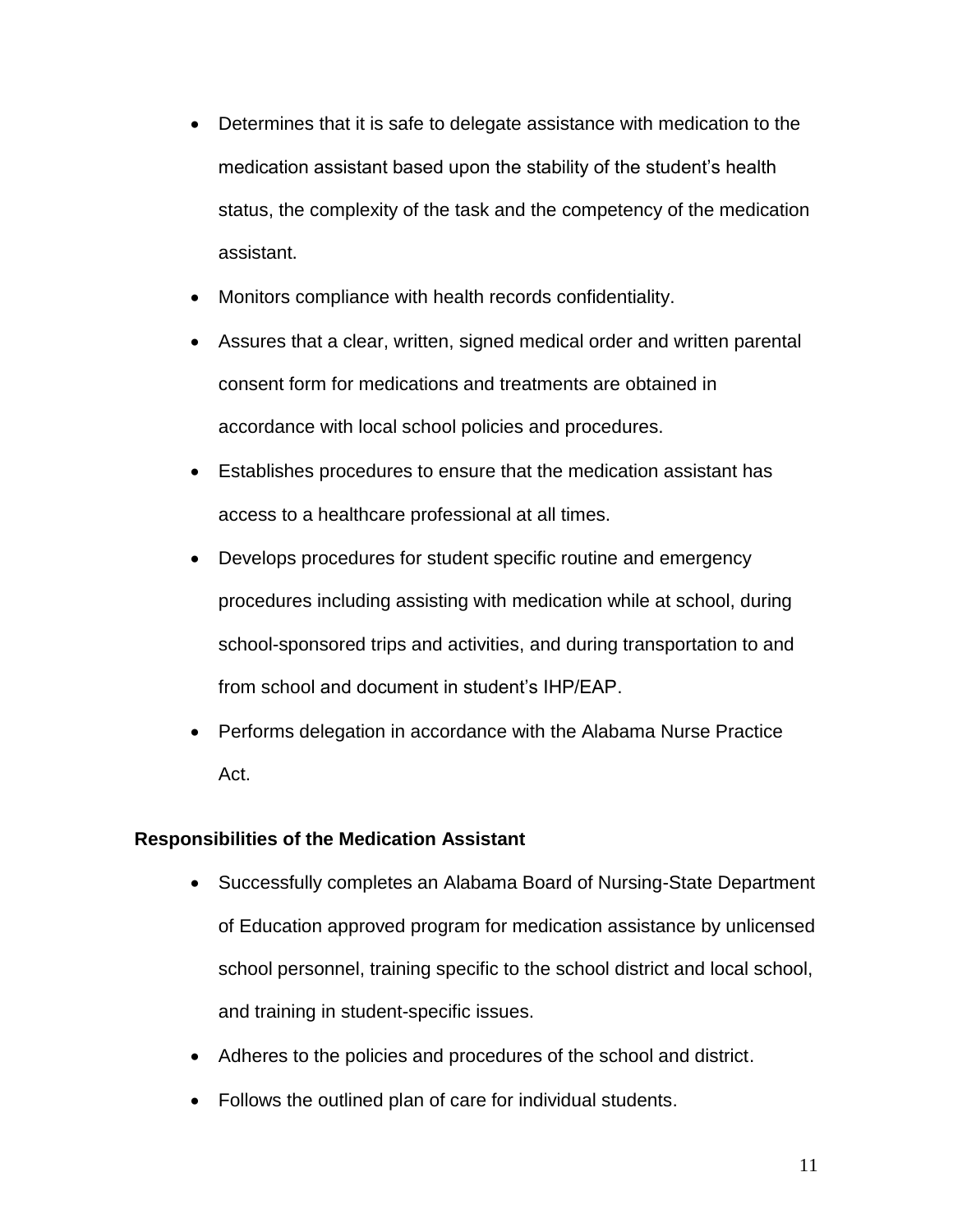- Does not participate in activities that require professional nursing judgment, knowledge, or skill, and notifies the school nurse when professional nursing care is required
- Notifies the school nurse immediately when there is suspicion of a medication reaction, a medication error, or a change in a student's health status or new medication received at school.
- Completes timely, accurate documentation of assistance with medication in accordance with state and local policies

## **How to Determine if Nursing Judgment is Necessary**

- reaching a clinical decision based upon an analysis of evidence or data The intellectual process nurse exercises in forming an opinion and (ANA, 1992).
- decision-making which cannot be logically separated from the The task does not involve ongoing assessment, interpretation or performance of the task itself (NASN, 1996).
- Observations regarding the outcome and the student's reaction to the task may be recorded, but nursing judgment is not needed in the performance of the task (NASN, 1996).

## **Specific Rules Related to Medicine**

• In order to assist students with medications in the schools, the medication assistant must successfully complete a training program approved by the Alabama Board of Nursing-State Department of Education.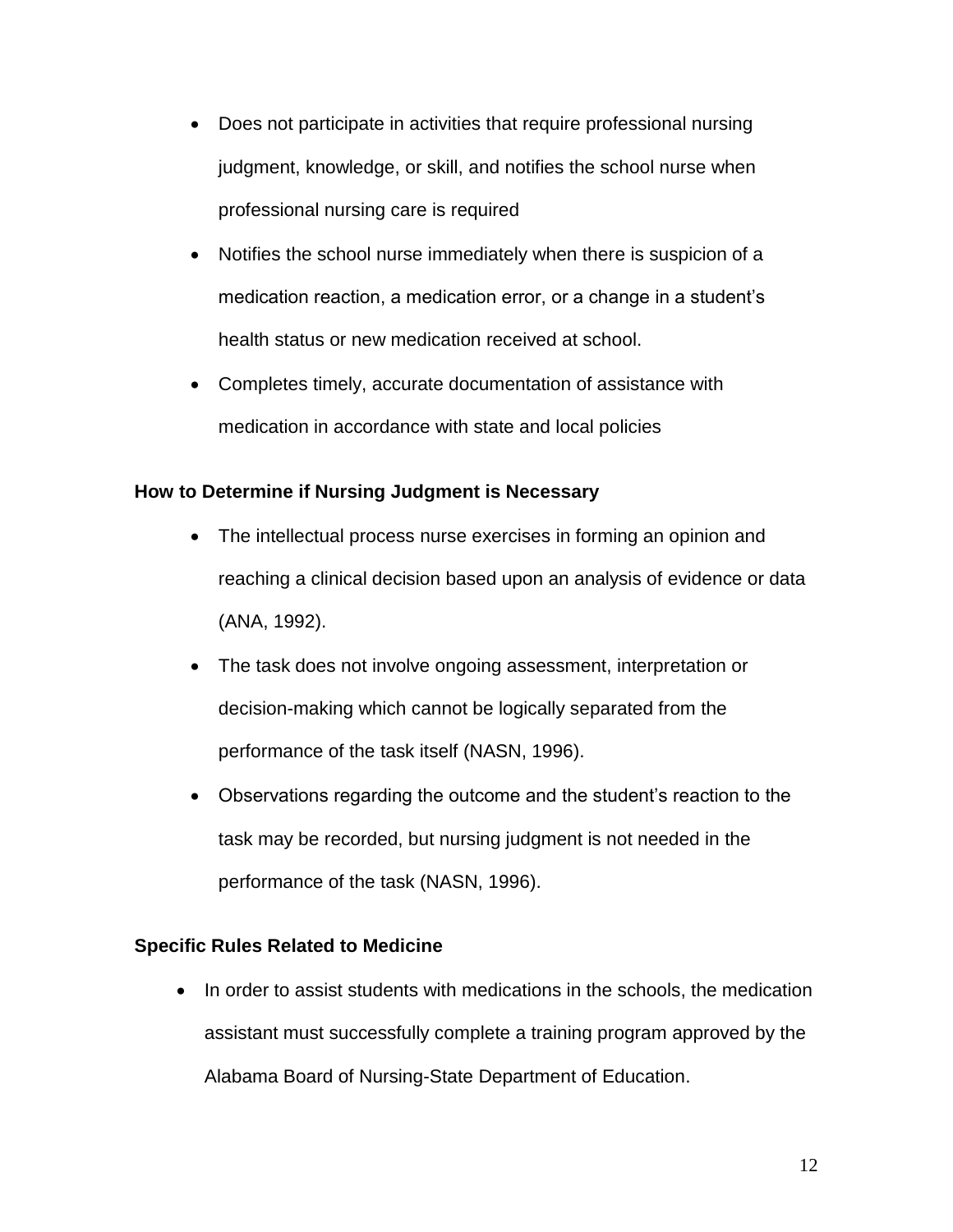- Only registered nurses, physicians, or dentists may delegate assistance with medication to trained unlicensed school personnel in the school setting. A licensed practical nurse may delegate after determination by the registered nurse that delegation is appropriate.
- No prescription medication may be given without parent authorization, a healthcare provider order and a pharmacy label (Primary healthcare providers are physicians, nurse practitioners, or physician's assistants).
- The school nurse may accept verbal medical and treatment orders. A written order should be obtained within 48 hours of accepting a phone order. School nurses should never accept an order or change an order not licensed to receive or give such orders). However, parents may the physician. Fax and email orders are acceptable and do not require that comes through a third party (e.g., parent or other staff member who is provide information about the student's current health needs and particularly when a student is a diabetic and requires adjustment of insulin dosages so long as the dosage falls within the parameters provided by additional orders.
- Review local policies.
- the-counter (OTC) medicines, such as Tylenol, Hydrocortisone, etc… for original, unopened, sealed container with specific instructions as to when Under no circumstances should the school stock its own supply of overstudent or staff use. The parent must provide the OTC medicine in the or why such medicines may be necessary. The delegating RN must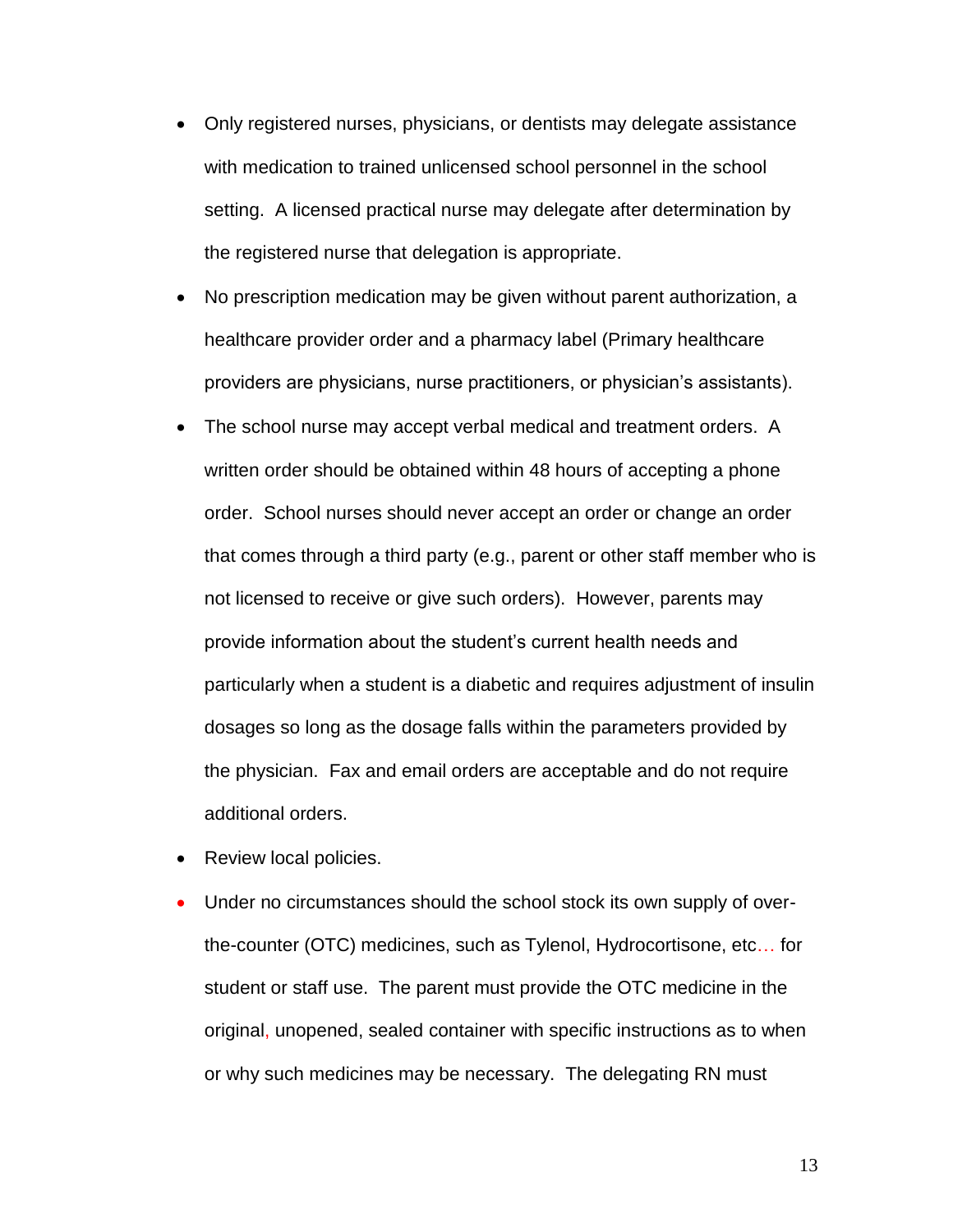evaluate and approve all OTC medicines and parental instructions. First aid materials and supplies, including antibacterial ointment, may be maintained in the health room at the discretion of the LEA. The whether a provider order is also necessary. A standing order from a licensed prescriber does not give permission to stock medications. field trips or overnight trips. In the event student twins, triplets, siblings etc. have OTC medications, the LEA may determine to allow one bottle of delegating RN will determine if the OTC medicine is appropriate and However, the LEA can determine how to arrange for OTC medications on OTC medications for all the siblings.

#### **Necessary Knowledge**

- Medications and how they are used.
- form of an oral medication can only be done with authorization from the health provider and the delegating school nurse. Cutting, crushing, or sprinklings of the medication are examples of changing the form of an Oral medications are packaged as pills/tablets/capsules. Changing the oral medication.
- Scored tablets can be cut in half to obtain a smaller dose. For example, nurse. Do not try to cut a scored tablet with a knife—a pill cutter is used the prescription may indicate each tablet is 10 milligrams, but the order indicates the student is to take only 5 milligrams (requiring cutting). If a student has medication that must be cut, call the delegating school for that purpose and cleaned after each use.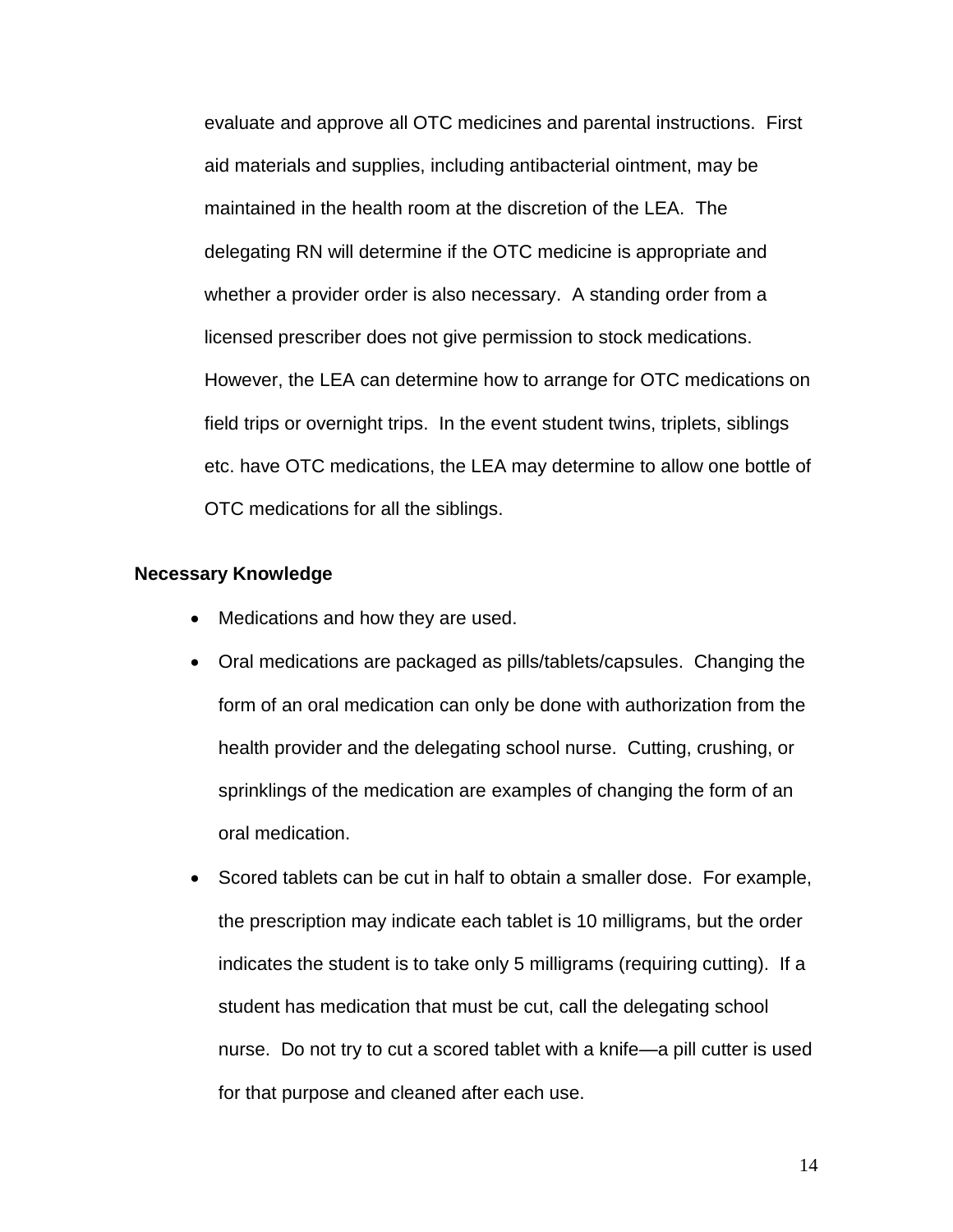- Example: Advil. Coated tablets are swallowed whole and should not be chewed.
- take apart, crush, or permit the student to chew unless directed by the licensed prescriber. Capsules are made to be taken by mouth and swallowed whole—do not
- Drug actions and possible negative reactions.
- Trained observation skills.
- Use of the Seven Rights: right student, right medication, right dose, right time, right route, right documentation, right reason.
- when pouring the medication, and (3) when returning the medication to • Importance of checking the Seven Rights each and every time medication is given: (1) when taking medication from the cabinet, (2) the cabinet.
- Appropriate, accurate, timely documentation.
- How to obtain assistance from the school nurse and/or other healthcare professionals.
- Understanding of local policies.

## **Responsibilities Related to Controlled Substances**

 according to state and local policies. All prescription medications shall which is kept locked except when opened to obtain medications. Prescription medications requiring refrigeration shall be stored in a • Identifies controlled substances and stores in a secure location be kept in a securely locked cabinet used exclusively for medications,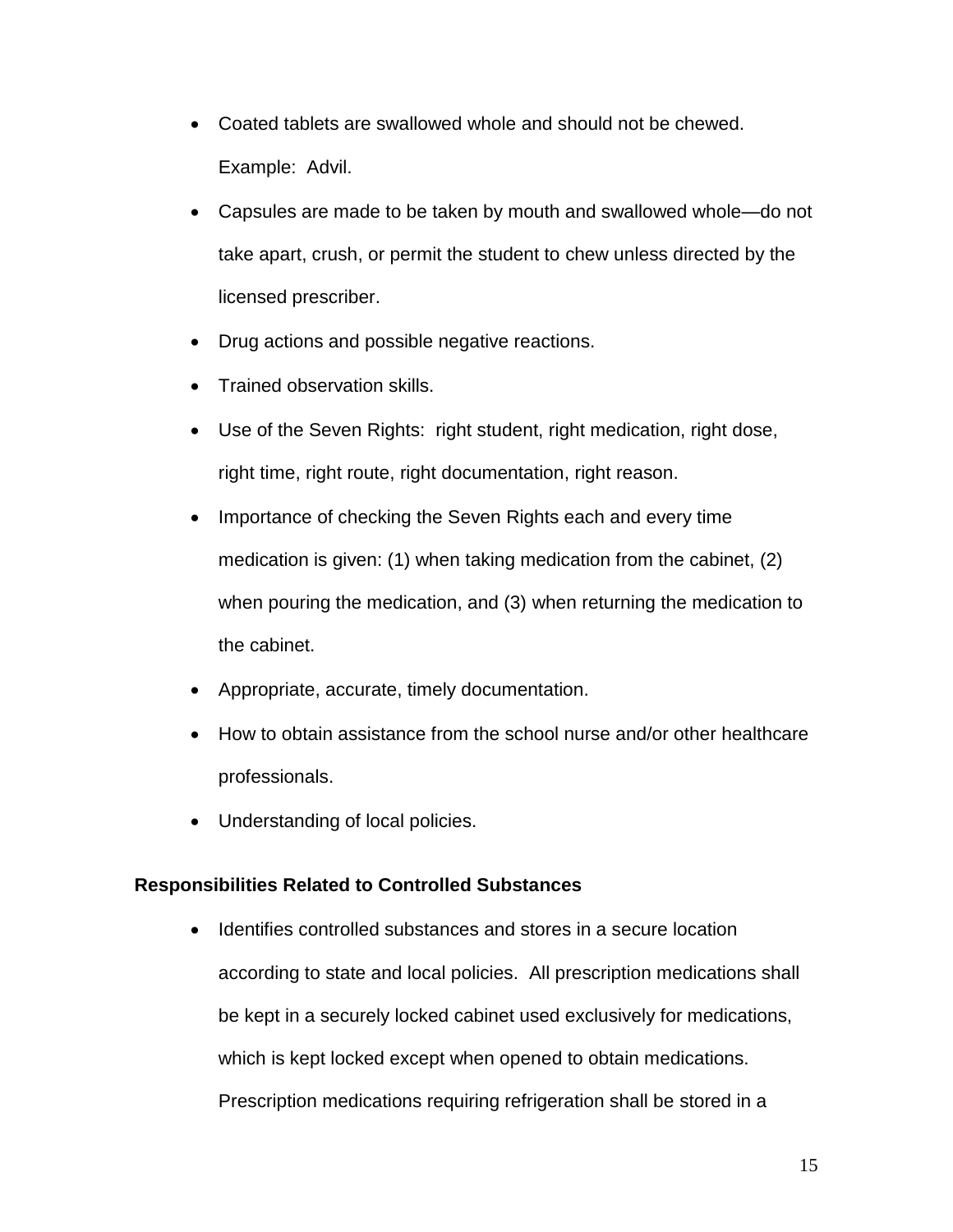refrigerator marked as a medication refrigerator with no food that is kept in a securely locked room. (Schwab, 2001)

- according to state and local policies on back of Medication Documents the receipt, number, and return of controlled substances Administration Record.
- Reports discrepancies in the quantity of a controlled substance to the school nurse, principal and other authorities according to state and local policies.

## **Selection of the Medication Assistant by the School Nurse**

- The unlicensed school personnel chosen to receive delegation have successfully completed an Alabama Board of Nursing approved training program.
- dedicated time, in a quiet environment without distractions, until the The person assisting children with medications must be able to provide process is complete.
- successfully verbalize the concept of nursing judgment and the need to • The person selected to assist students with medications can notify the school nurse when nursing judgment is required.
- The medication assistant must be able to demonstrate competence in all aspects of assisting students with medicines as outlined by state and local policies.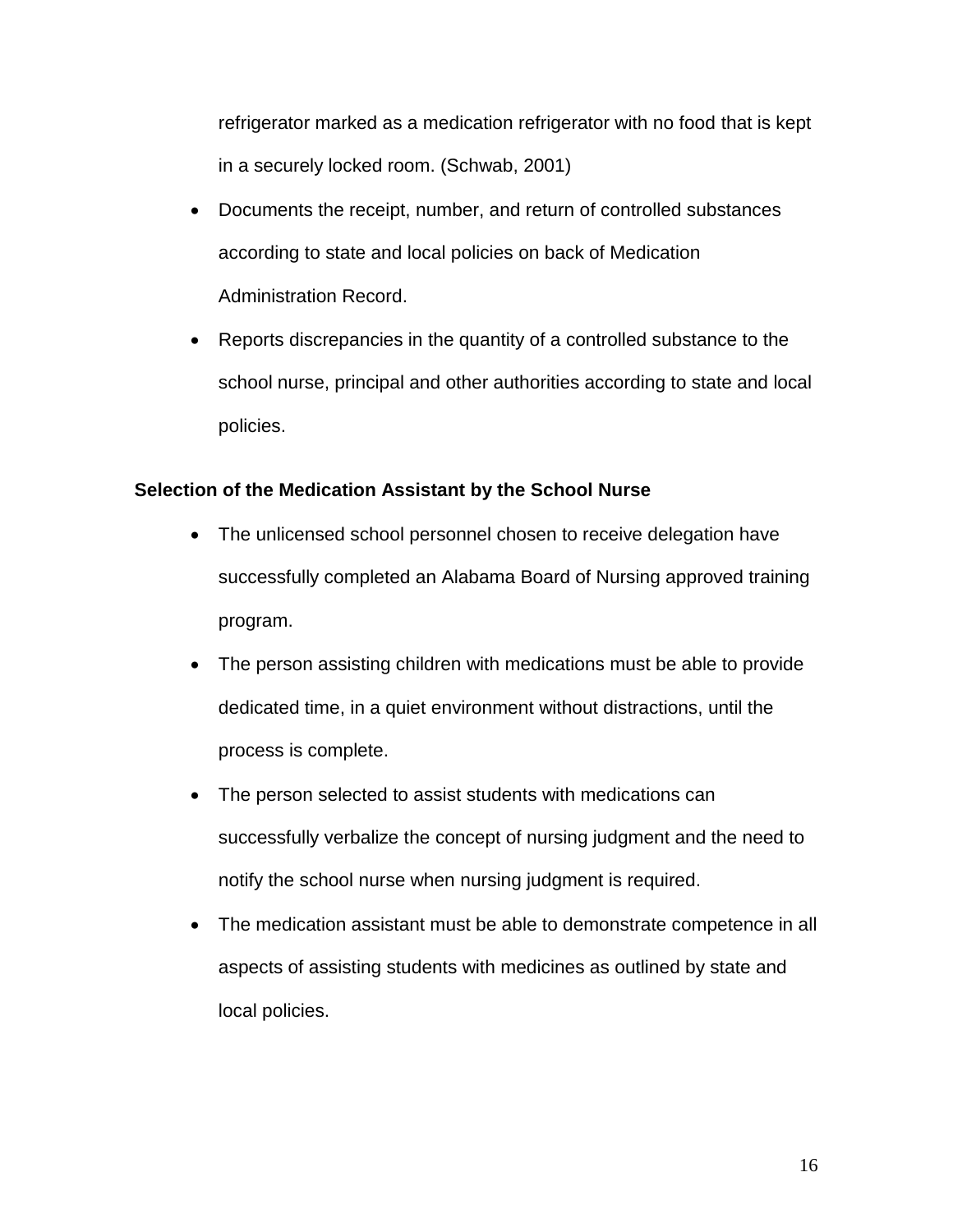The medication assistant must be able to establish and maintain communication with the school nurse(s), and verbalize the importance of communication in promoting safe assistance with medications.

## **Expected Outcomes**

- student to remain in school, to maintain or improve health status, and to • The assistance with medication during the school day enables the improve potential for learning.
- The student will receive medication as prescribed by a licensed prescriber.
- The student will demonstrate knowledge of the principle of self-care and responsibility through appropriate self-medication procedures.

# **SECTION III. COMMON HEALTH CONDITIONS**

## **CHRONIC CHILD & HEALTH CONDITIONS REQUIRING ROUTINE MEDICATION ASSISTANCE AT SCHOOL**

 assistance with medication at school allowing them to learn at their highest Students identified with chronic medical conditions may require routine potential. This section is developed as a resource for school staff assisting students with chronic diseases/conditions commonly requiring routine assistance with medication.

The medication assistant, upon completing training, should be able to:

 Describe common diseases/conditions requiring assistance with medication at school.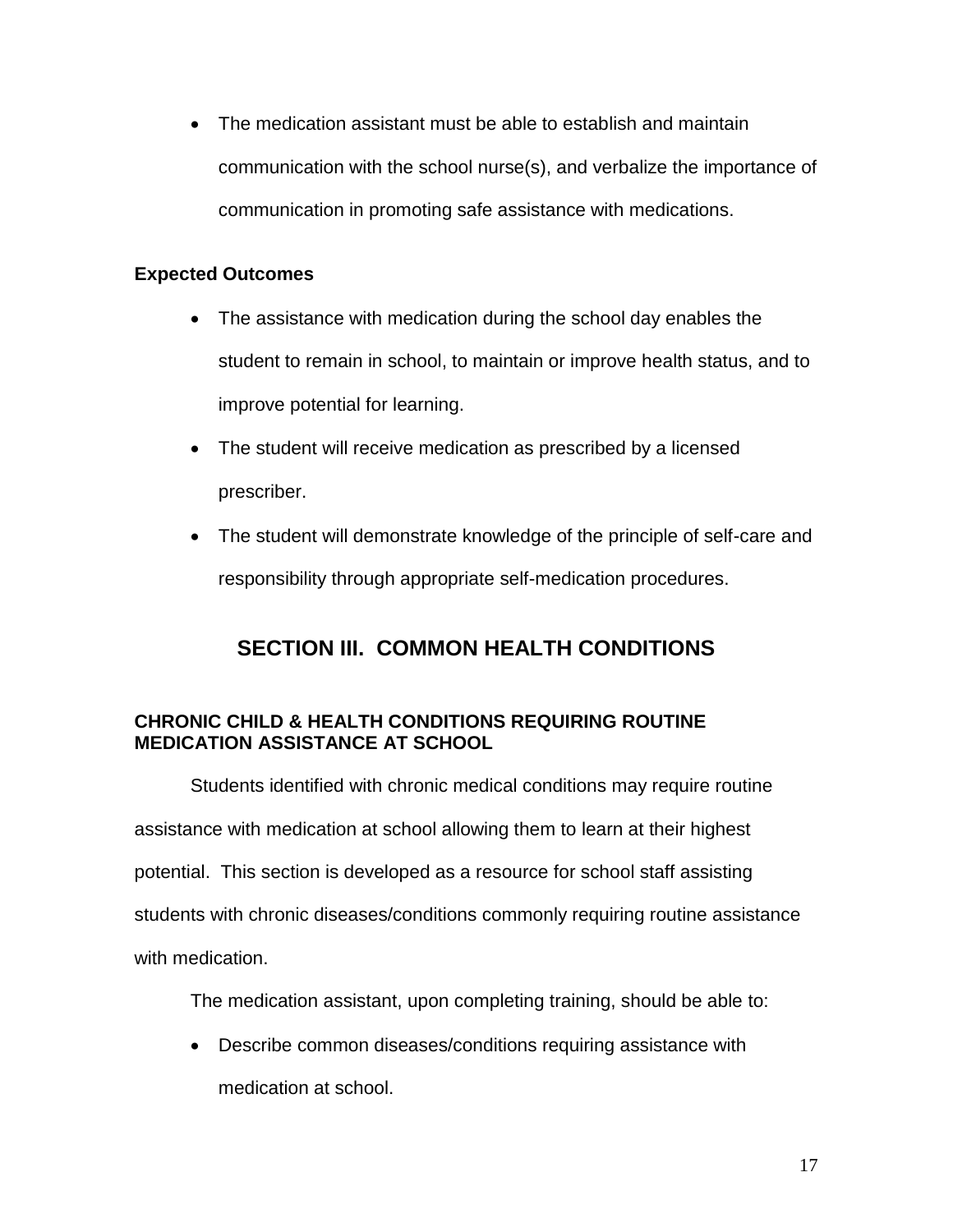- List possible signs/symptom of the disease/condition.
- Identify common medications used to treat the disease/condition.
- Identify common side effects of the medication.

The following child/youth chronic health conditions are included in this section:

- Allergies.
- Asthma/Reactive Airway Disease.
- Attention Deficit/Hyperactivity Disorder (ADHD).
- Behavioral/Emotional/Psychosocial Disorders.
- Diabetes
- Infectious Diseases
- Seizures

#### **ALLERGIES**

 Each time an allergic person is exposed to an allergen, the immune system produces an antibody called IgE. The more of this antibody made, the more allergic the person becomes. It may take weeks, months or years to make a large symptoms. In rare cases this reaction may occur with a first exposure to the amount of IgE, but once a reserve is built up, allergic symptoms start. When the allergen comes into contact with the IgE on the surface of the so-called mast cells (located in the nose, skin, eyes, intestinal tract and bronchial tubes), these cells release chemicals-particularly one called histamine-that cause the allergic allergen.

Allergens include six (6) main categories: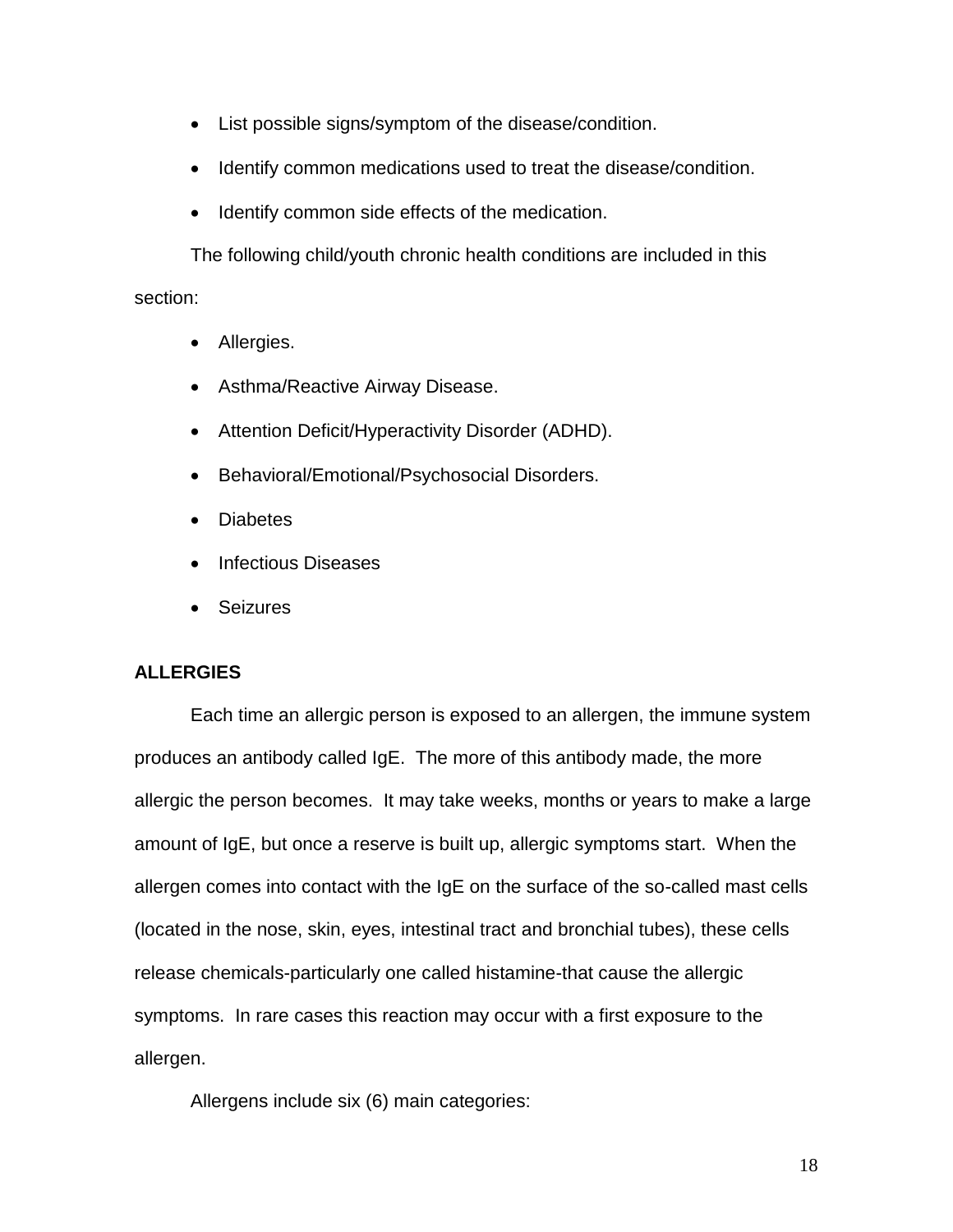- Inhaled allergens: dust, pollen, fungi, smoke, perfume, odors of plastics, etc.
- nuts, etc. Food allergens: wheat, eggs, milk, chocolate, strawberries, shellfish,
- Drug allergens: aspirin, antibiotics and some serums.
- Infectious agents: bacteria, viruses, fungi, animal parasites, etc.
- Contact allergens: chemicals, animals, plants, metal.
- Physical allergens: heat, cold, light, pressure, radiation.
- Other: insect stings/bites.

Common allergy symptoms include sneezing; sniffling; nasal stuffiness; itchy and runny nose (usually clear discharge/drainage); tearing, itchy, red or swollen eyes; coughing; headache without fever; skin rash, and hives. Anaphylaxis, a severe allergic reaction, is life threatening. The student is unable to breathe due to swelling in the respiratory tract.

Medications that are commonly used for allergies include:

• Antihistamines: astemizole (Hismanal), brompheniramine maleate (Dimetame), certirizine hydrochloride (Zyrtec), chlorpheniramine maleate (ChlorTrimeton), clemmastine fumarate (Tavist), cyproheptadine hydrochloride (Periactin), diphenhydramine hydrochloride (Benadryl), fexofenadine hydrochloride (Allegra), loratadine (Claritin), promethazine hydrochloride (Phenergan), and triprolidine hydrochloride (Actidil).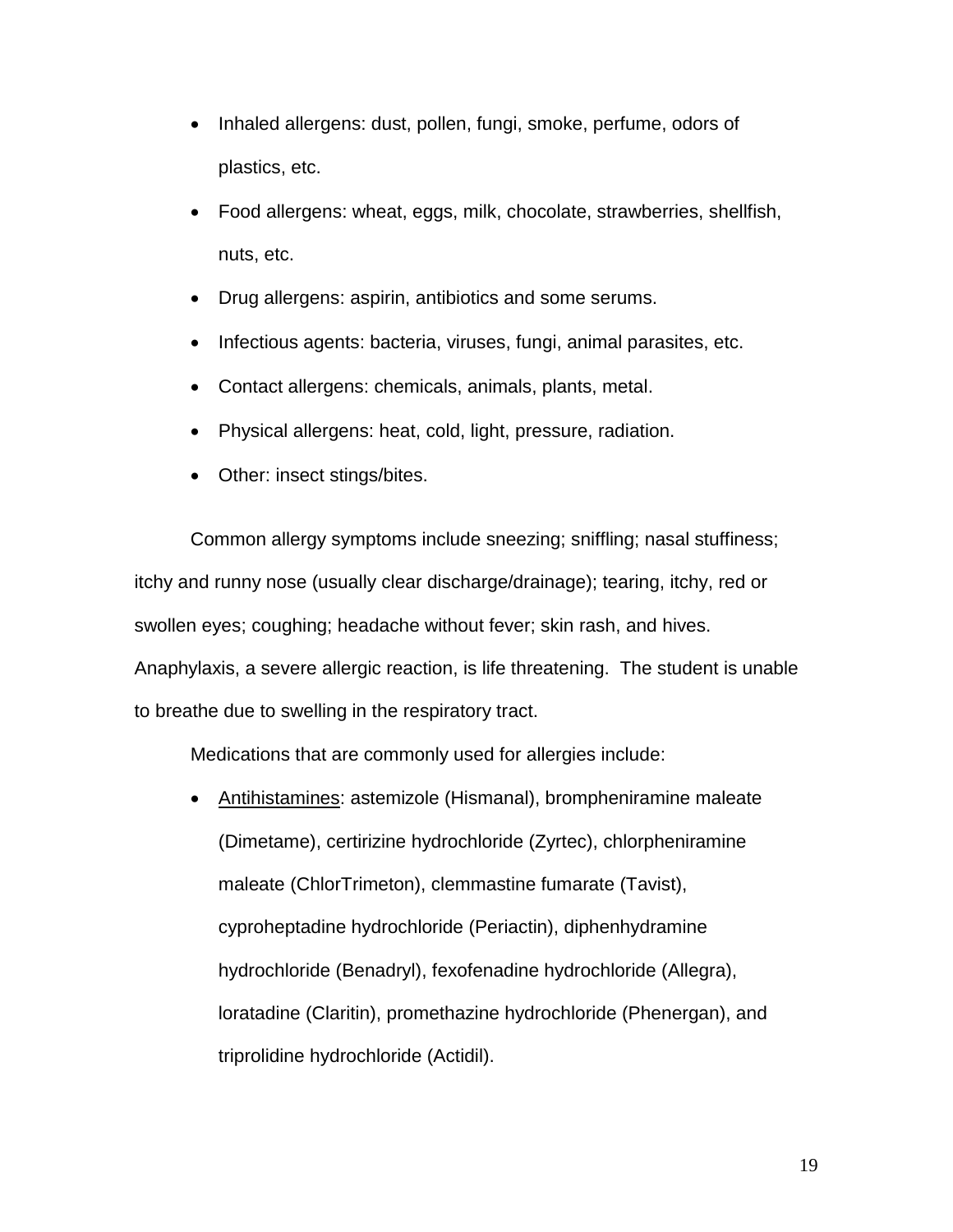- Corticoseroids: dexamethasone (Decadron), prednisolone, prednisone, may be in the form of tablets, nasal spray, or inhalant.
- Epinephrine (Epi Pen): emergency treatment for anaphylaxis.

 Any time a child, or an adult takes a medicine, there may be side effects. Common side effects from allergy medication include:

- Drowsiness.
- Nervousness.
- Irritability.

#### **ASTHMA/REACTIVE AIRWAY DISEASE**

 tubes to make its way into and out of the lungs. With expiration, the child may Asthma is a respiratory condition in which the air passages of the lungs, bronchioles, tighten up, making breathing difficult. During an asthmatic episode, the membranes lining the airways become inflamed; swell and thick mucus builds up within the air passages. The bronchial muscles surrounding the airways go into spasm. With each breath the air must struggle through the narrowed breathing make a high-pitched wheezing sound, often identified with asthma.

 mold spores and animal dander can result in an asthma attack. In some children, exercise can cause an asthma episode. Other triggers are inhaling cold air; There are common "triggers" of asthma episodes. Exposure to air pollutants such as cigarette smoke or paint fumes, and allergens such as pollens, certain medications; infections of the respiratory tract; allergic reactions to certain foods; stress and emotional upset; and injury to the airways.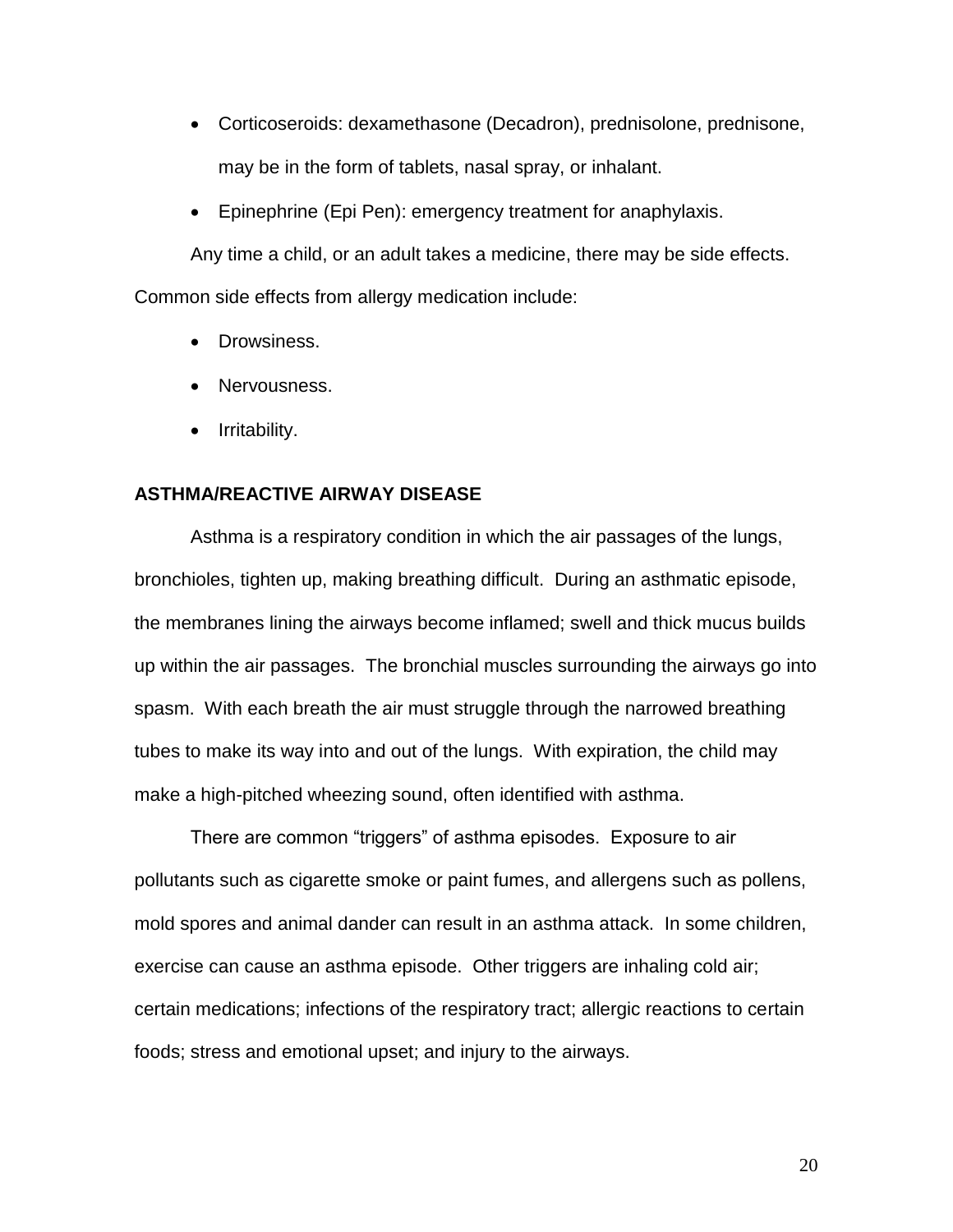Common asthma symptoms include:

- Coughing.
- Wheezing.
- Difficulty breathing/tight chest.
- Rapid breathing/pulse.
- Retraction of the ribs and collar bones seen during breathing.
- Flushed, moist skin.
- "Hunched forward" sitting position.

Bronchodilators: These medications open the airways and may be used for Medications commonly used for asthma/reactive airway diseases are: treatment of acute or chronic asthma symptoms. These drugs are given orally or by inhalation.

- Albuterol (Proventil, Ventolin).
- Ipratropium Bromide (Atrovent).
- Salmeterol xinafoate (Serevent).
- Levaluterol (Xopenex).
- Pirbuterol (Maxair).
- Advair

Nonsteroidal Anti-inflammatory: These medications are used to prevent an are usually used with bronchodilators to maximize lung function and asthma episode rather than provide relief of acute symptoms. These drugs controlling inflammation.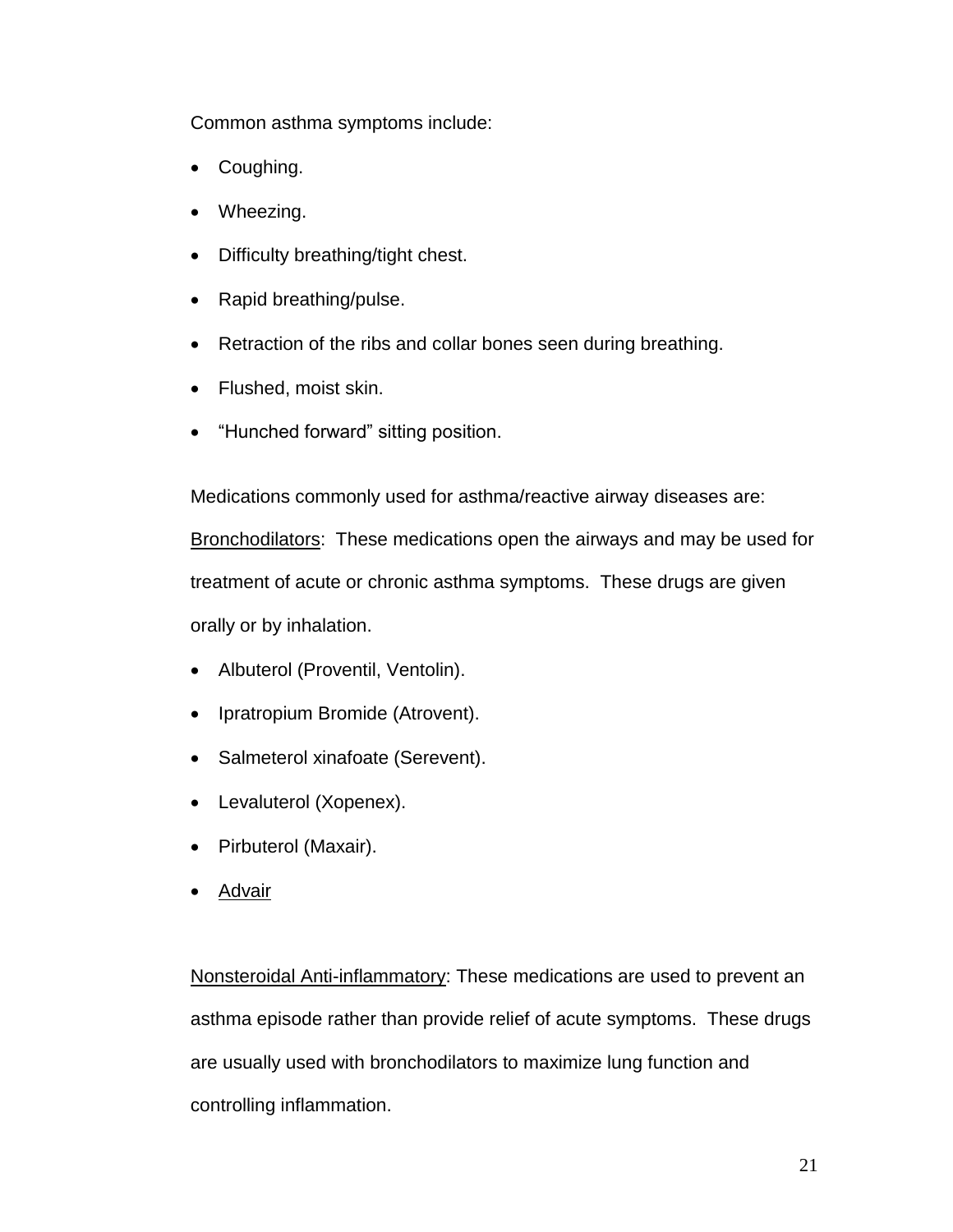- cromolyn sodium (Intal).
- nedocromil (Tilade).

Corticosteroids: These medications are used for their anti-inflammatory action. They may be given orally or inhaled.

- Prednisone.
- Prednisolone.
- Triamcinolone (Azmacort).
- Fluticasone proprionate (Flovent, Flonase).

Common side effects from medications used to treat asthma/reactive airway disease include tremors; nervousness; irritability; headache; increased heart rate; dry mouth/throat and insomnia.

When using more than one inhaler, always use the bronchodilator first. When using more than one inhaler, always use the bronchodilator first. Wait five (5) minutes before using the second inhaled medication. Rinsing the (infection of the mouth or throat). mouth after using the inhaled steroid medication is needed to prevent thrush

#### **ATTENTION DEFICIT/HYPERACTIVITY DISORDER**

 students diagnosed with ADHD have difficulty staying seated and may be fidgety. Attention deficit/hyperactivity disorder (ADHD) is a developmental disorder affecting the behavior, attention and learning of children. Symptoms include distraction and trouble concentrating, impulsive and acting-out behavior. Many Others may sit quietly, daydreaming and appear "spaced out".

The medications commonly used for ADHD are: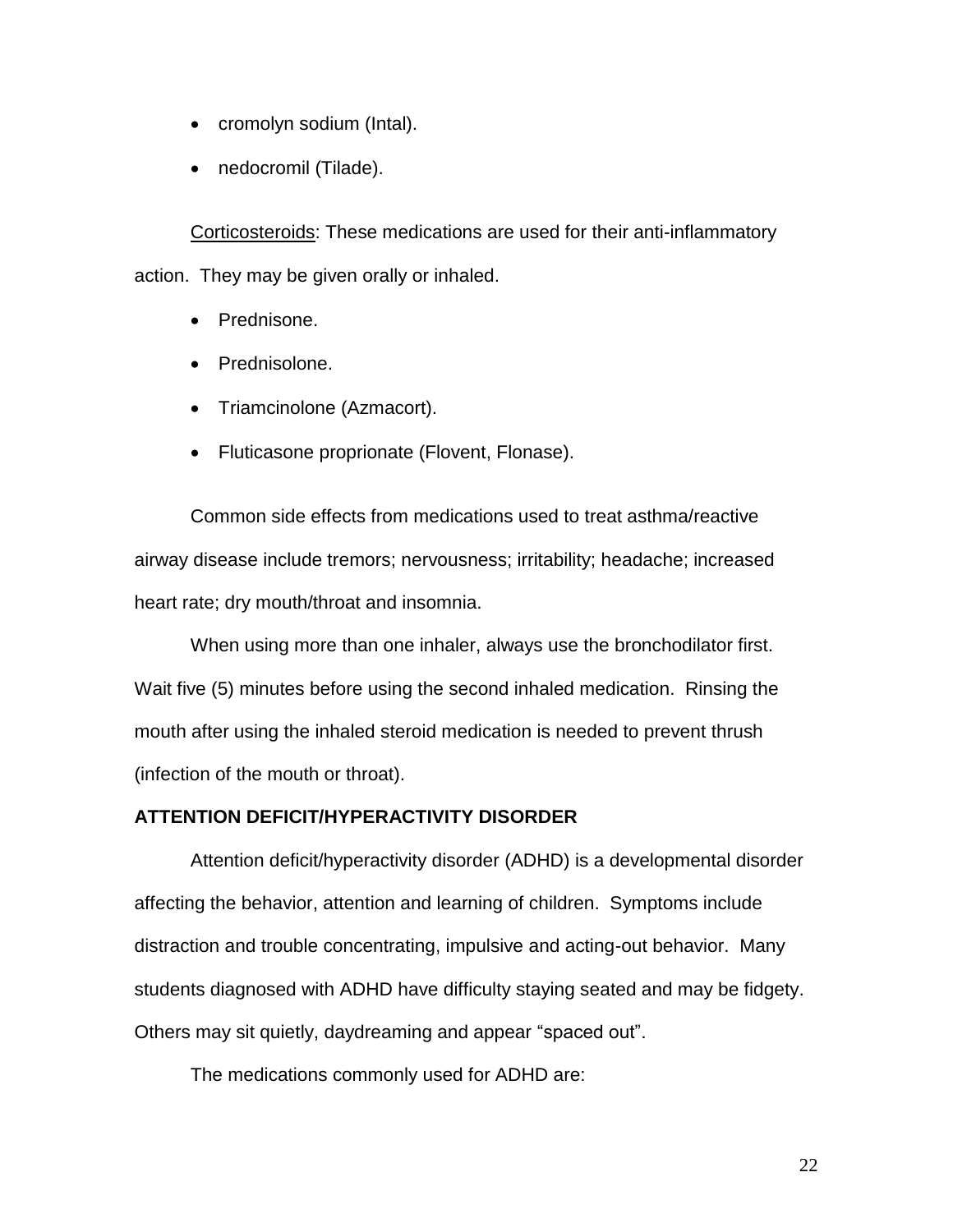## Central Nervous System (CNS) Stimulants:

- Methylphenidate (Ritalin; Ritalin XR; Ritalin LA; Methylin ER; Methadate ER; Concerta; Daytrana).
- Dextroamphetamine Sulfate (Dexedrine).
- Dexmethylphenidate (Focalin, Focalin XR)
- Lisdexamfetamine Dimesylate (Vyvanse)
- Amphetamines (Adderall; Adderalol XR)

### Non-Stimulants:

Strattera

### Antihypertensives

- Guanfacine Hydrochloride (Tenex; Intuniv)
- Clonidine Hydrochloride (Catapress)

#### Antidepressants:

- Amitriptyline pamoate (Elavil).
- Bupropion hydrochloride (Wellbutrin).

 Common side effects of the medications used to treat ADHD include loss of appetite; insomnia; headache; nausea; abdominal discomfort, and nervousness.

## **BEHAVIORAL/EMOTIONAL/PSYCHOSOCIAL DISORDERS**

Some students are identified with emotional, behavioral and psychosocial problems. Students may manifest these disorders by a number of signs and symptoms.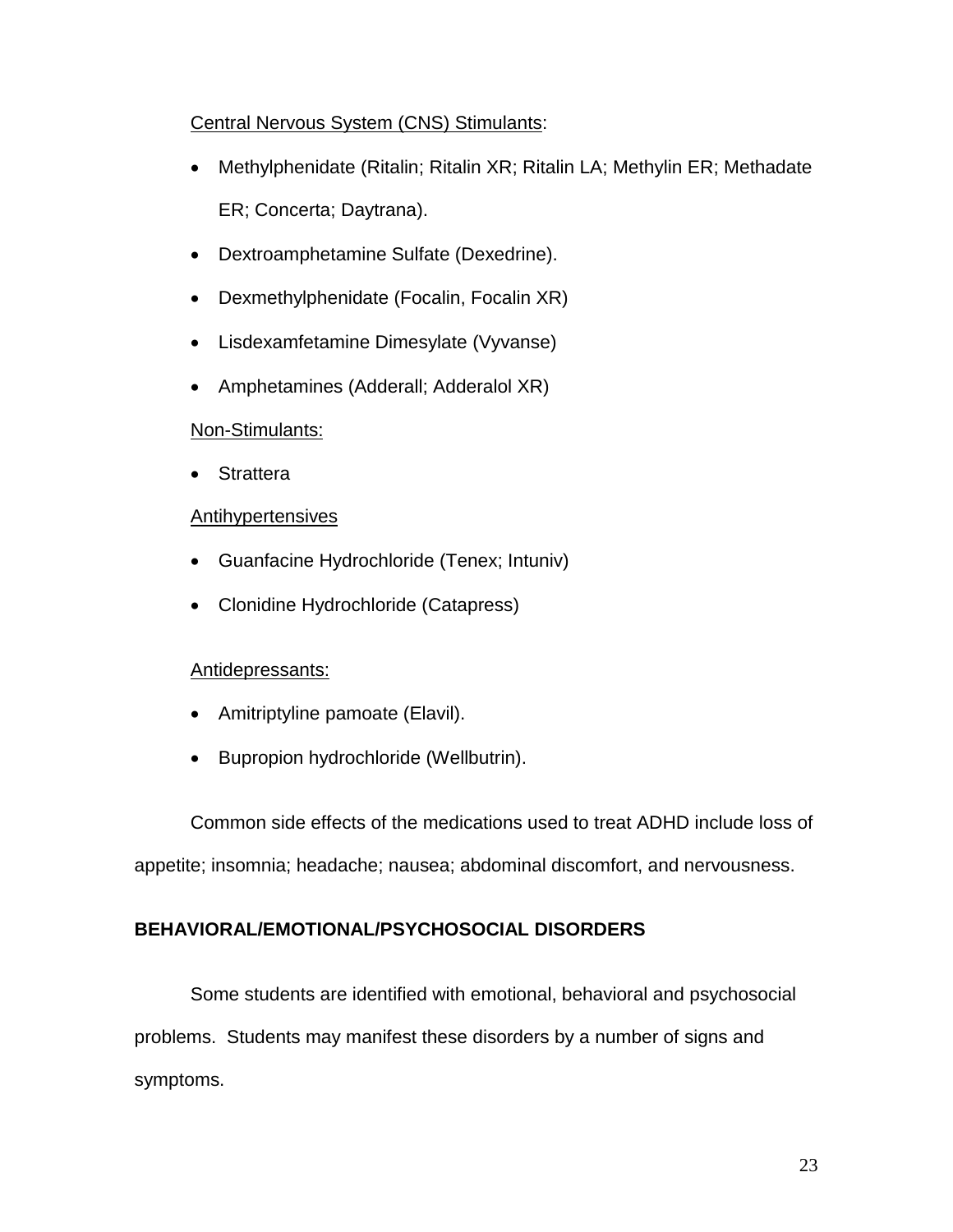#### Depression symptoms:

Feelings of helplessness, hopelessness:

- Loneliness, isolation or withdrawal
- Feelings of sadness
- Self-deprecatory statements
- Suicidal ideas, expressions or attempts

#### Anxiety disorders:

- Panicky and cannot be calmed down.
- Repetitious behaviors.

#### Psychotic disorders:

- Paranoid.
- Hearing voices.
- Hallucinations.
- Delusions.
- Withdrawal.

Medications commonly used for emotional, behavioral and/or psychosocial

disorders are:

#### Antidepressants:

- Amitriptyline hydrochloride (Elavil)
- Bupropion hydrochloride (Wellbutrin).
- Fluoxetine hydrochloride (Prozac).
- Paroxetine hydrochloride (Paxil).
- Sertraline hydrochloride (Zoloft).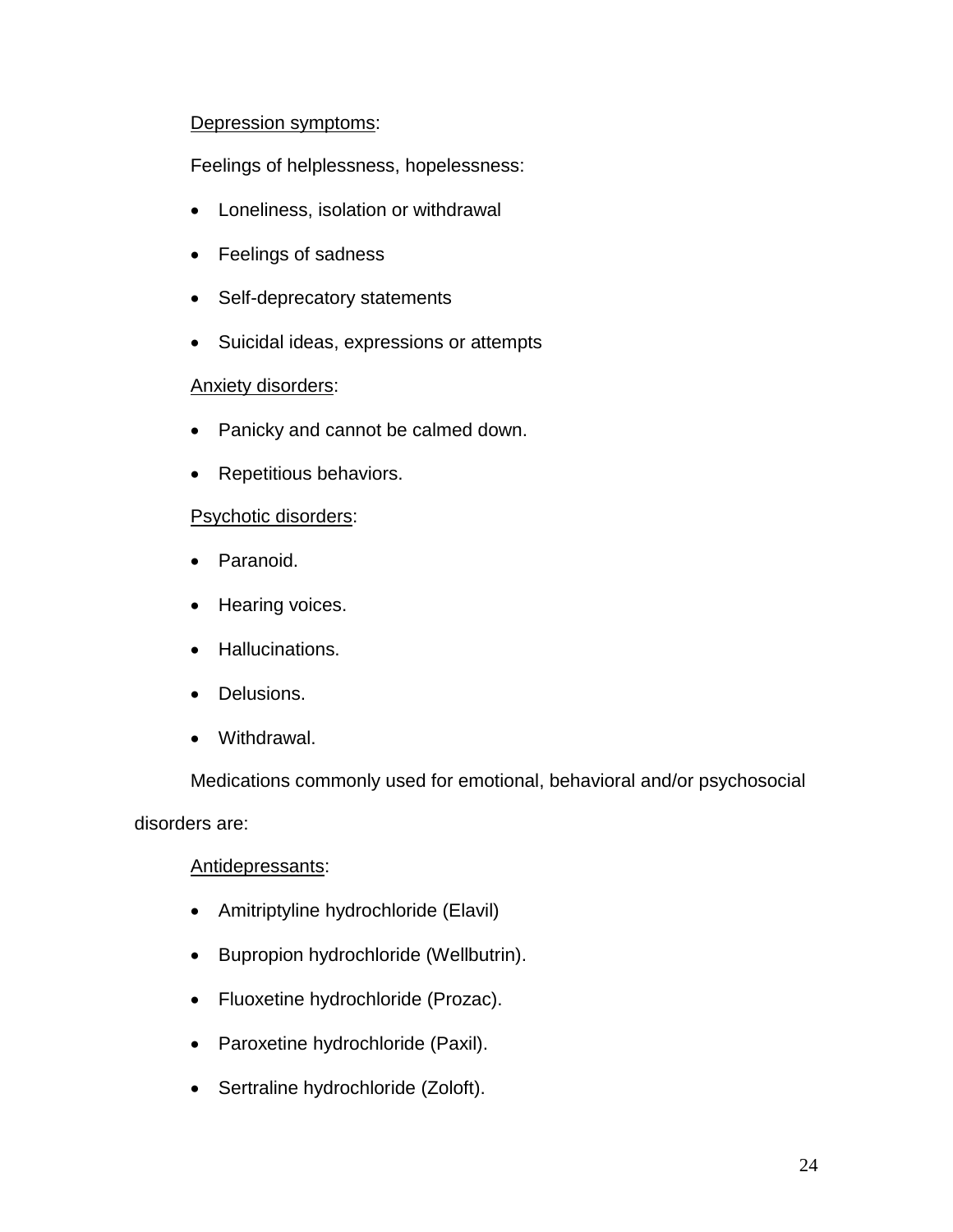#### Antianxiety agents:

- Buspirone hydrochloride (BuSpar).
- Diazepam (Valium).
- Chlordiazepoxide (Librium).
- Lorazepam (Ativan).
- Alprazolam (Xanax).
- Valporic Acid (Depakene)

#### Antipsychotic agents:

- Thioridazine (Mellaril).
- Prochlorperazine (Compazine).
- Haloperidol (Haldol).
- Lithium carbonate (Eskalith, Lithonate, Lithobid).
- Resperedone (Risperdial)

 Common side effects of these medications used in managing behavioral/ emotional/psychosocial disorders include nausea; vomiting; diarrhea; tremors; malaise (out of sorts feeling); "spaced out"; dizziness; drowsiness; dry mouth; headache; sedation; and seizures.

#### **DIABETES**

 breakdown and use of food, especially sugars (carbohydrates) by the body. In children, diabetes is caused by inadequate production of the hormone insulin by Diabetes is a very serious metabolic disorder that prevents the normal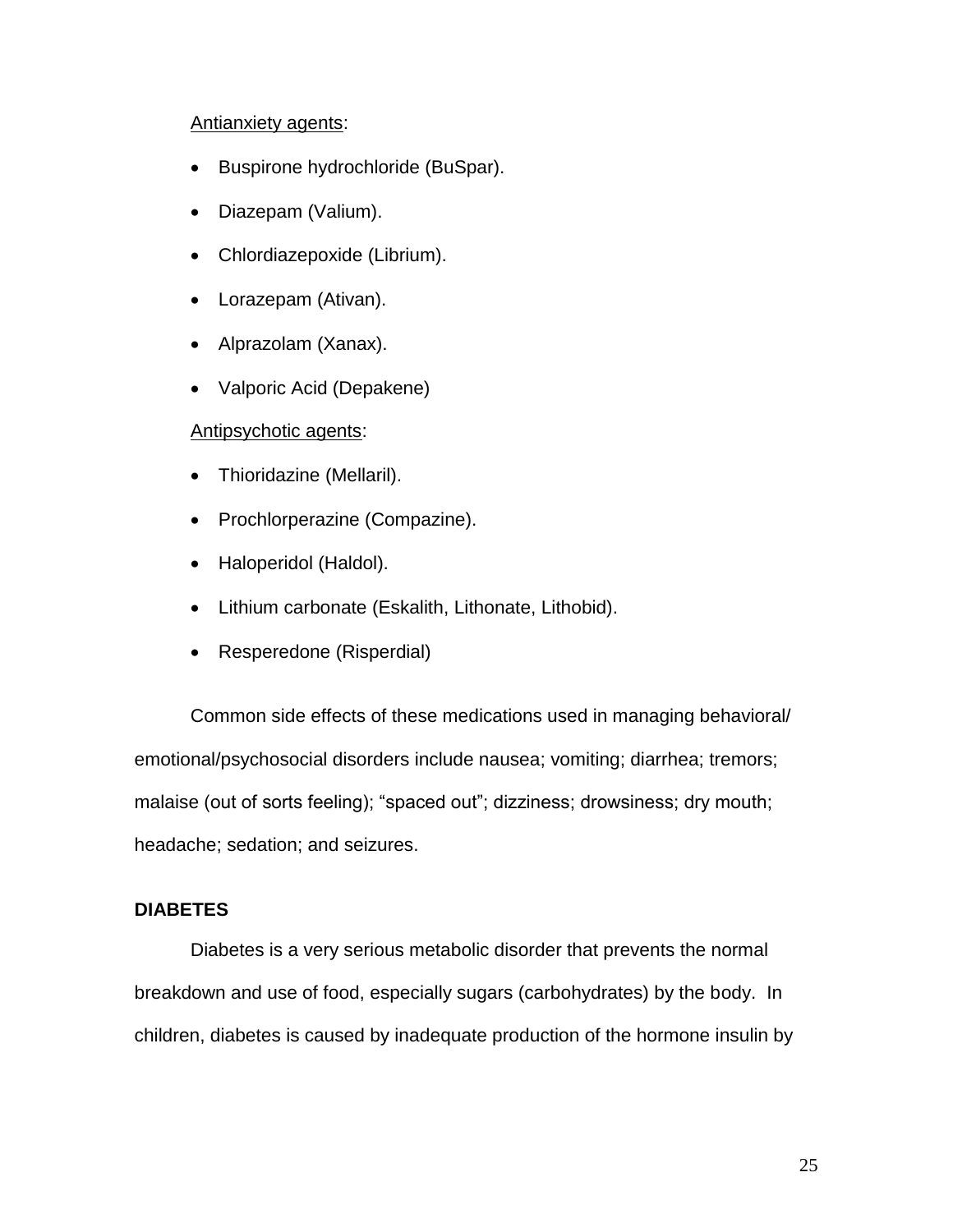the pancreas, causing the blood glucose (sugar) to reach dangerously high levels. If not controlled, the high blood glucose levels will damage body organs.

 dependent (Type II). Type II is usually seen in adults and overweight children and may or may not require insulin for management. Type I diabetes is seen most often in children and youth and requires insulin. There are two types of diabetes: insulin dependent (Type I) and non-insulin

 used to raise low blood glucose levels. If the blood glucose level is too high or too low certain symptoms can occur causing the student to be unable to function and caused by too little food, too much insulin or extra exercise. Blood glucose levels are checked during the day and insulin is administered to lower high blood sugar levels if needed. Food or glucose tablets/gel may be possibly become unconscious. High blood glucose levels may be caused by too much food, too little insulin, illness or stress. Low blood glucose levels may be

 Common **symptoms** of **high blood glucose levels (hyperglycemia)**  drowsiness, and nausea. Common symptoms of **low blood glucose levels**  include frequent urination; dry skin; hunger; extreme thirst; blurred vision; **(hypoglycemia)** include shaking; anxiousness; dizziness; headache; irritability; sweating; weakness, and unconsciousness.

Insulin is commonly used for children with diabetes. Insulin is given by injection into the subcutaneous tissue or by insulin pump that delivers a constant supply of insulin. Overweight children with non-insulin dependent diabetes may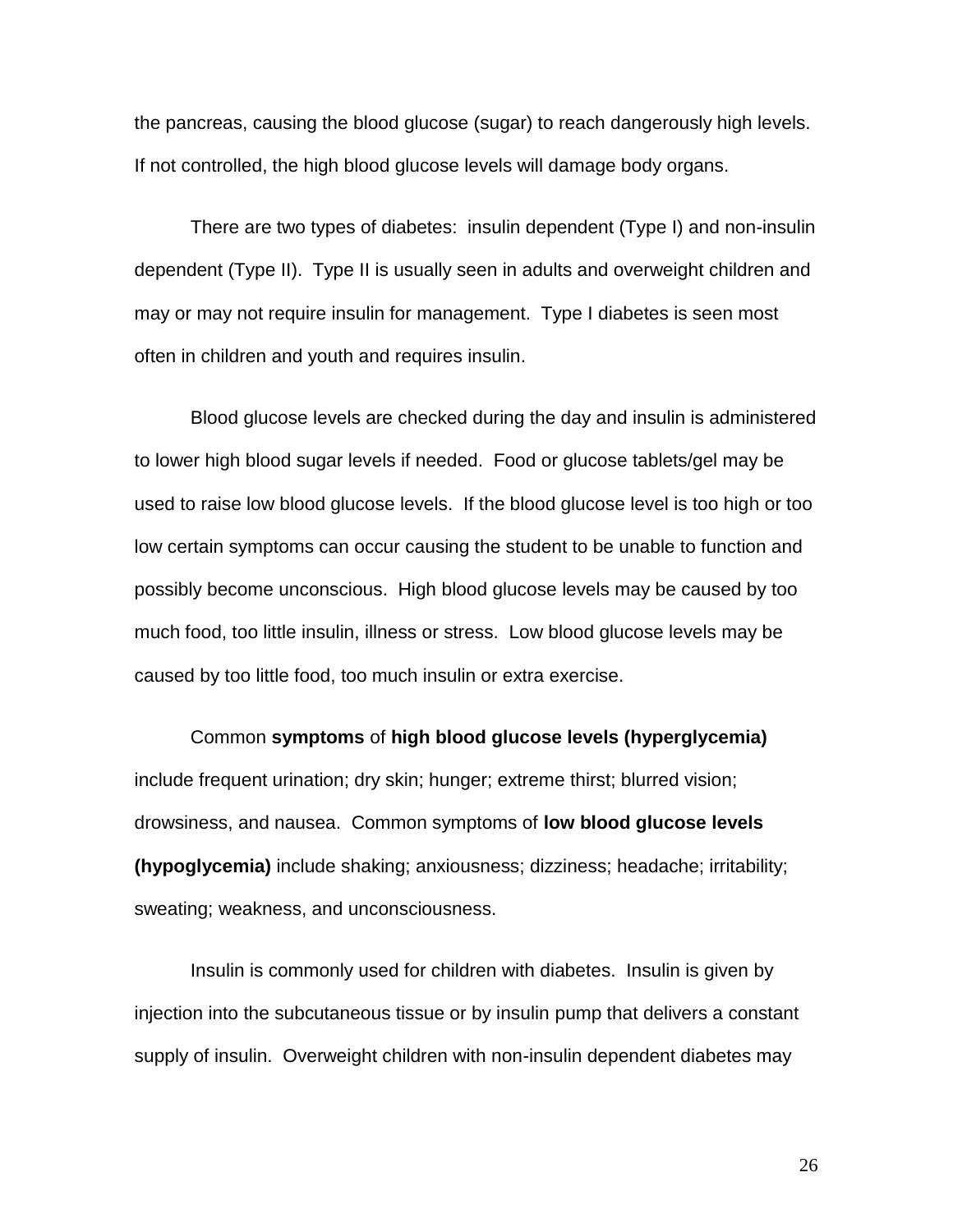take oral medication. Oral medications generally cause fewer side effects than insulin.

 A health care plan should address when the school nurse is to be called and if the student becomes unconscious, the emergency plan should be followed.

### **INFECTIOUS DISEASES**

 parasites. Infectious diseases are considered contagious or communicable. The spread of infectious disease may occur by one or more of the following: Infectious diseases are illnesses caused by viruses, bacteria, fungi or

- Airborne droplets entering the body via the airway.
- Direct contact (skin to skin).
- Ingestion (eating/drinking).

 are colds; flu; strep throat; impetigo; conjunctivitis (pinkeye); pediculosis (head The various types of infectious diseases commonly seen in school children lice); ringworm; and gastroenteritis (nausea, vomiting, diarrhea, and stomach/abdominal cramps).

Diseases for which students should have received vaccinations include:

- Diphtheria
- $\bullet$  Hepatitis A & B
- Mumps
- Measles
- Polio
- Rubella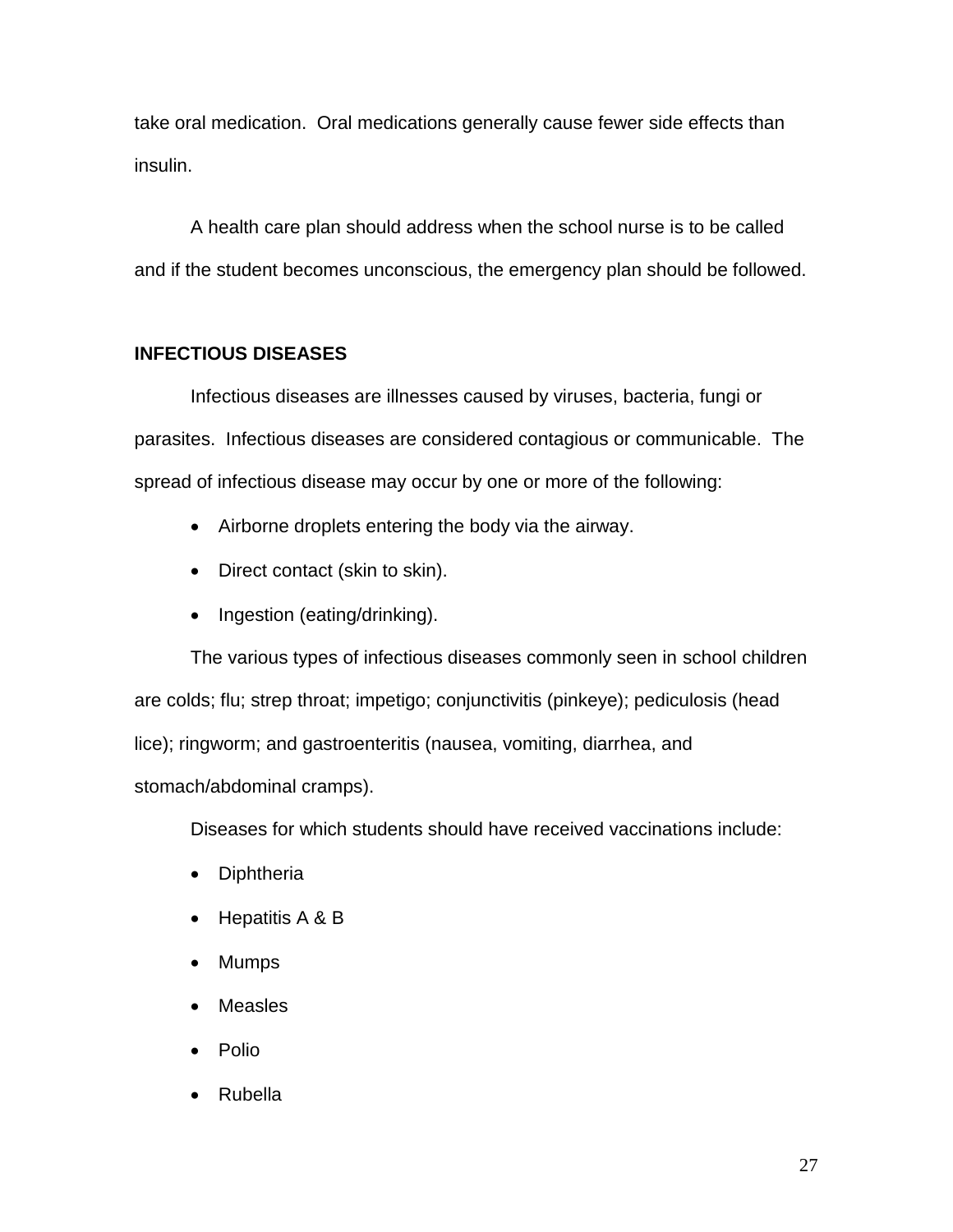- Tetanus
- Pertussis (Whooping Cough)
- Varicella (Chickenpox)

Antibiotics are commonly used for non-viral infectious diseases.

- Penicillins: Augmentin, amoxicillin, Amoxil, ampicillin, Unipen, Pen Vee K.
- Cephalosporins: Ceclor, Duricef, Suprax, Keftab, Lorabid.
- Tetracyclines: Vibramycin, Minocin.
- Sulfonamides: Bactrim, Gantrisin, Septra, Pediazole, Zithromax, Biaxin.

 Regardless of the name of the antibiotic, there are common side effects for all antibiotics. Side effects include diarrhea; stomach upset/ache; rash; itching, hives.

Antifungal medications are used for infections produced by fungi.

- Fluconazole: Diflucan.
- Griseofulvin: Fulcin.
- Miconazole: Monistat.
- Nystatin: Nilstst, Mycostatin.
- Terbinafine hydrochloride: Lamisil.

#### **SEIZURES**

 Seizures are a symptom of disordered functioning of the brain. Seizures are caused by abnormal electrical activity within the nerve pathways in the brain.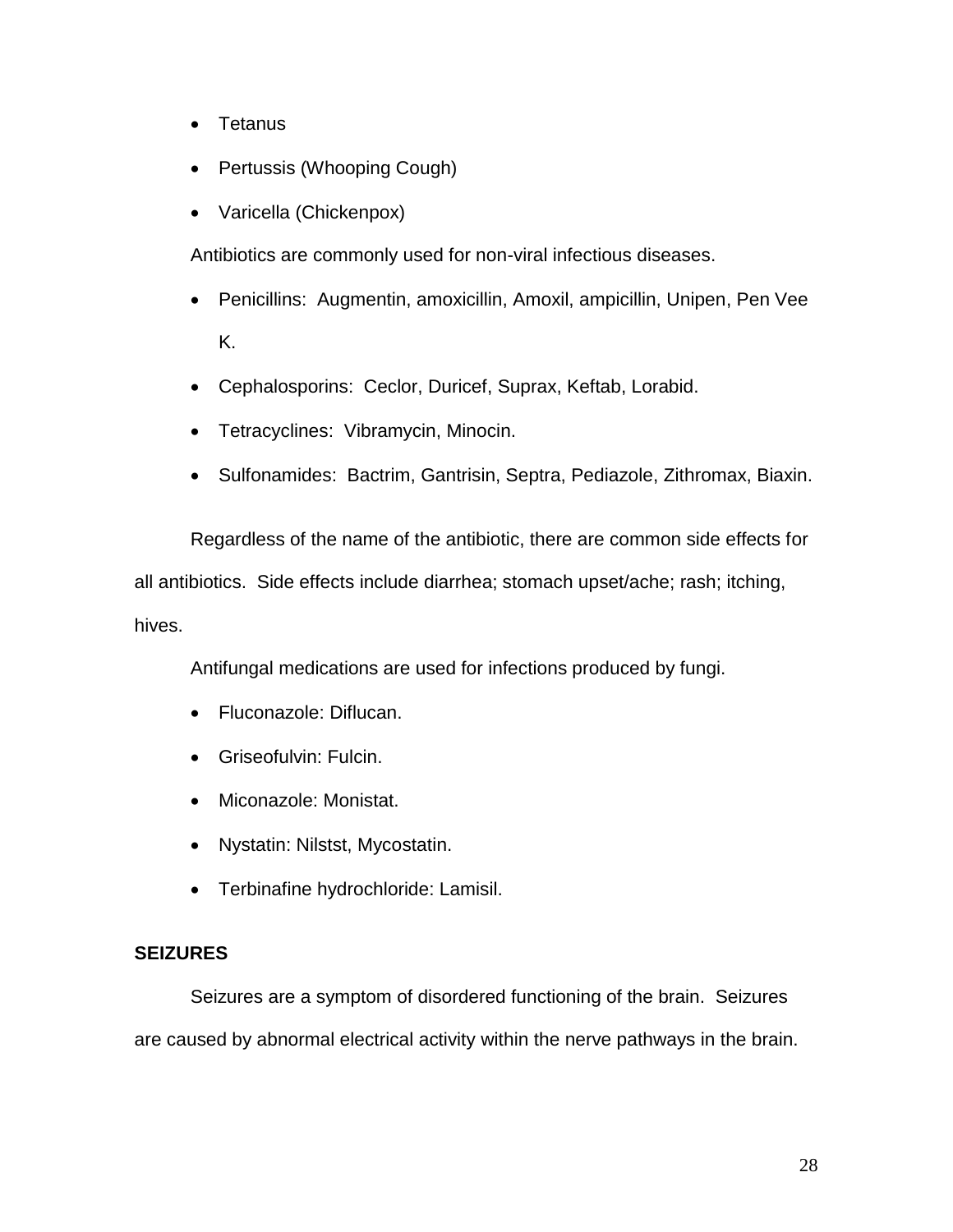and high fevers. Seizures take many forms and may be caused by a variety of illnesses, trauma,

 depend on the type seizure. Generalized muscle contractions or jerking violently of the whole body is characteristic of grand mal seizures. The muscle contraction or jerking of an extremity or two is generally a partial or focal seizure. In a child following a grand mal seizure. This is referred to as the "postictal" period and may The types of seizures are generalized: absence (petit mal), tonic-clonic (grand mal), partial (focal): simple and complex. The signs and symptoms will with diagnosed seizures, it is helpful to know the usual pattern of seizure activity. If the seizure activity changes, reporting that information to the school nurse is vital. Loss of or altered consciousness can occur as seizure activity or as a consequence of the seizure. It is not unusual for a loss of consciousness to occur last from seconds to an hour or longer.

 one side of the body only, staring into space and a report of "loss of time" are other seizure symptoms. Myths include that the individual "swallows his tongue" during a seizure. The tongue falls back into the back of the throat and may block the object needs to be placed in the individual's mouth during a grand mal seizure. If Brief absence of movement, muscle twitches, movement or twitching on airway but the tongue is not "swallowed." Another myth is that a spoon or other a grand mal seizure has started, it is best to turn the student on his side and refrain from placing fingers or other objects in the student's mouth. Clenching of teeth and chewing are common in seizure activity and injury can occur if an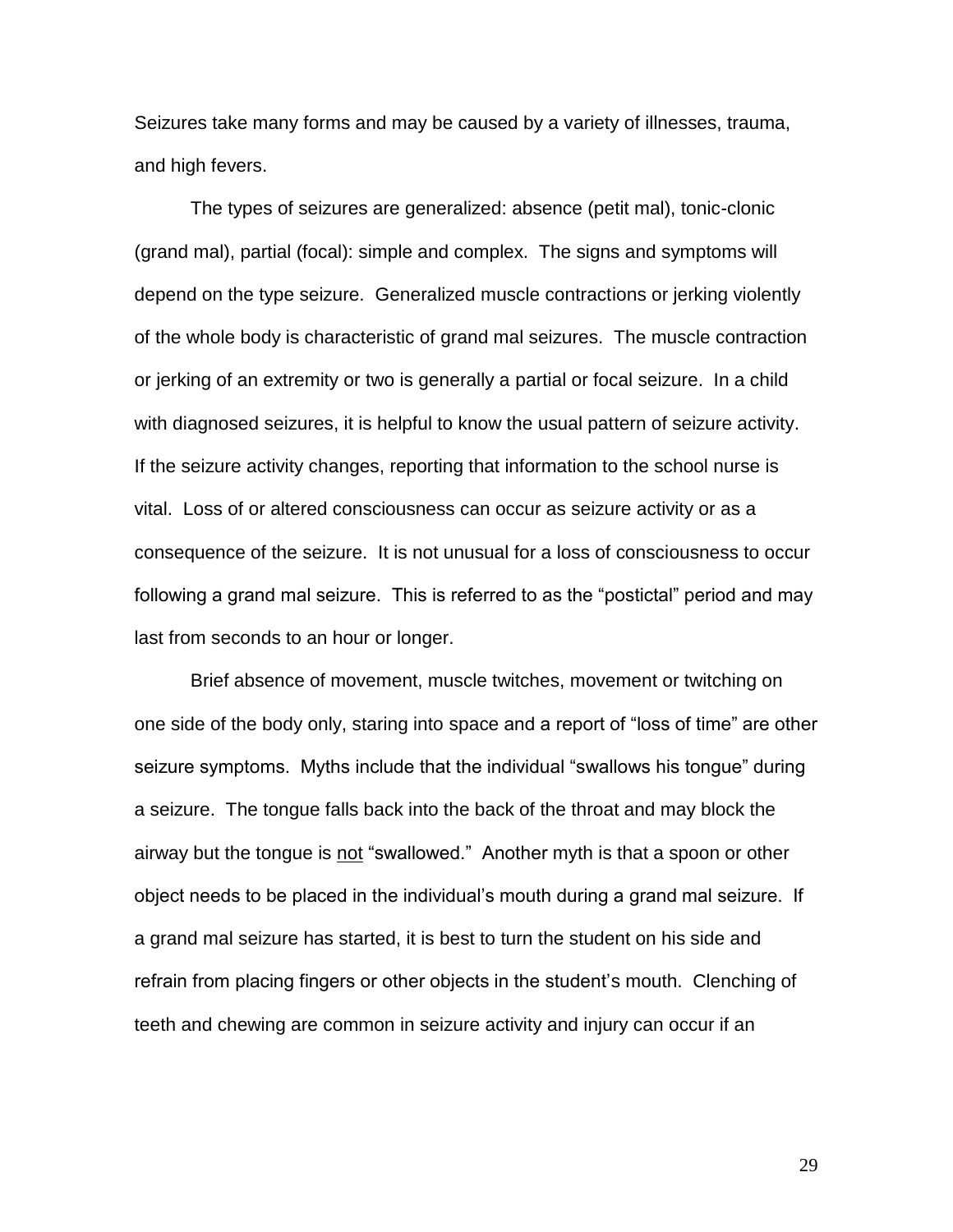attempt is made to stop the seizure, place an object in the mouth, or move the student during the seizure.

 control seizure activity include phenobarbital; phenytoin (Dilantin); carbamazepine Medications (often referred to as anti-convulsants) commonly used to (Tegretol); diazepam (Valium); ethosuximide (Zarontin); gabapentin (Neurontin); valproate sodium (Depakene); clonazepam (Klonopin); lamotrigine (Lamictal); primidone (Mysoline); and divalproex sodium (Depakote.)

Common side effects from anticonvulsants include headache; sleepiness; dizziness; trembling; nausea and vomiting; and blurred vision.

# **SECTION IV. HOW TO ASSIST STUDENTS WITH PARTICULAR TYPES OF MEDICATIONS ACCORDING TO ROUTE**

 nurses to delegate assistance with certain medications to an unlicensed school employee or teacher, the route of the medication was specified rather than the When the Board of Nursing established regulations that allowed school names of medicines. An absolute prohibition exists for *injectable* medications. School nurses are prohibited from delegating assisting with medications that must be delivered by injection except for pre-mixed anti-allergy injections (Epi-pen.)

#### **Objective: Demonstrate assisting with oral medications.**

#### **ASSISTING WITH ORAL MEDICATIONS**

- Check order form and pharmacy label for instructions.
- Assemble necessary equipment.
- ALWAYS wash your hands before giving any medication to a student.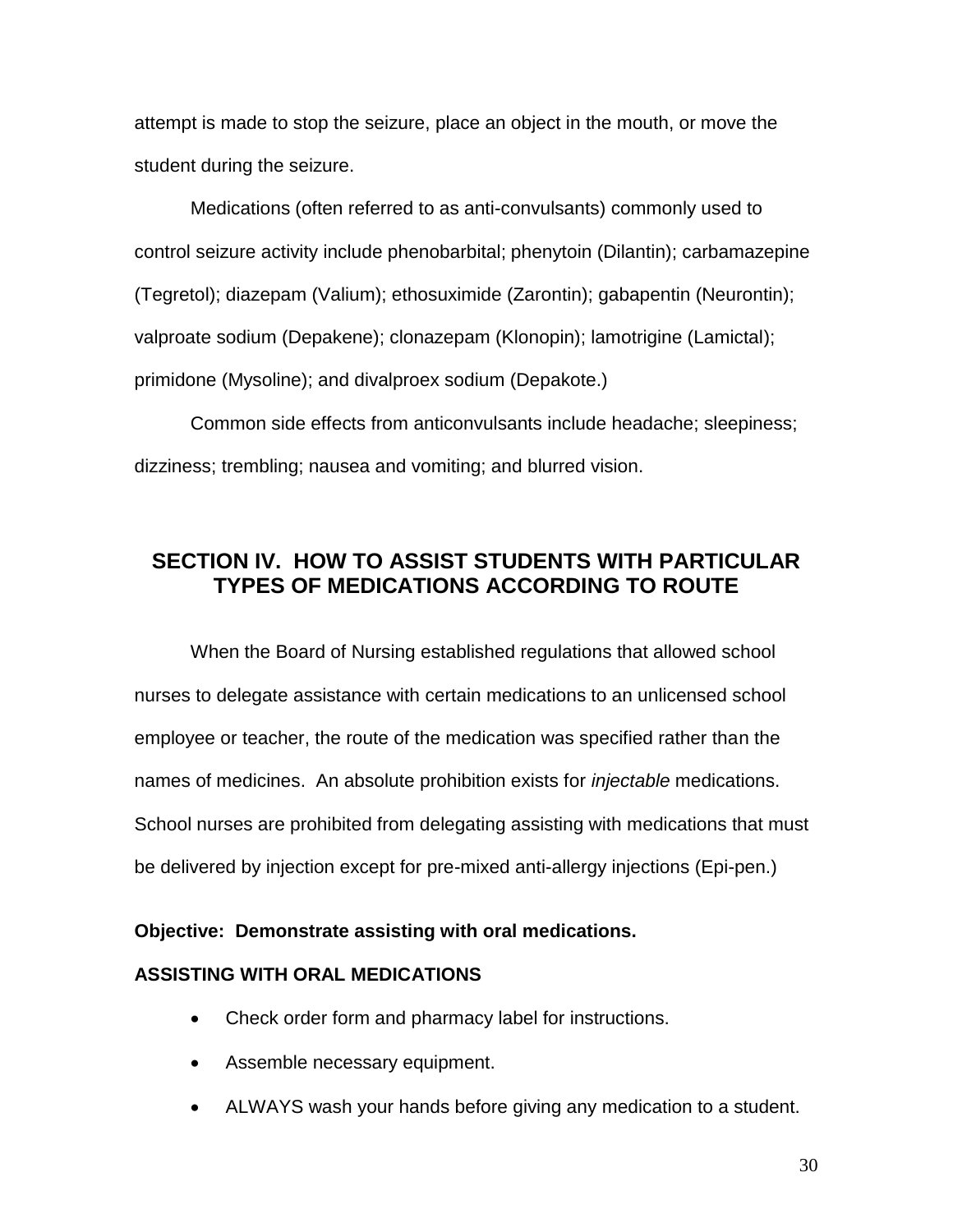- If the student will touch or handle the medication, the student should wash his or her hands first. At no time is it acceptable for anyone (Nurse or Medication Assistant) to touch the student's medication with their bare hands.
- Pills/Tablets/Capsules: Pour the medication into a medicine cup, the cap of the medication bottle, or a small paper cup.
- Ask the student to pick up the medication and put into his/her mouth. The student should follow the medication with 6-8 ounces of water.
- If the student is not physically able to pick up the medication and you have to place the medication inside the student's mouth, you should put on gloves to avoid transferring any infection to the student or to yourself. Throw away gloves after each use (these are now contaminated).
- Make sure that the student swallowed the medication.
- Wash your hands.
- Record results.
- measuring tools. Use a calibrated medicine cup, spoon or syringe. When using a measuring cup, place it on a flat surface and read it at eye opposite the label (to protect the label). Clean the outside of the bottle if Liquids: Liquid medications must be precisely measured. DO NOT USE SILVERWARE OR PLASTIC SPOONS—these are not accurate level for accuracy. Pour the liquid from the side of the medicine bottle needed after pouring.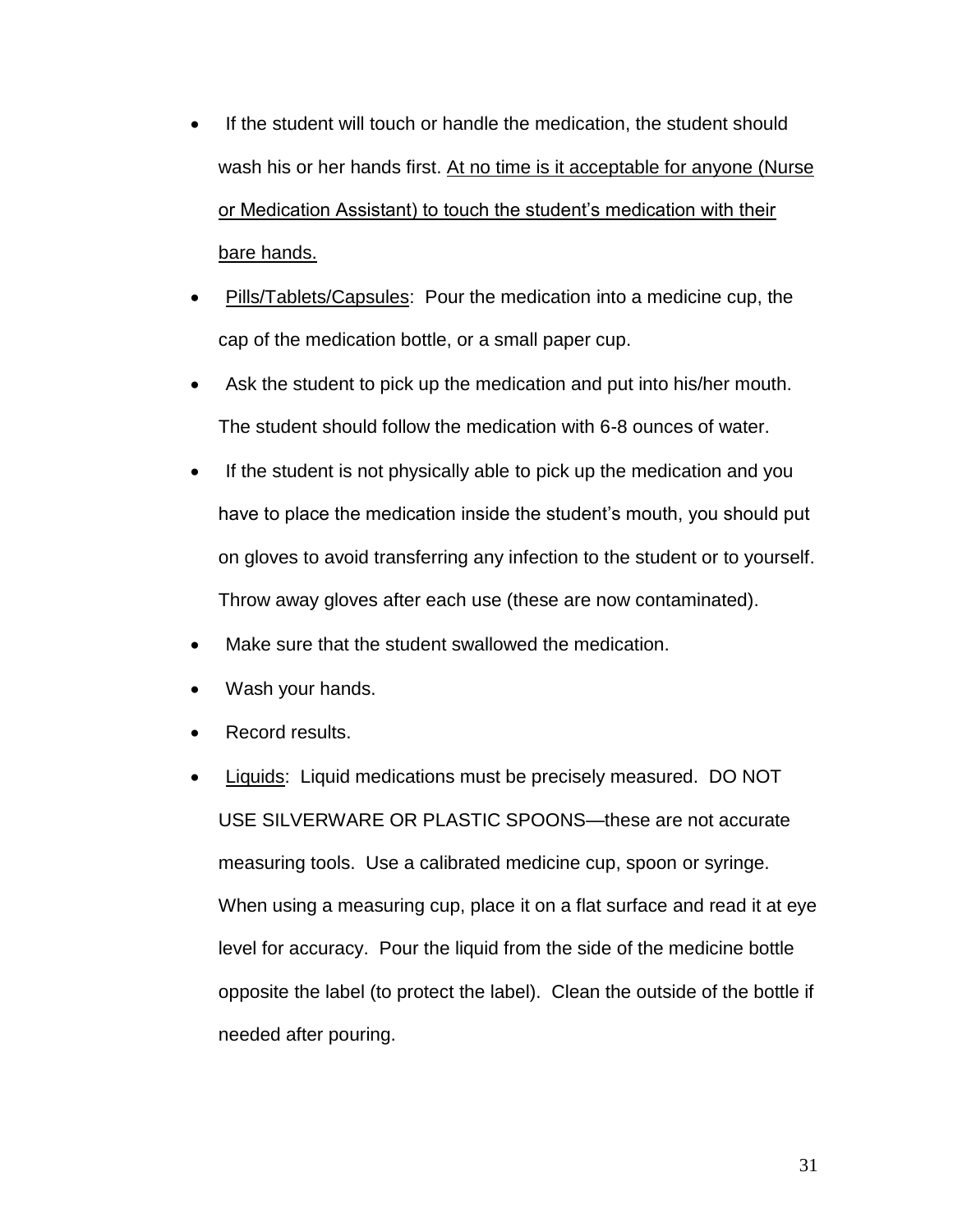- Ask the student to pick up the medication cup and swallow all of the medication.
- If the student is not physically able to pick up the medication and you have to place the medication inside the student's mouth, you should put on gloves to avoid transferring any infection to the student or to yourself. Throw away gloves after each use (these are now contaminated).
- Make sure that the student swallowed all of the medication.
- Wash hands.
- Record results.

# **Objective: Demonstrate assisting with nose drops and sprays.**

# **ASSISTING WITH NOSE DROPS**

- Check order form and pharmacy label for instructions.
- Instruct the student to gently blow the nose (except in case of nosebleeds or other contraindications.)
- Assemble necessary equipment.
- Wash hands and apply gloves to both hands.
- dosage, draw only the amount to be administered. • Drops: Draw the medicine into the dropper. To properly regulate
- Spray: Prepare the spray container as directed on label.
- Have the student lie down and tilt the head backward by elevating the shoulders.
- Insert the dropper into the nasal passage and instill the medicine or assist the student in self-administering if a nasal spray.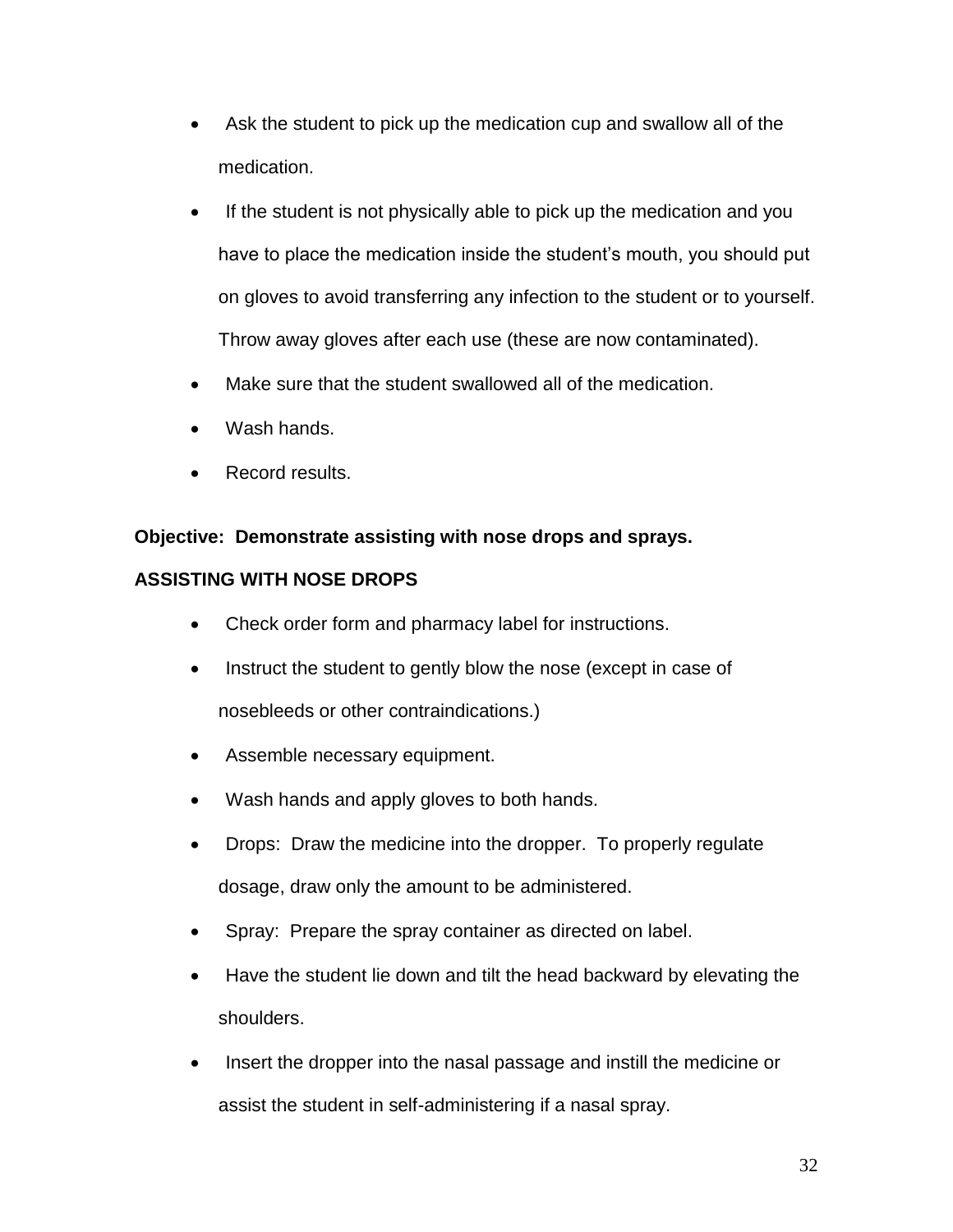- Wipe the dropper off with a clean gauze pad to remove mucus.
- Have the student remain in this position for several minutes to allow the medication to be absorbed.
- Note results.
- Instruct the student not to blow his or her nose unless absolutely necessary.
- Discard gloves and wash your hands.
- Record results.

### **Objective: Demonstrate assisting with eye (ophthalmic) drops.**

#### **ASSISTING WITH EYE (OPHTHALMIC) DROPS**

- carefully. Be certain you know which eye is to be treated. Initials may be used to specify the eye that requires treatment. O.D. = right eye; • Check the order form and pharmacy label. Read the instructions  $O.S. = left eye$ ;  $O.U. = both eyes$
- Assemble the necessary equipment.
- Wash hands and apply gloves to both hands.
- Explain the procedure and instruct the student that vision may be blurred temporarily after applying this medication.
- sitting in a chair with support for the neck. Have the student assume a comfortable position, either lying down or
- Gently wipe the area around the eye(s) to be treated with a gauze pad that has been moistened with normal saline or water to remove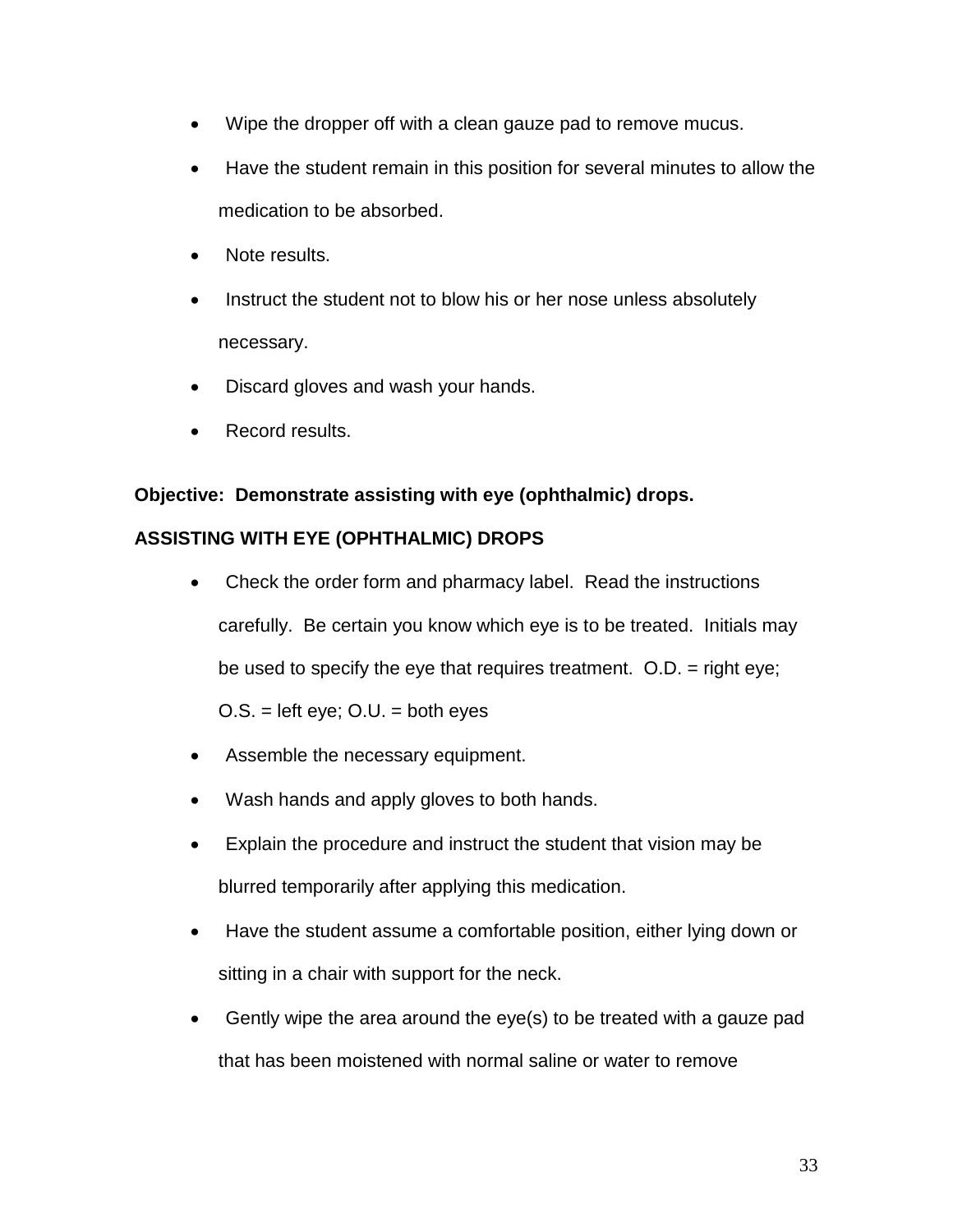drainage. Use a clean pad for each wipe and stroke from the nose outward.

- Ask the student to tilt the head back and to look up at the ceiling.
- Gently pull the lower lid of the affected eye down and out, to form a pocket.
- Holding the dropper near the lid, gently drop the prescribed number of drops into the pocket. To prevent the dropper from being thrust into the individual's eye, it is good practice to support your hand by placing a finger on the individual's forehead.
- Press the inner corner (where the eyelids meet) to prevent medication from entering the respiratory system.
- Note: Avoid touching the eyelid or lashes with the dropper. Avoid dropping the solution on the sensitive cornea (the clear, transparent front part of the eye).
- Ask the student to close the eye, blink several times but not to rub the eye.
- Discard gloves and wash your hands.
- Record results.

# **Objective: Demonstrate assisting with eye ointment.**

# **ASSISTING WITH EYE OINTMENT**

• Check the order from the pharmacy label. Read the instructions carefully. Be certain you know which eye is to be treated. Initials may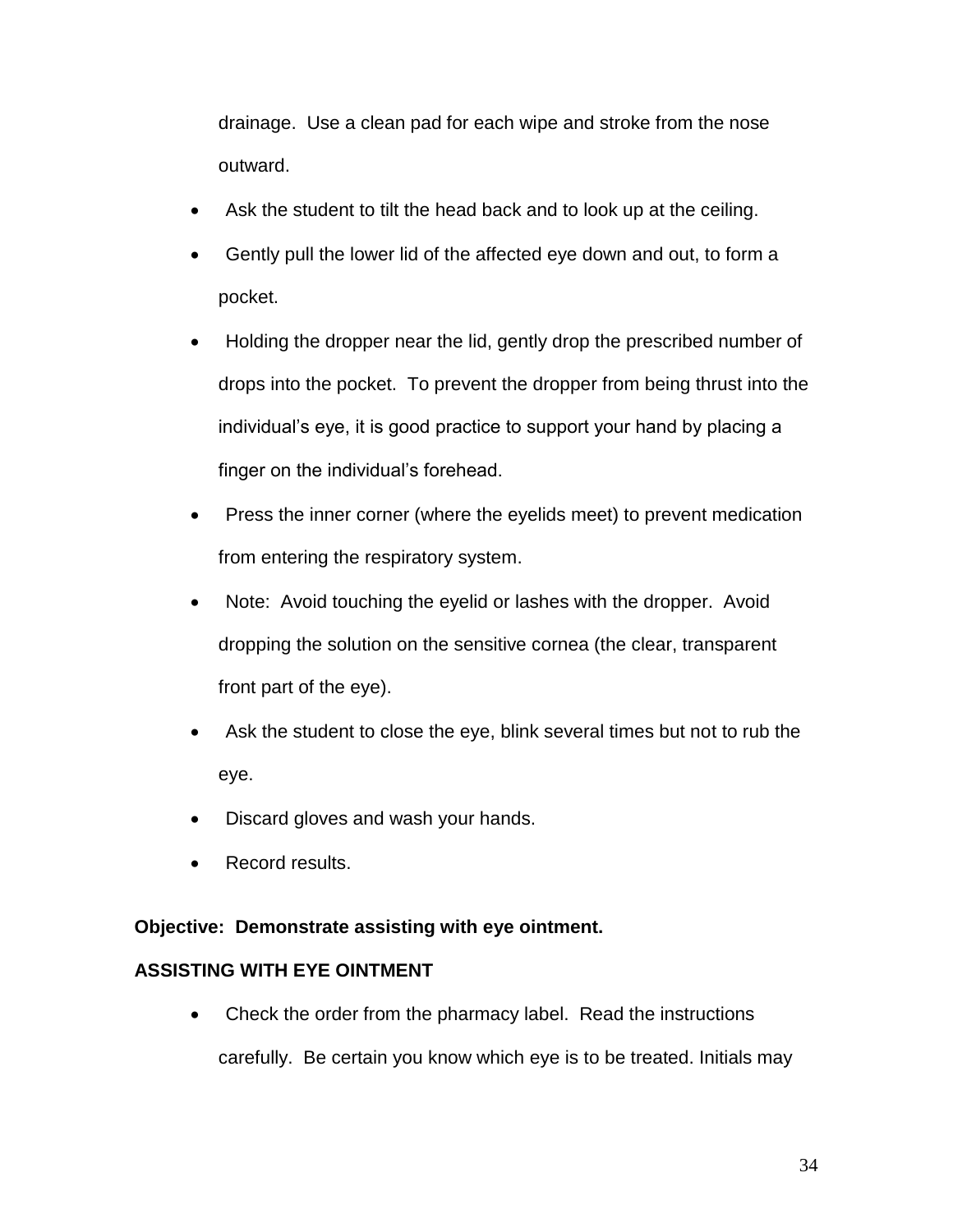be used to specify the eye that requires treatment. O.D. = right eye;  $O.S. =$  left eye;  $O.U. =$  both eyes

- Assemble the necessary equipment.
- Wash hands and apply gloves to both hands.
- Explain the procedure and instruct the student that vision may be blurred temporarily after applying this medication.
- sitting in a chair with support for the neck. • Have the student assume a comfortable position, either lying down or
- drainage. Use a clean pad for each wipe and stroke from the nose Gently wipe the area around the eye(s) to be treated with a gauze pad that has been moistened with normal saline or water to remove outward.
- Ask the student to tilt the head back and to look up at the ceiling.
- Gently roll the tube of medication between the palms of both hands. This aids in warming the ointment so it can cover the eye evenly.
- Gently pull the lower lid of the affected eye down and out, to form a pocket.
- and working toward the outer eye, gently squeeze a thin ribbon of the medication on the surface of the lower lid. To prevent the tube from Beginning at the inner corner of the eye (next to the bridge of the nose) being thrust into the student's eye, it is good practice to support your hand by placing a finger on the student's forehead.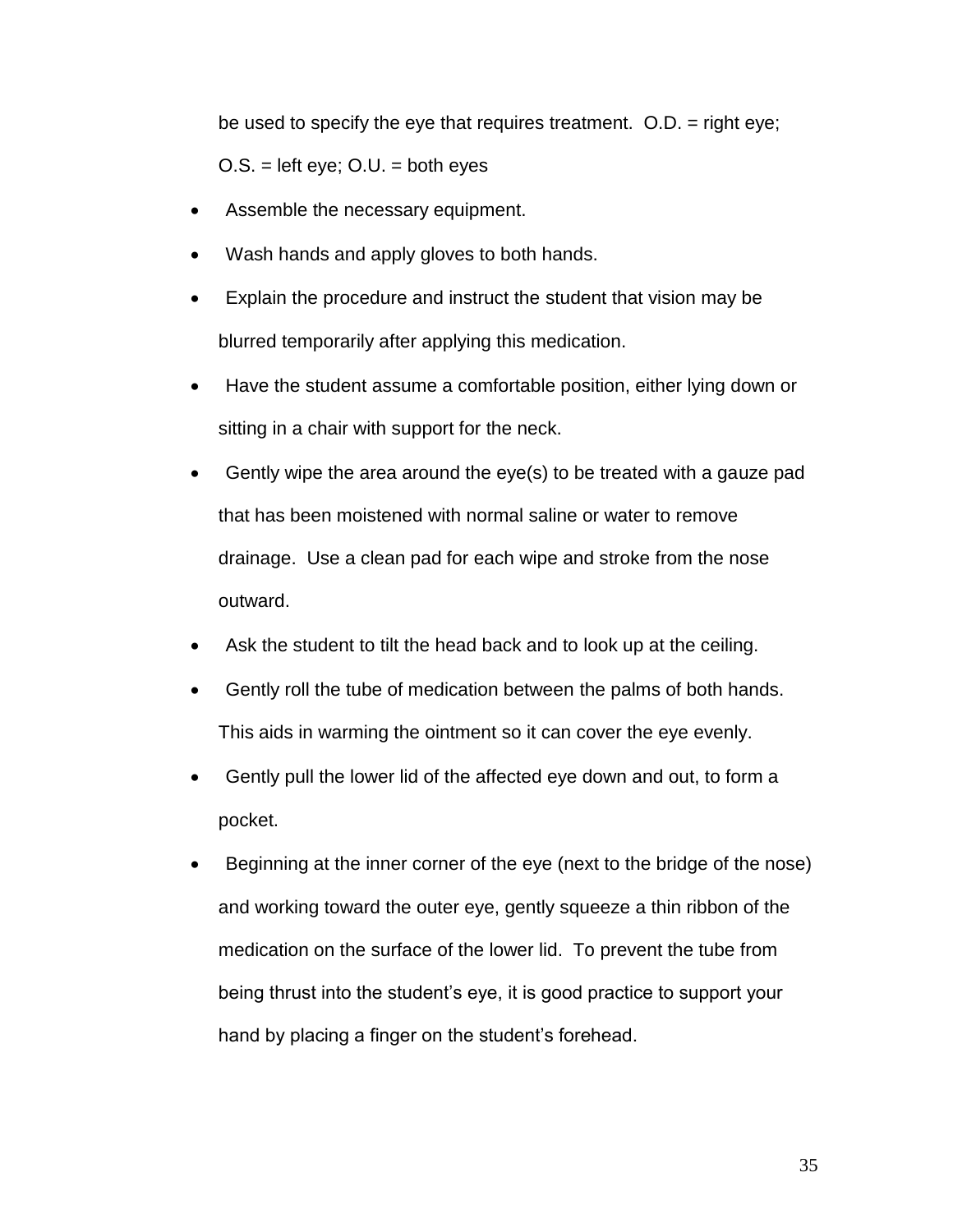- Have the student close the eye(s) and massage the area gently to spread the medication across the entire eye.
- $\bullet$ Note: Avoid touching the eye or the eyelid with tube.
- Discard gloves and wash your hands.
- Record results.

 **Objective: Demonstrate the application of an eye patch.** 

# **APPLYING EYE PATCH**

- know which eye is to be patched. Initials may be used to specify the eye Check the order form and read instructions carefully. Be certain you that requires treatment.  $O.D. =$  right eye;  $O.S. =$  left eye;  $O.U. =$  both eyes
- Assemble necessary equipment. The parent, prescriber, or pharmacist should supply the eye pad(s).
- Wash your hands and apply gloves to both hands.
- Explain the procedure to the student.
- Place it gently over the student's closed eye. DO NOT TOUCH THE SIDE OF PAD THAT LIES on the student's eye.
- Apply two or three strips of paper tape from the mid-forehead to below the ear.
- Discard gloves and wash your hands.
- Record results.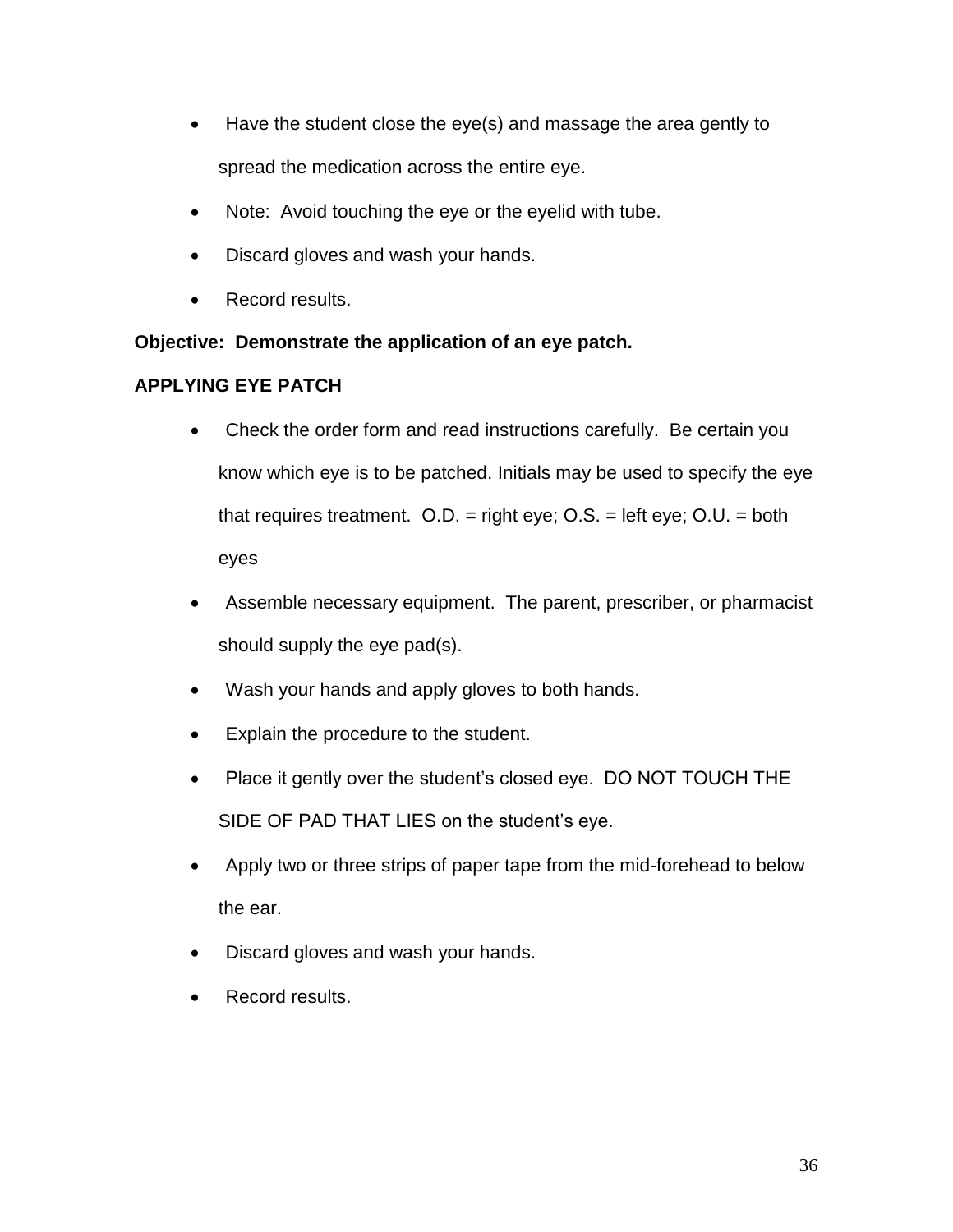## **Objective: Demonstrate assisting with eardrops (otic).**

## **ASSISTING WITH EAR (OTIC) DROPS**

- Check the order form and pharmacy label. Read instructions carefully. Be certain you know which ear(s) is to be treated (right, left, or both).
- Assemble the necessary equipment.
- Wash your hands.
- Explain the procedures to the student.
- Warm the medication to body temperature by holding it in your hands for several minutes.
- Ask the student to lie on one side with the ear to be treated facing upward or, if sitting, to tilt the head away from the affected ear.
- Clean the outer ear carefully and thoroughly with cotton.
- Draw the medication into the dropper. To properly regulate dosage, draw only the amount to be administered.
- Gently, pull the cartilage part of the outer ear BACK AND UP. Place the prescribed number of drops into the ear canal without touching the dropper to the ear.
- Advise the student to remain in the same position for a few minutes following to avoid leakage to drops from the ear, and then cleanse the external ear with dry cotton balls.
- Wash your hands.
- Record results.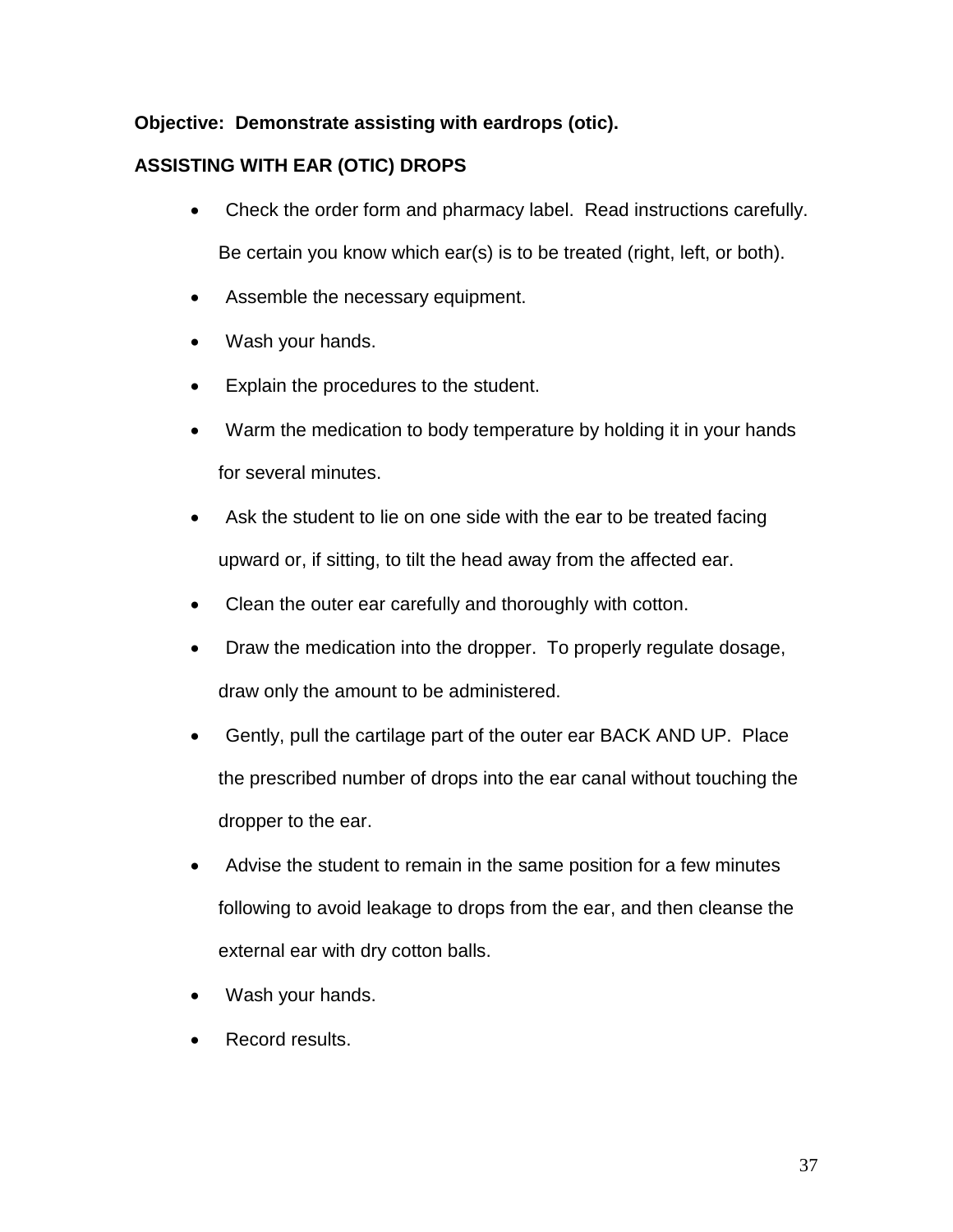## **Objective: Demonstrate the use of a hand held inhaler.**

## **USE OF HAND HELD INHALERS (METERED DOSE INHALERS)**

- Read the order form and pharmacy label and follow the instructions carefully.
- Wash your hands.
- Assemble the inhaler properly; observe the student assemble if selfadministered.
- Remind the student to keep the tongue flat in the mouth. Otherwise, the medication will spray directly on the tongue.
- Shake the cartridge to mix the medication.
- Remove the cap and hold the inhaler upright.
- exhale only enough to get the air out of the lungs (so that the medication • Place the cartridge (with spacer if indicated) to the student's lips and tell the student to exhale through the nose. Remind the student to can get in. Forcing air out of the lungs will collapse the airways even further).
- Have the student press down firmly on the cartridge while taking a deep breath.
- will not carry the medication into the lungs. Tell the student to breathe slowly and deeply. Rapid or shallow breaths
- Press the cartridge when the student starts to inhale. Timing is important. Do not press hard. The dose is predetermined, so only one dose will be released, regardless of the pressure applied.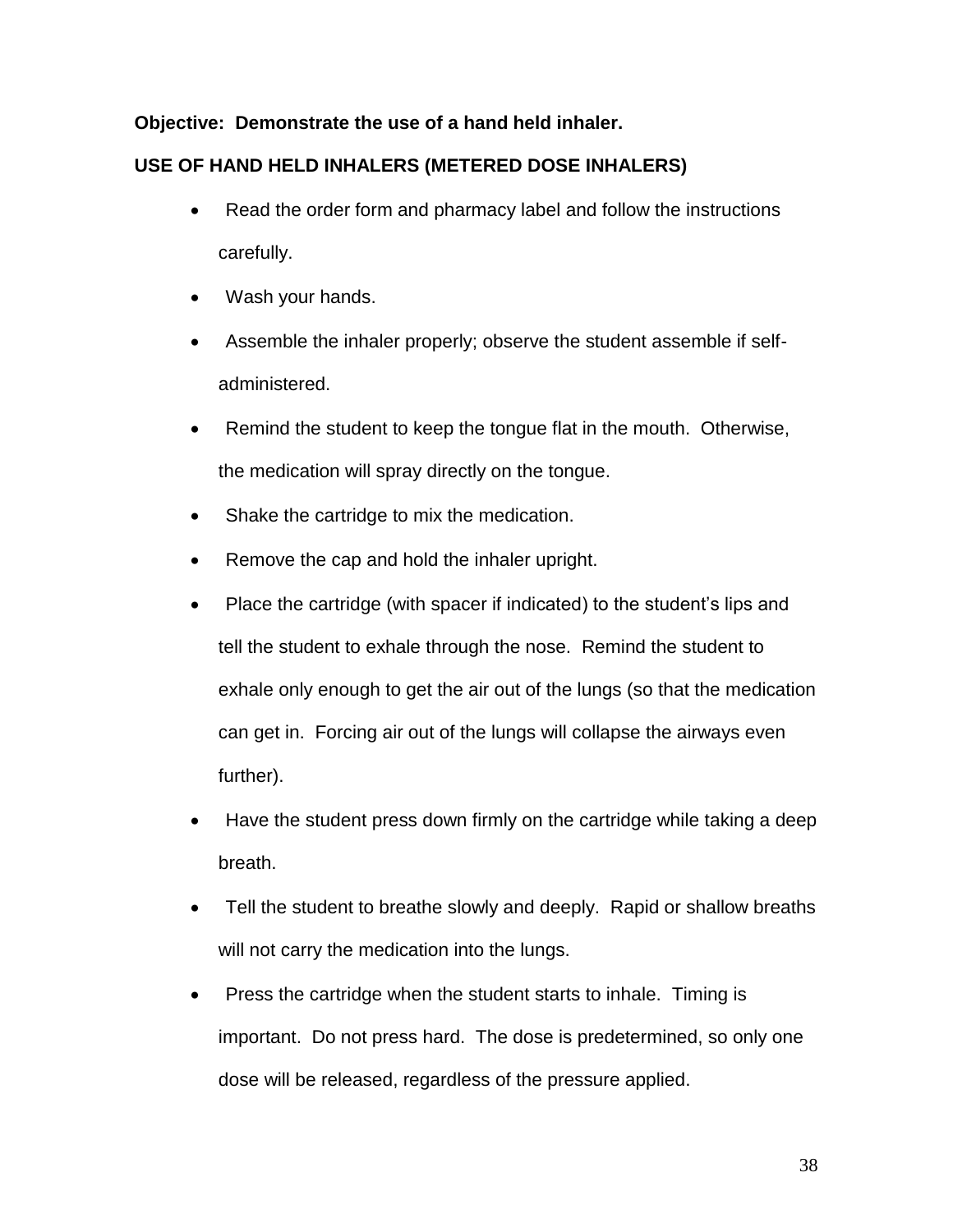- count to 10. This will let the medication settle on the surface of the • Remove the inhaler and tell the student to hold his or her breath and airways and prevent the student from exhaling it immediately.
- Tell the student to exhale slowly with the lips pursed.
- Have student rinse mouth.
- canister, then rinsing the plastic container under warm water and drying After the treatment, clean the inhaler thoroughly by removing the metal thoroughly.
- provide the directions. Note: If the student takes more than one or a combination of medications by inhaler, there must be directions to indicate which medication is taken in what order. Your delegating school nurse should
- Wash your hands.
- Record results.
- with little to no assistance from an adult. The delegating RN will provide specific guidance to the medication assistant. NOTE: Most students will be able to self-administer inhaler medicines

#### **COMMON PROBLEMS IN USING AN INHALER**

- Not taking the medication as prescribed, but taking either too much or too little.
- before taking a breath. Both should be done simultaneously so that the • Incorrect activation. This usually occurs through pressing the canister drug can be carried down to the lungs with the breath.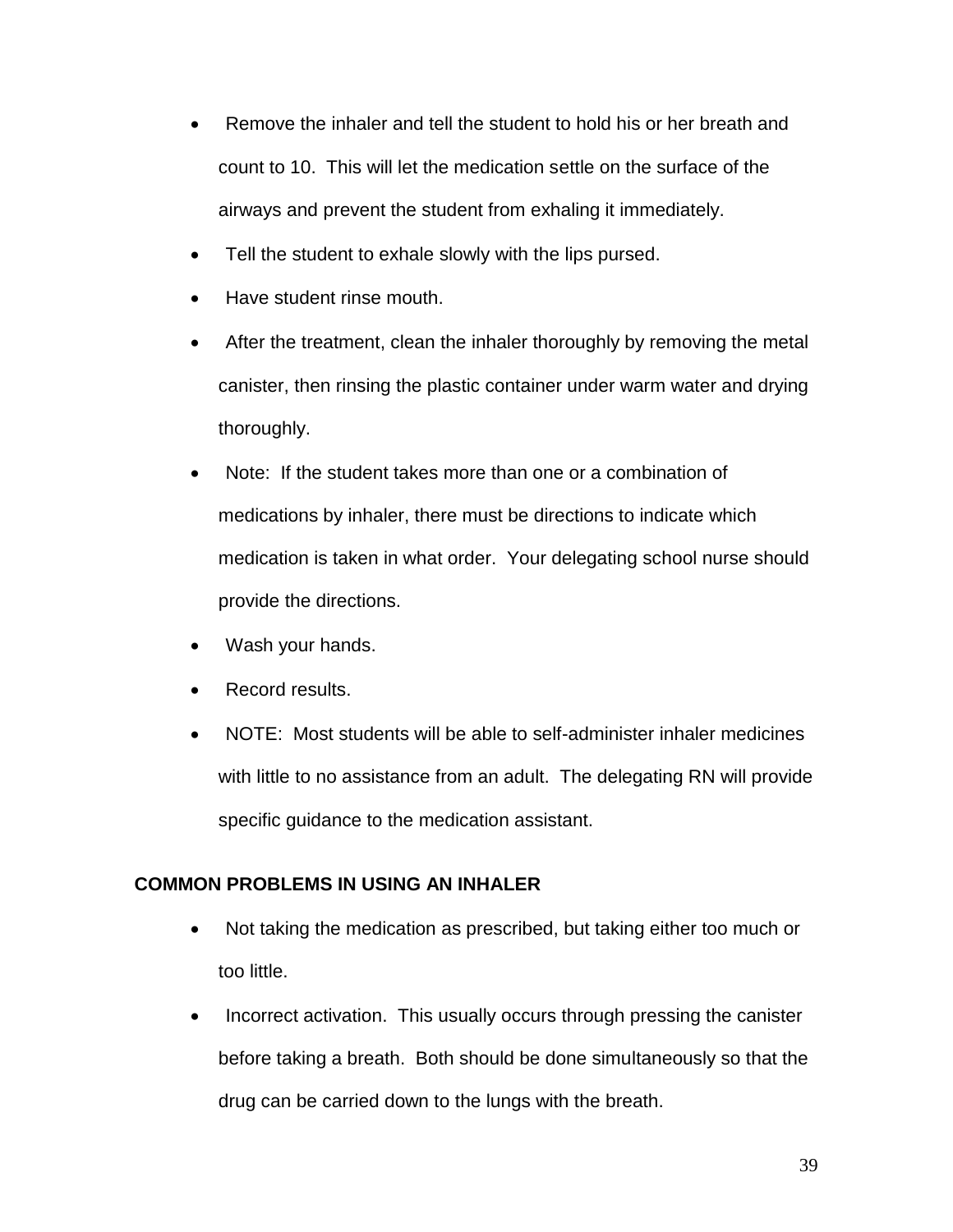- therefore particles may settle. If the inhaler is not shaken, it may not deliver the correct dosage of the drug. Forgetting to shake the inhaler. The drug is in a suspension, and
- repeated to take the second puff, otherwise an incorrect dosage may Not waiting long enough between puffs. The whole process should be occur, or the drug may not penetrate into the lungs.
- Failure to clean the valve. Particles may jam up the valve in the mouthpiece unless it is cleaned occasionally. This is a frequent cause of failure to get 200 puffs from one inhaler.
- Failure to observe whether the inhaler is actually releasing a spray. If it is not, call your delegating RN.
- A student's need for bronchodilators more than every 4 hours can signal respiratory problems. Call your delegating RN.

# **Objective: Demonstrate the application of topical medicines.**

## **APPLICATION OF SKIN CREAMS, OINTMENT AND SALVES**

- Read the order form and pharmacy label. Follow instructions carefully.
- Wash hands and apply gloves.
- Apply small amount of cream to tips of gloved fingers
- Apply medicine to designated part of body.

## **ASSISTING WITH SKIN APPLICATIONS**

Many locally applied drugs such as lotions, patches, pastes, and

ointments can create systemic and local effects if absorbed through the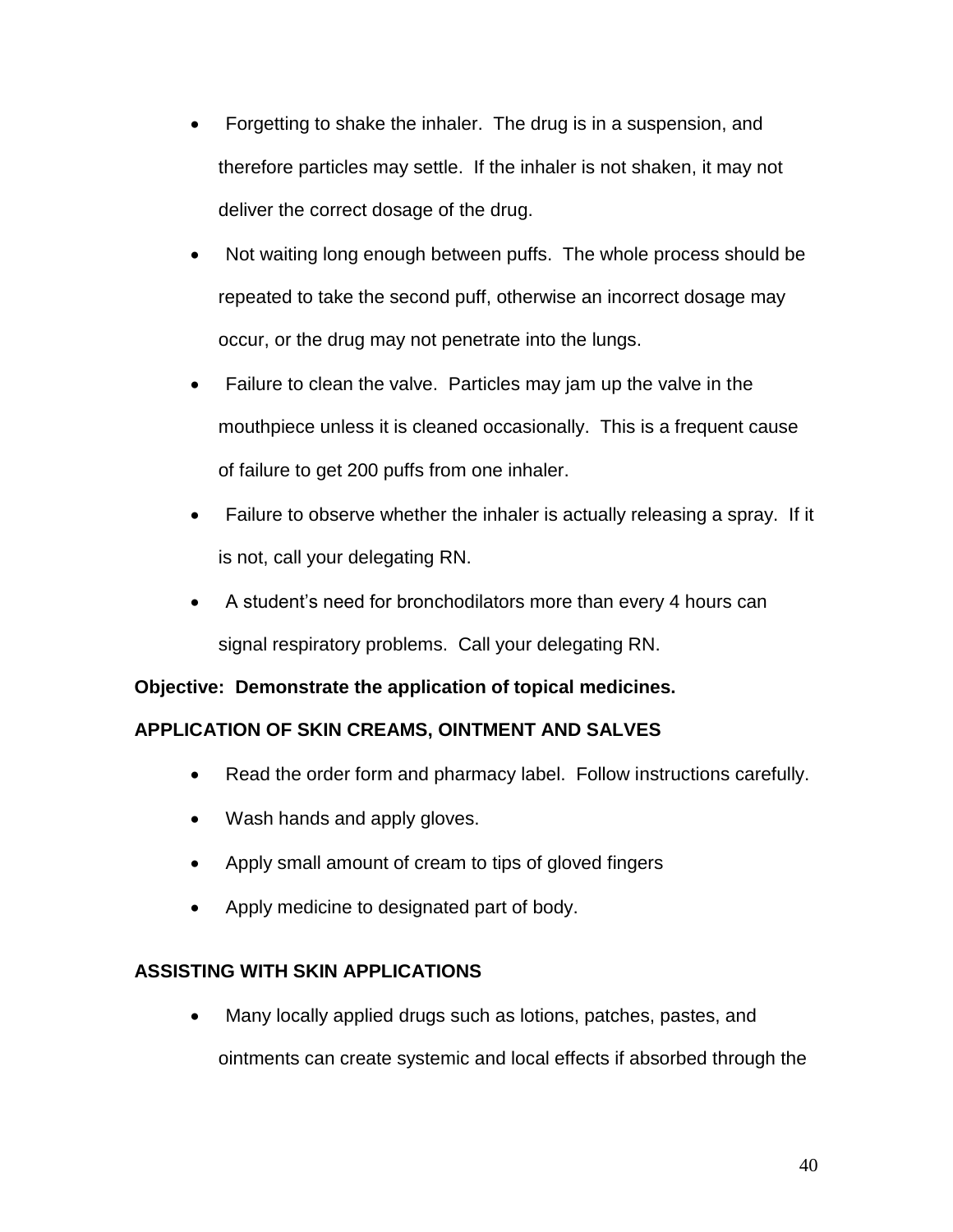skin. To protect yourself from accidental exposure, apply these drugs using gloves and applicators.

- Each type of medication, whether an ointment, lotion, powder, or patch, should be applied in a specific way to ensure proper penetration and over the affected areas. absorption. For example, lotions and creams are applied by spreading them lightly onto the skin's surface, whereas powders are dusted lightly
- If topical agent is present, first wash site with mild, nondrying soap and warm water.
- medications are to be applied. Carefully inspect the condition of the skin or membranes over which
- Discard gloves and wash your hands.
- Contact the delegating RN if you have questions or concerns.
- Record the results.

#### **SECTION V. SAFETY**

 students, and health professionals with the guidance necessary to provide safe The following requirements provide school personnel, parents, guardians, and proper assistance with medication in schools.

 The Alabama Board of Nursing (ABN) in collaboration with the Alabama Outcome Criteria, and an Appendix with required documentation forms. The intent of this document is to provide the ABN, the SDE, and Local Education Agencies State Department of Education (SDE) developed these requirements. This document is divided into the following sections: Structure Criteria, Process Criteria,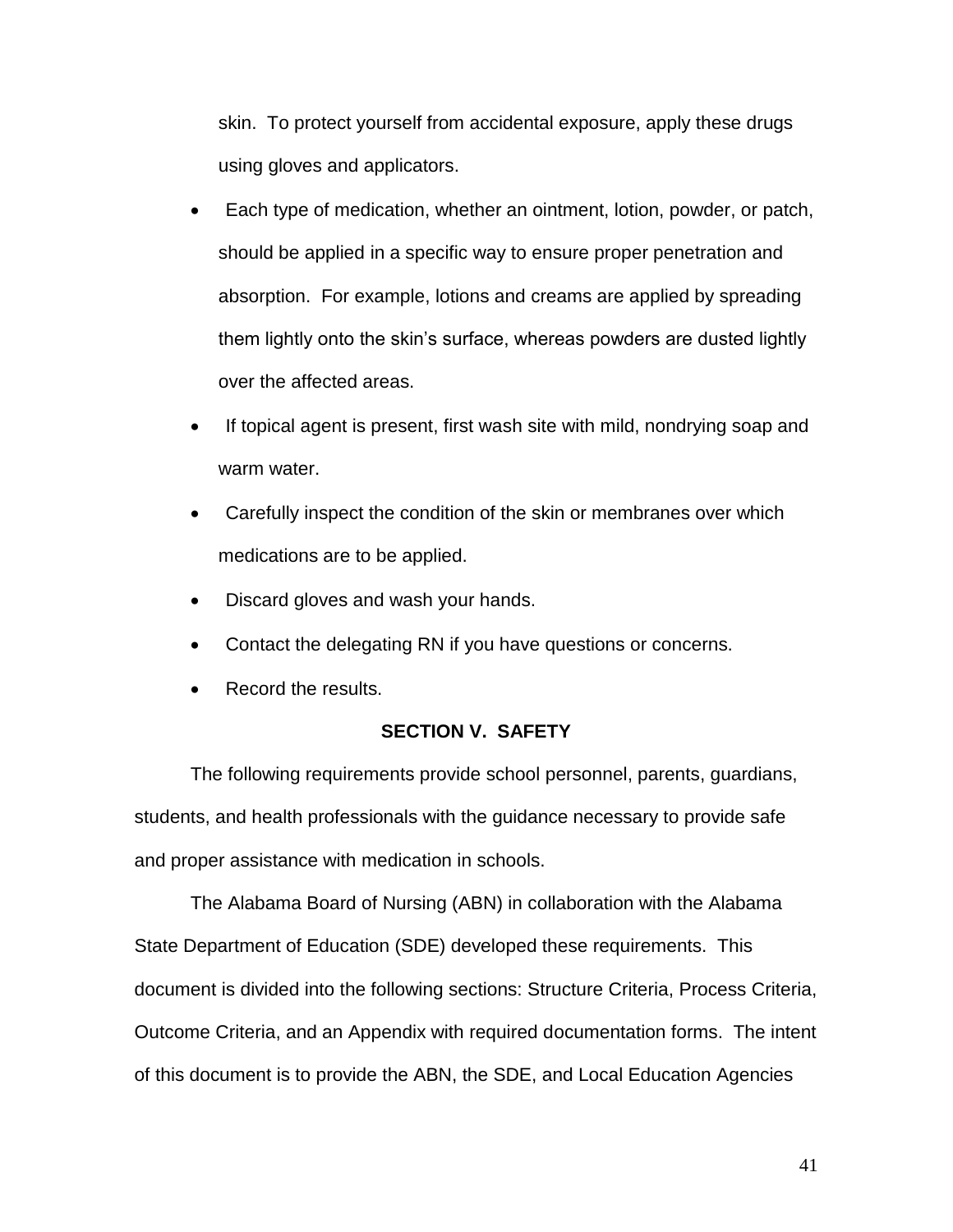(LEAs) with information to establish and implement policies and procedures for consistent and safe assistance with medication required during school.

 selected to receive delegation who may be delegated the task of assisting some students with certain prescribed medication at school. Standards of nursing practice for Alabama were followed when developing this guidance for registered school nurses and unlicensed school personnel

 NOTE: The authority for licensed school nurses administering prescription assistance of medication (e.g., oral, topical, inhalation, eye, ear, or nose drops) to unlicensed school personnel (e.g., secretaries, office assistants) pursuant to the Alabama Board of Nursing Administrative Code, Chapter 610-X-7-.02. The medication to a student must come from the prescriber and the parent/guardian. The registered school nurse may decide, in certain situations, to delegate the licensed practical nurse in the school setting may delegate once the registered nurse determines the appropriateness of the delegation.

#### **Structure Criteria**

Assisting students with **prescription medication** requires the following:

- A. A signed authorization/order from a licensed prescriber that includes:
- Name of student.
- $\bullet$ Name of medication with dosage and route (e.g., oral, topical).
- Frequency and time medication given.
- Beginning and Ending dates.
- Any known drug allergies or reactions.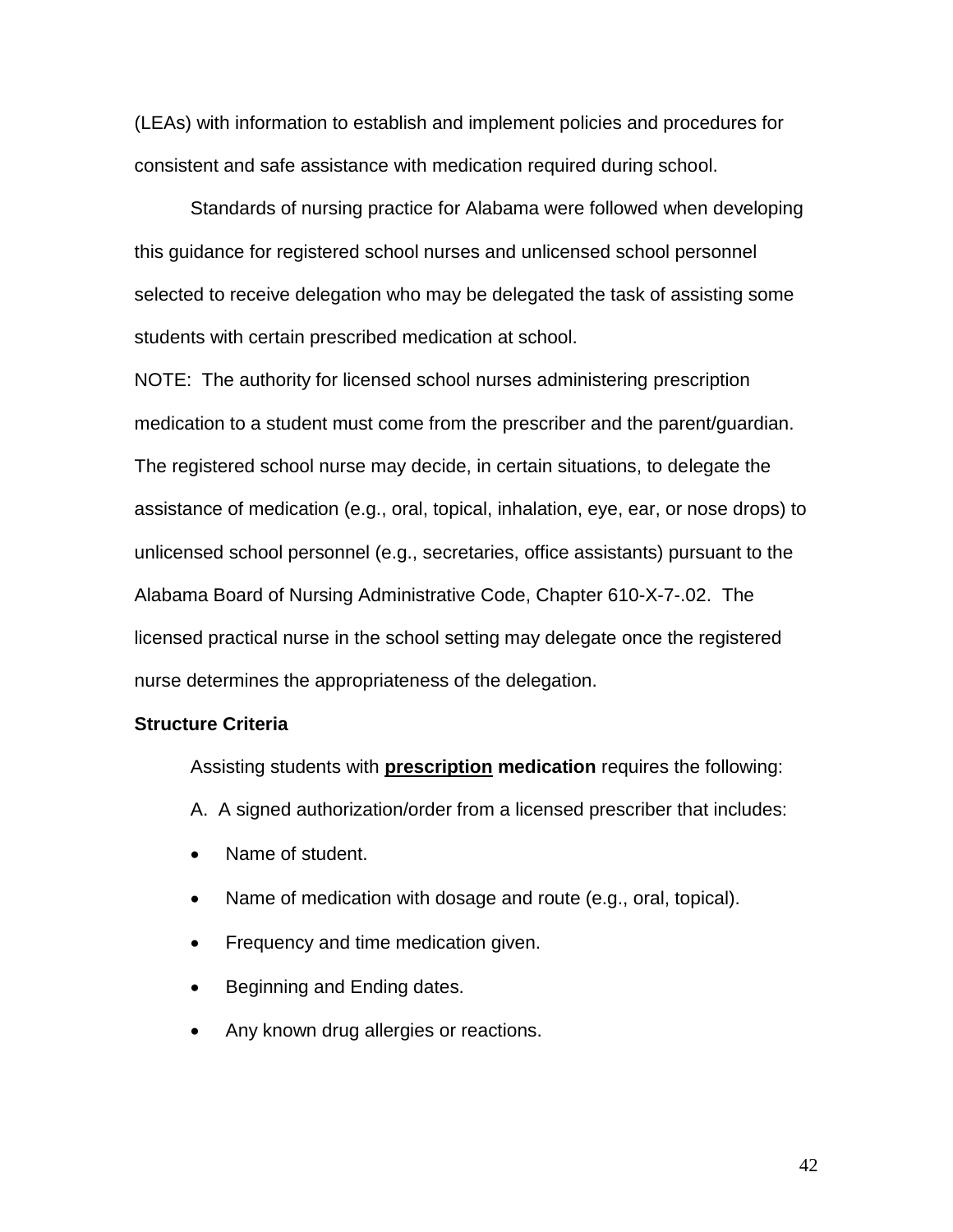The signed prescriber's authorization is required at the beginning of each school year and/or before any prescribed medication can be given at school. If the medication order is changed during the school year (e.g., change in dosage), an additional prescriber authorization/order is necessary. Oxygen requires an order from a licensed prescriber before it can be administered.

 the same policies and procedures as followed for prescription medications with the parental/guardian permission only before administration of medication. Food have not been subject to the scrutiny of the Food and Drug administration (FDA) regulated for these products. It is not recommended that school personnel give **Nonprescription medications**, when provided, should be given following exception of situations where the local medication policy requires supplements, natural substances and herbs are not without potential harm, including life-threatening conditions. Herbal products and dietary supplements and in the United States, as in most countries, dosage and purity have not been any substance that could be construed as a drug or medication, including natural remedies, herbs, and nutritional supplements, without the explicit order of an authorized prescriber, parent authorization, verification that the product is safe to administer to children in the prescribed dosage, and reasonable information regarding therapeutic and untoward effects. (Schwab & Gelfman, 2001)

# B. **Information regarding potential side effects, contraindications, and adverse reactions.**

 physician order for treatment for specific students in the event of an adverse A list of potential side effects for medication taken over 30 days and a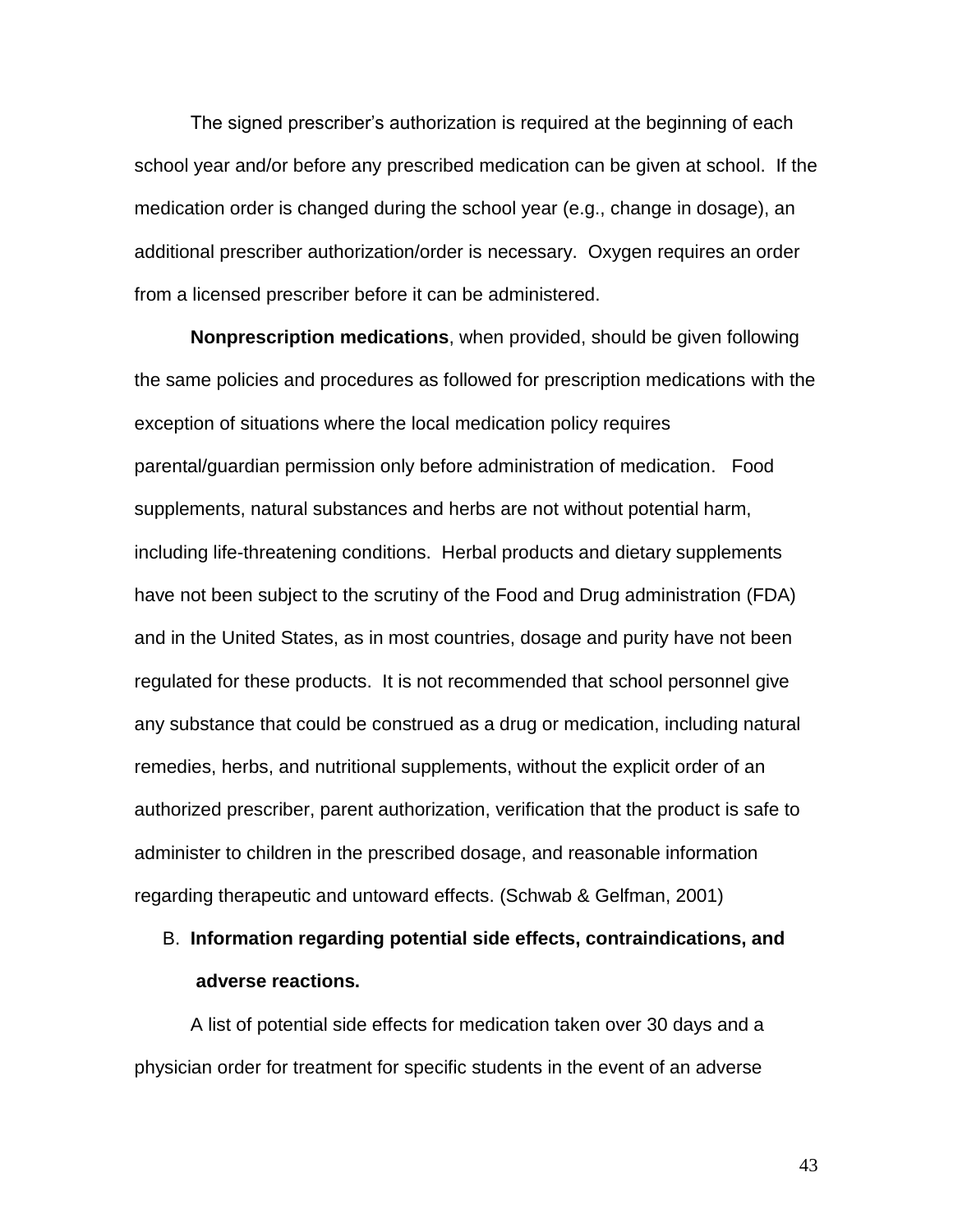personnel who are eligible to assist students with medication. Information reaction should be obtained. This information should be readily available to school regarding medication side effects and treatment orders should also be documented by the registered school nurse in the student health record, the individual health care plan (IHCP), and/or the individual emergency action plan as applicable.

#### C. **Parent/guardian authorization.**

The parent/guardian must sign the consent form at the beginning of the school year and/or before any medication is given at school authorizing school personnel to assist students with medication. If the medication order is changed (e.g., dosage change) during the school year, an additional consent form is required.

#### D. **Medication labeling.**

For prescription medications, a pharmacy-labeled container is required which includes the student's name, prescriber's name, name of medication, strength, dosage, time interval, route, and date of drug's discontinuation when applicable.

 original, unopened, sealed container of the drug identifying the medication and the When the medication to be provided is a nonprescription medication, an entire manufacturer's labeling plus the student's name (written legibly on the container) should be supplied by the parent/guardian.

 conditions/complaints that this nonprescription or over-the-counter medication Additionally, the parent must indicate under which specific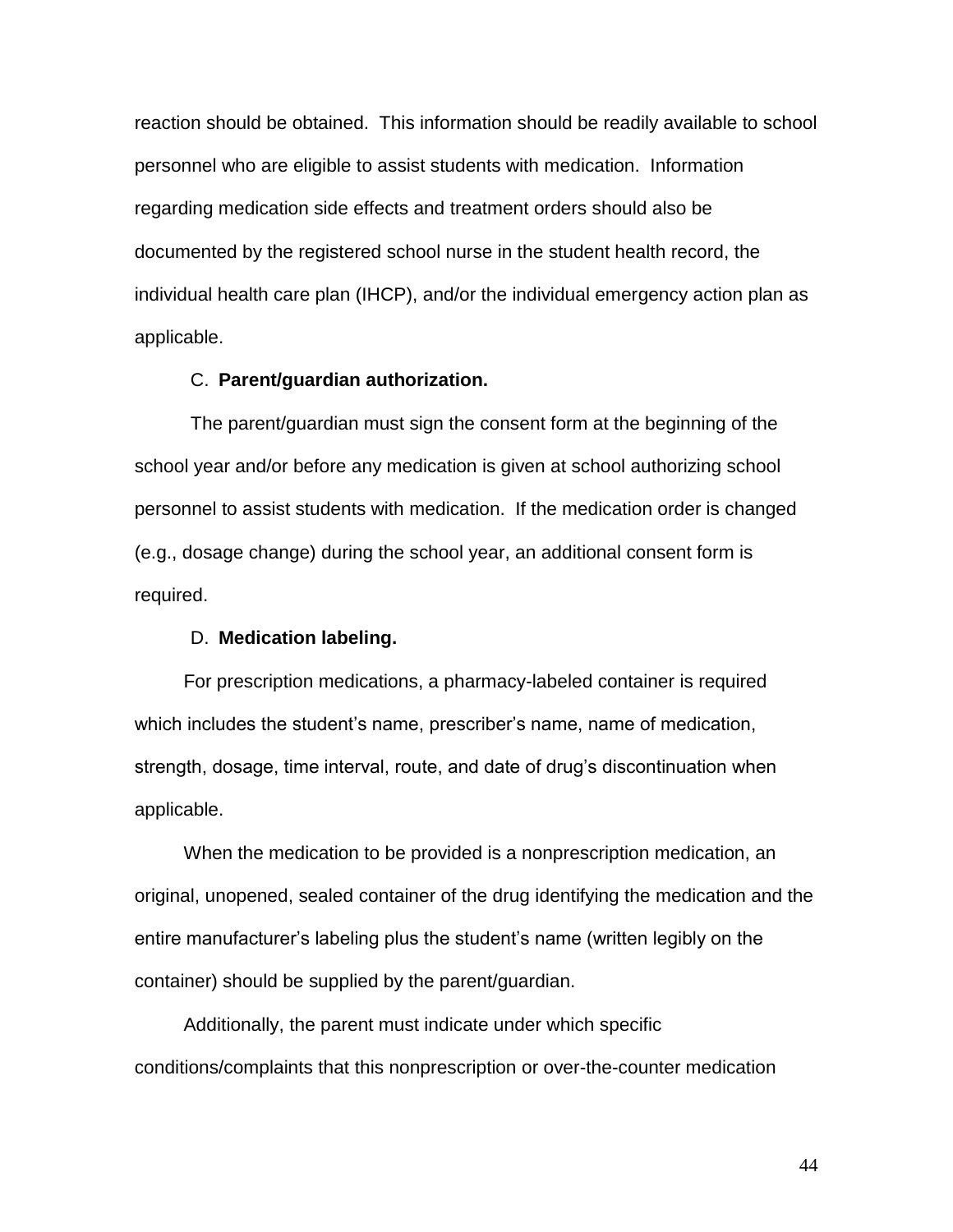(OTC) should be provided. Unlicensed school personnel should not be placed in the position of determining when or what medication should be provided for a prescriber authorization/order for nonprescription (OTC) medications. Depending medications without a physician's order. Under no circumstances should the would violate the Board of Pharmacy regulations in that LEAs could be seen as and physicians' assistants or "dispensing" medication, a function of the pharmacist. First aid supplies, including antibiotic ointment, may be kept in the health room for use by the school nurse if determined to be necessary by the LEA. student (i.e., that determination requires nursing judgment which is prohibited for an unlicensed person to perform). To avoid this problem, the LEA may require a on the local school policy, a school nurse may administer over-the-counter school stock OTC medications (e.g., Tylenol, Pepto-Bismol, etc) as this practice "prescribing medication", a function of physicians, dentists, nurse practitioners,

#### E. **Medication storage.**

 labeled containers in such a manner as to render them safe and effective. All medication should be stored in the original pharmacy or manufacturer's

 *field trips or other circumstances.* Repackaging medications, which is defined as "to package again or anew; *specifically*: to put into a more efficient form", is a function of the pharmacist. Medications must be stored in a securely locked, clean (e.g., asthma inhalers) for specific students. Medications requiring refrigeration should be refrigerated in a secure, locked area. Public health standards state that *Licensed or unlicensed school personnel must not repackage medication for*  container or cabinet, unless the prescriber authorizes a different arrangement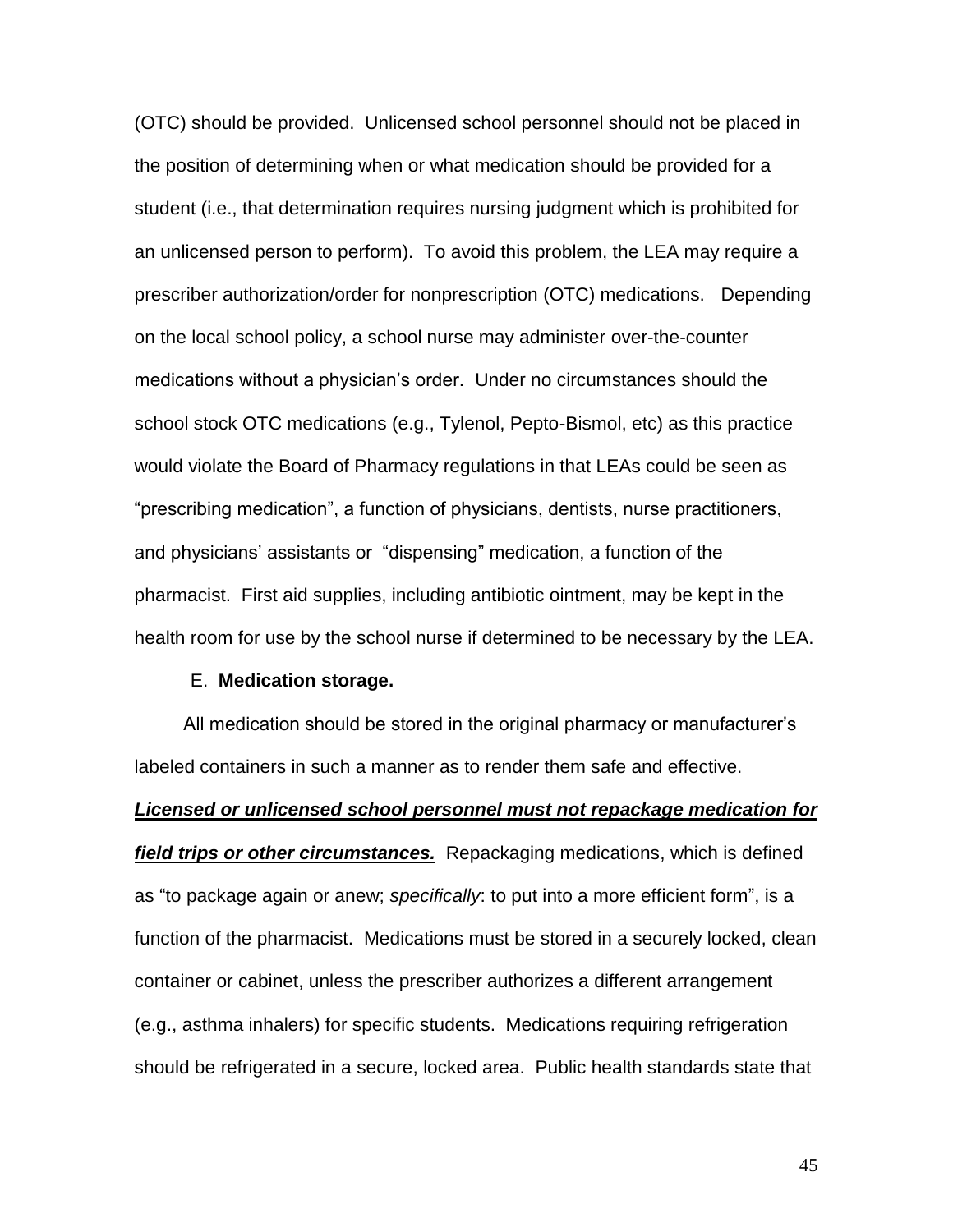medications should not be stored in food storage areas. Refrigerated medications should be maintained at manufacturers recommended temperatures. If a medication is determined to be frozen and then thawed, the medication should not be given (insulin, for example). be given (insulin, for example).<br>It is recommended that no more than a six-week, school day supply of the

 prescribed medication be stored at school. When the course of medication is completed, out of date, or at the end of the school year, the parent/guardian shall other school personnel designated by the school nurse in the presence of a be advised to pick up any unused portions of medication. The school nurse or witness will destroy medications not picked up by the parent/guardian.

 Policy. Proper disposal according to federal guidelines are: It is strongly recommended that medications be discarded in a manner consistent with federal guidelines set by The Office of National Drug Control

- their original containers and throw them in the trash. "Take unused, unneeded, or expired prescription drugs out of
- sealable bags; will further ensure the drugs are not diverted. Mixing prescription drugs with an undesirable substance such as used coffee grounds or kitty litter, and putting them in impermeable, non-descript containers, such as empty cans or
- The FDA advises that the following drugs being flushed down the • Flush prescription drugs down the toilet only if the label or accompanying patient information specifically instructs doing so. toilet instead of thrown in the trash: Actiq (fentanyl citrate),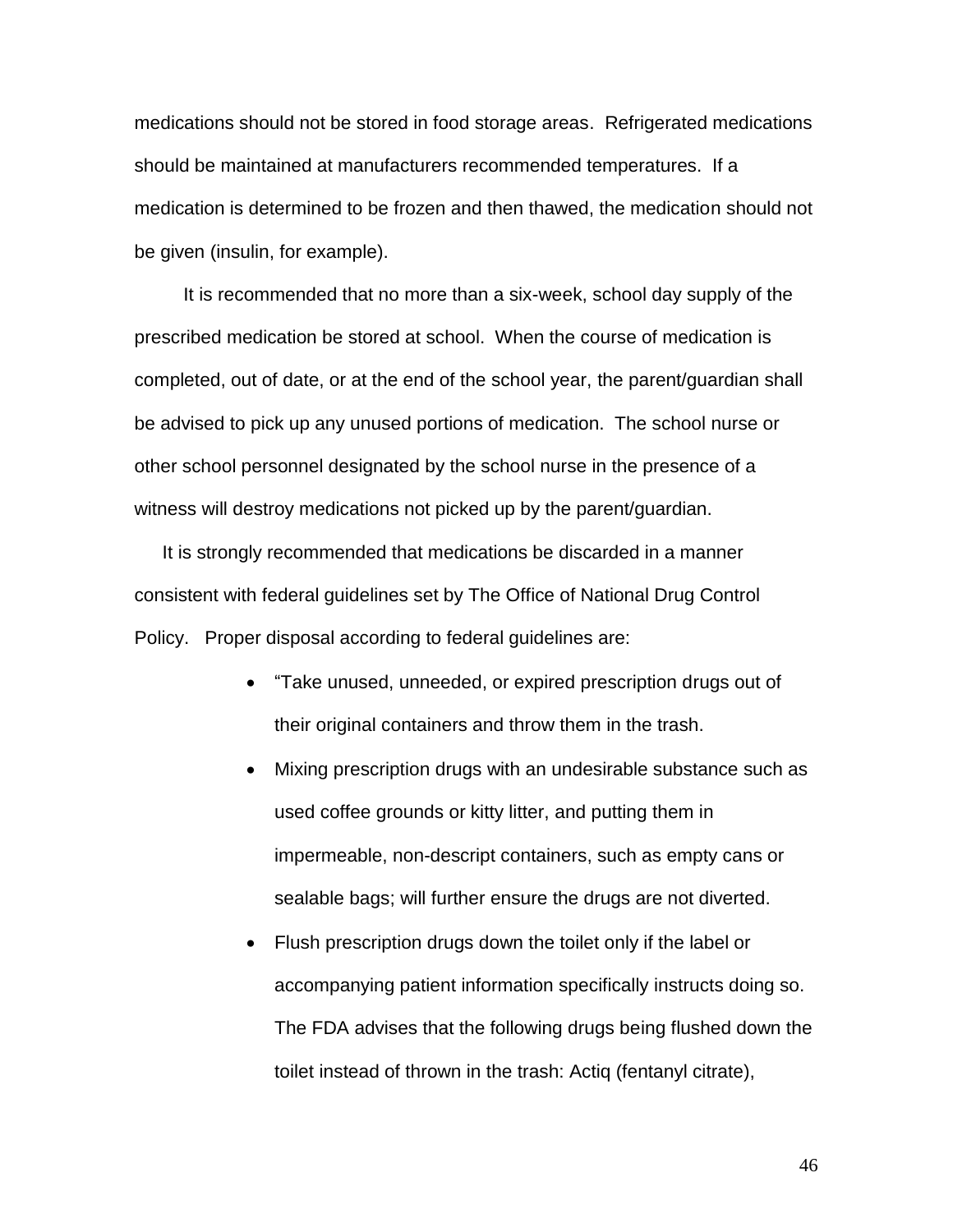Daytrana Transdermal Patch (methylphenidate), Duragesic Transdermal System (fentanyl), OxyContin tablets (oxycodone), Meperidine HCL tablets, Tequin tablets (gatifloxacin), and Percocet (oxycodone and acetaminophen).

 location for proper disposal." (Retrieved from Office of National Drug Control Policy, www.WhiteHouseDrugPolicy.gov.) • Take advantage of community pharmaceutical take-back programs that allow the public to bring unused drugs to a central

Any discarded medication should be documented on the student's medication record.

#### F. **Assisting with medication**.

 12-hour medication course; the unlicensed personnel will be eligible for delegation certain medications. Medications for students are to be provided by the parent/guardian. The first dose of a new medication or a change in dosage therefore require more attention to security measures. The parent/guardian or After unlicensed school personnel successfully complete the ABN approved from the registered or licensed practical school nurse to assist students with (increase or decrease) of a current medication should be given at home, with the exception of emergency medications (e.g., EpiPen injection). Most drugs used to treat attention deficit hyperactivity disorder (ADHD) are controlled substances and parent-designated responsible adult should deliver all controlled substances (e.g., Ritalin) to the school nurse or other school employee as designated by the registered school nurse and the principal. Students must not deliver controlled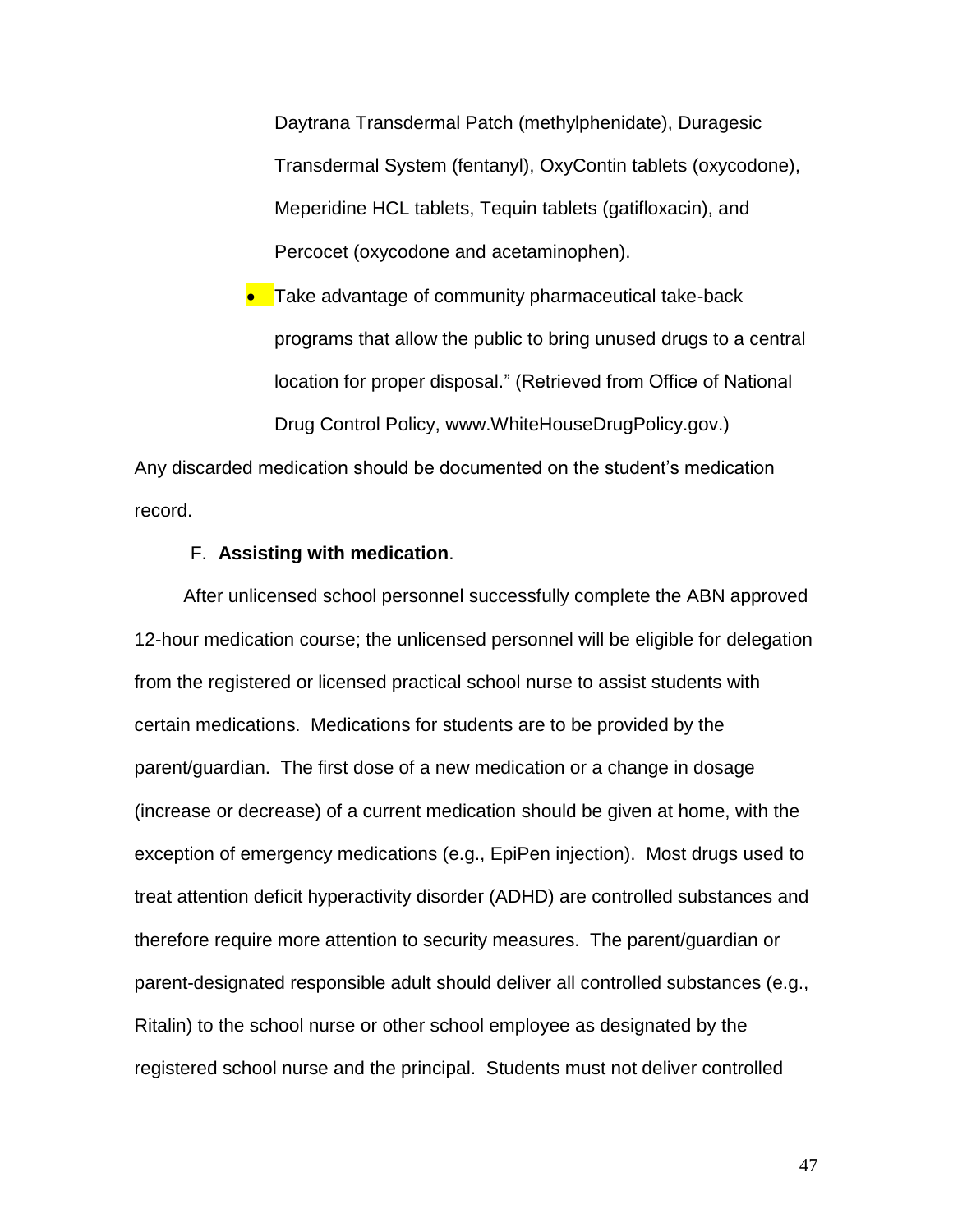tablets or capsules delivered by the parent/guardian to the school. If it is unclear substances to the school due to the potential for abuse. As a protection to LEA personnel and students, two employees (or the parent and a school employee) should also count these medications upon delivery and document the number of whether a medication is a controlled substance, LEA personnel should contact the registered school nurse for clarification.

 contains the student's name, name of medication with dosage, date and time to be given, and possibly, the date to stop the medication. Medication records should personnel delegated the task of assisting students with medication. If the same person gives the medication more than once, he/she may initial the record students requiring medication. All medication records should be filed at the end of order/authorization should be reviewed carefully and attached to the medication The medication record, including electronic documentation, allows for recording comments or problems related to assisting with medication. The record be signed with the full signature of the school nurse and/or the unlicensed school subsequent to signing a full signature. This specific record should be kept for all the school year as part of the student's confidential health record and in accord with local policy. It is suggested that each LEA develop specific guidelines to address the storage, restricted access, confidentiality, and transfer of such records as appropriate. Before assisting with any medication, the signed prescriber record. Copies of the prescriber's signed order/authorization for medication should also be filed and documented with the student's school health record and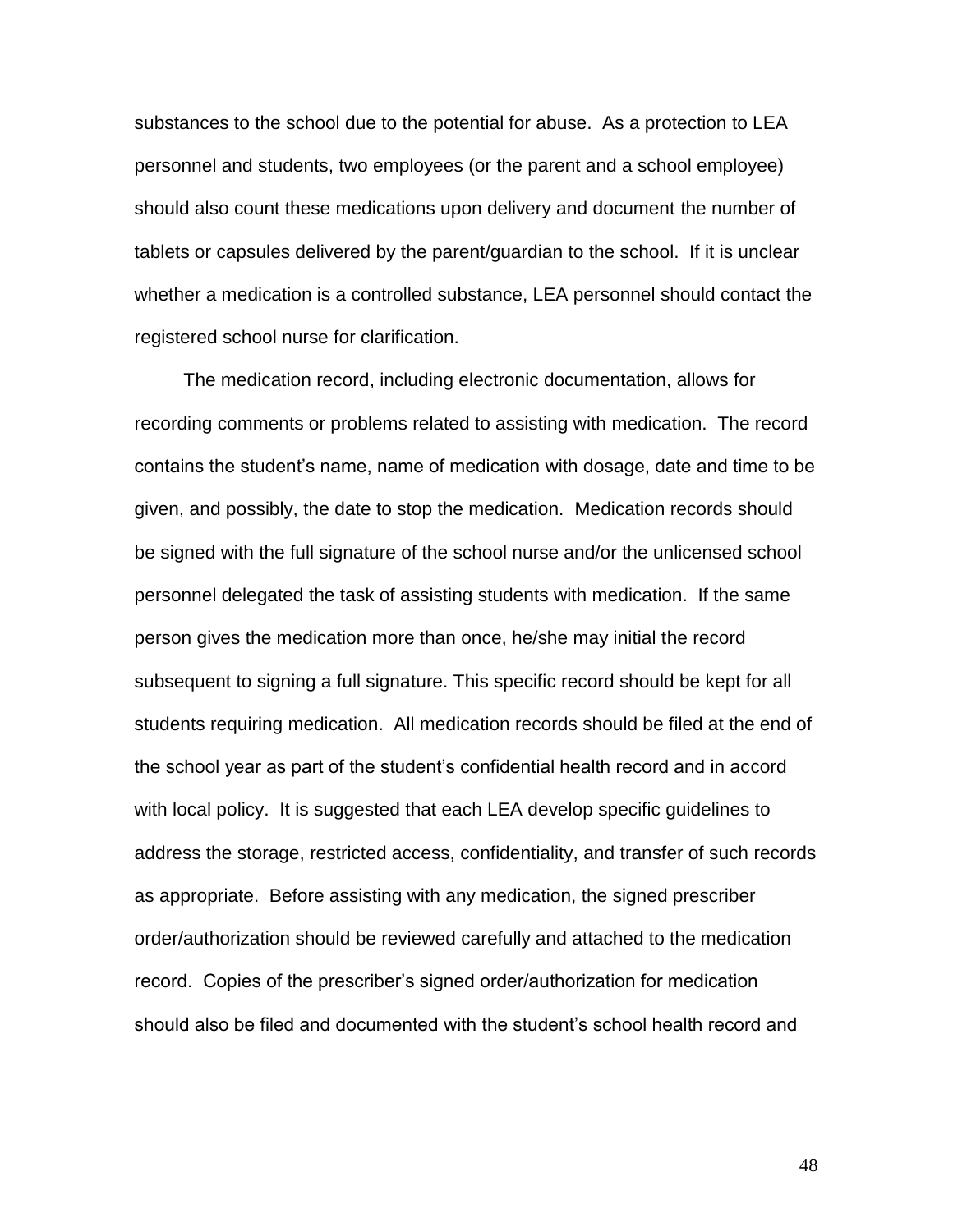school nurse. included in the individual health care plan (IHP), developed by the registered

#### **Self-administration of medication**

 provided certain requirements are met. Chronic health condition/illness is defined as "a physical, physiologic, developmental impairment; an anatomical, in daily living requiring adaptation in function or special assistance; a medical diagnosis) is likely to do either of these." (Schwab & Gelfman, 2001). diagnosis) is likely to do either of these." (Schwab & Gelfman, 2001). For the purpose of this document, self-administration means the student is Students may self-administer medication for chronic health conditions physiological or mental impairment that interferes with an individuals ability to function in the environment; one that is long-term (usually more than 3 months duration) and is either not curable or has residual features that result in limitations condition that interferes with daily functioning for more than three months in a year, causes hospitalization for more than one month in a year, or (at time of

 able to consume, inject, instill, or apply medication in the manner directed, without additional assistance or direction. It is recommended that self-administration of medication be permitted only when the following requirements are met:

- licensed prescriber indicates that self-administration of the specific medication is permitted on his/her signed order/authorization.
- The consent form signed by the student's parent/guardian indicates that the student may self-administer the medication.
- The registered school nurse is reasonably assured that the student is able to identify and select the appropriate medication, knows the frequency and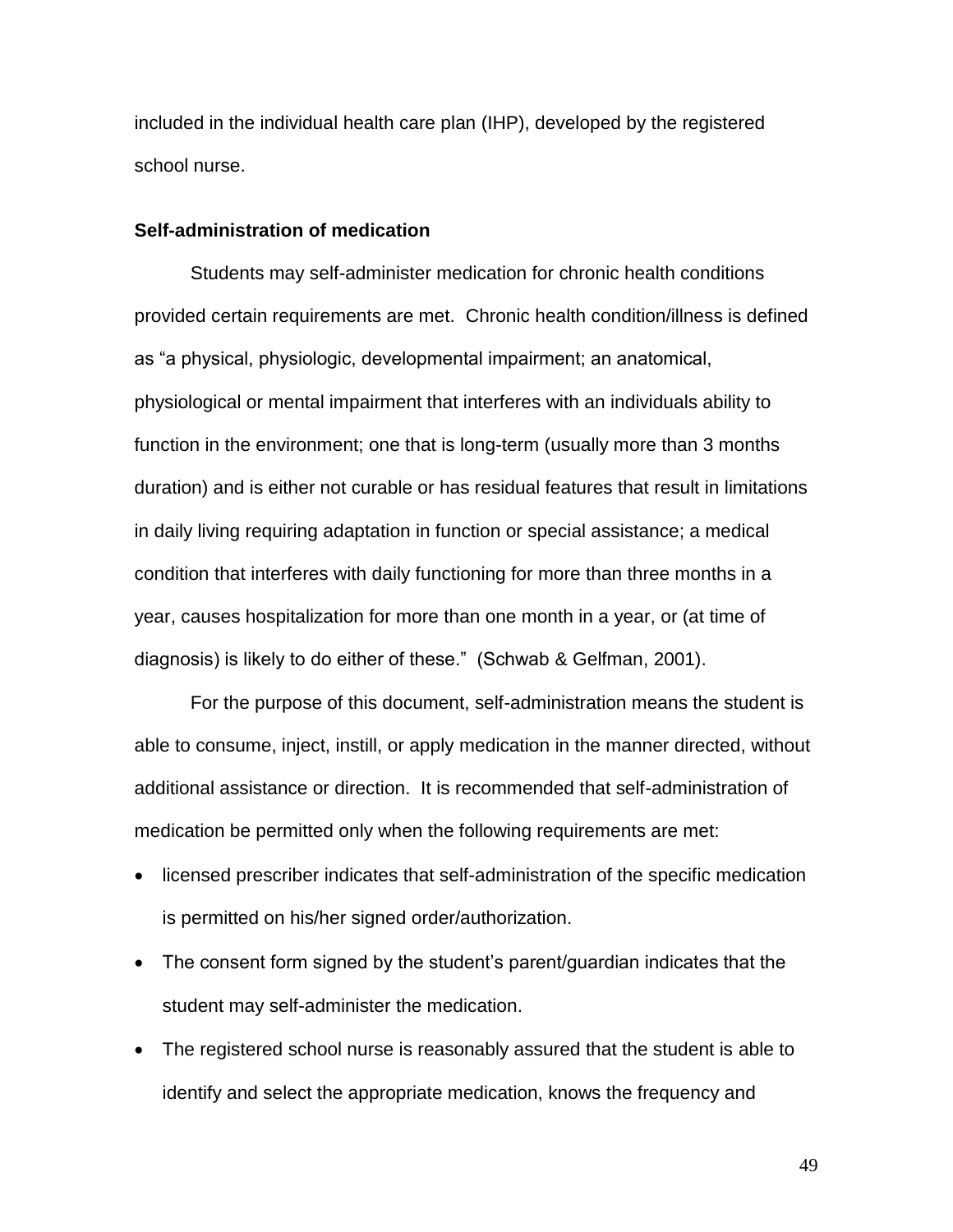purpose of the medication as ordered, and follows the school selfadministration procedures (e.g., safety and security precautions, proper labeling).

- to be safe and appropriate for this particular student. The registered school nurse has assessed and documented the student's health status and abilities and determined self-administration
- The registered school nurse has developed and implemented a plan to monitor the student's self-administration of medication, based on the student's abilities and health status.
- administrators that the student will be self-administering a prescribed The registered school nurse informs appropriate school personnel and medication.
- medication while providing for student accessibility when the medication is needed. Some medications such as asthma inhalers or emergency times by the student. The registered school nurse collaborates with school personnel, student, and/or parent/guardian to determine a safe place for storing the injections (e.g., EpiPens) should be kept "on person" or carried at all
- The registered school nurse evaluates the effectiveness of the plan and modifies as needed.

#### **Emergencies related to medications in schools**

 Schools should establish an ongoing relationship with local hospitals and local Emergency Medical Services (EMS) personnel to expedite a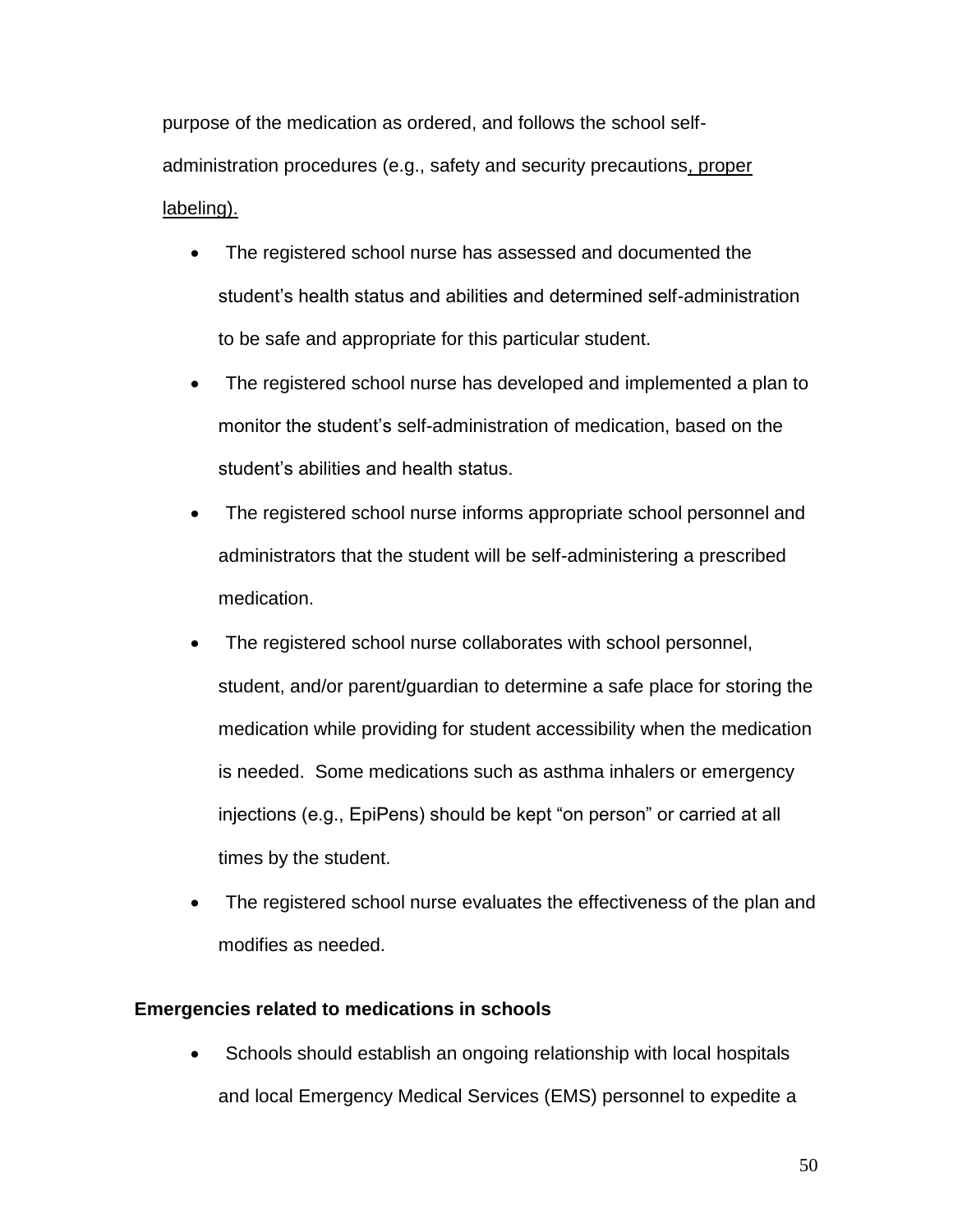student's transfer to a hospital or health-care facility in cases where emergency medical services are required (e.g., student having a serious adverse reaction to medication).

- school personnel to contact the parent/guardian in case of emergency. Current emergency telephone number(s) should be available to permit
- occurrences need to be established. An emergency action plan, for students with known life-threatening conditions as identified by a activities on- or off- campus. Such plans and procedures should be example, the ready availability of an emergency injection medication Emergency procedures covering on-campus and off-campus including EMS transport authorization by the parent/guardian, is advised physician (e.g., anaphylactic reaction, asthma, cardiac disorders, diabetes, seizures, hemophilia). These students need to be identified to permit appropriate action to be taken in case of emergency during incorporated in each school's crisis management or safety plan. For such as epinephrine (e.g., EpiPen) is needed for some students in the event of severe allergic reactions (e.g., bee stings).
- procedures. The decision to transport to a medical facility or to provide other emergency care will be made at the time of EMS arrival by EMS personnel in collaboration with the EMS medical control (physician), the school principal, the school nurse and the parent, if available. The decision should also be based on the individual health care plan (IHP) or EMS should be called for each student requiring emergency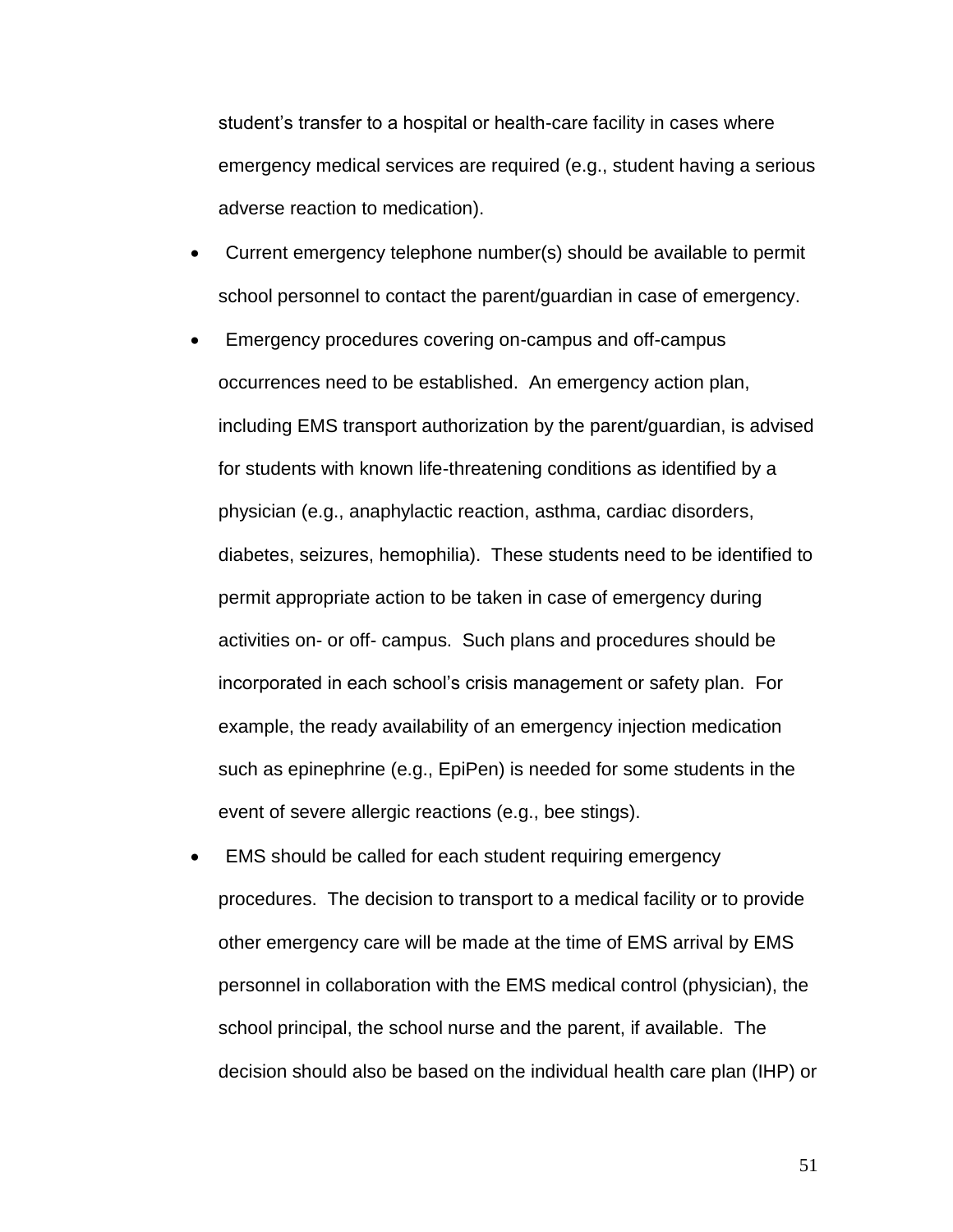emergency care plan developed earlier by the registered school nurse in collaboration with the physician, parent/guardian, student and other appropriate school personnel.

- Attempts should be made to notify parents and the principal at the same time EMS is called and/or the student receives any emergency medication (e.g., EpiPen).
- In all cases where feasible and where the attending physician so advises, the student should be trained by his/her physician and/or the registered school nurse to give his/her own emergency injection (e.g., EpiPen) with school personnel acting as back up for the procedure.
- Establishing an information system for properly monitoring emergencies in terms of notifying the parent/guardian, EMS, the registered school nurse, and the physician is advised. Written Unusual Occurrence Reports (UOR) should be completed and reviewed at least annually in an effort to revise policies and procedures in order to reduce unnecessary risk. This UOR form is included in the Appendix.
- In-service that provides "hands-on" training of the procedures to use in personnel (e.g., physicians, EMS). Documentation of the training case of emergency should be provided at least annually for school personnel by the registered school nurse and other appropriate local provided is the responsibility of the school nurse.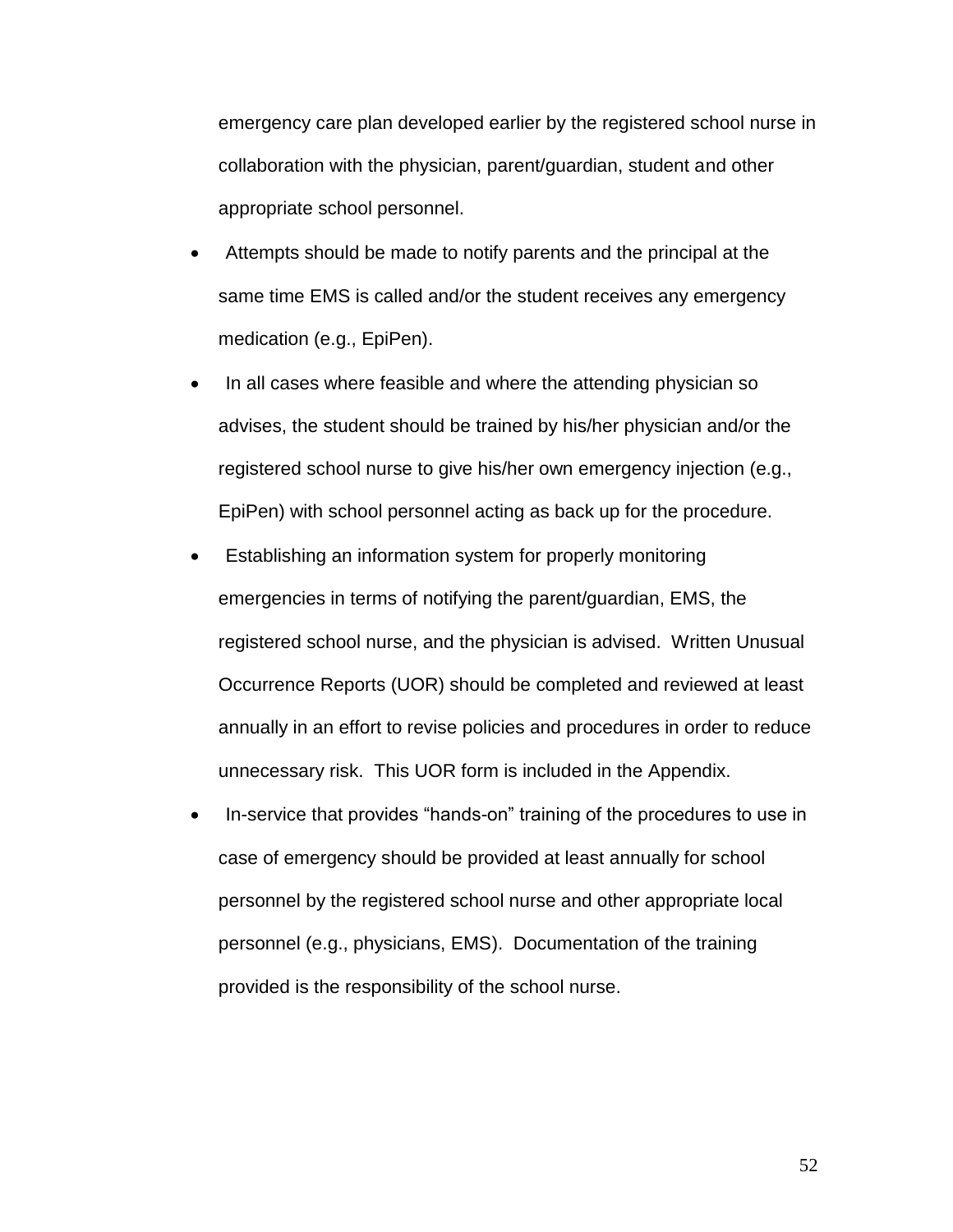### **Medication Errors**

As soon as an incorrect dosage of medication is recognized, the medication assistant should initiate the following steps:

- other designated place. If the student is in class when the error is Do not leave the student alone. Closely supervise and observe the student in the health room, office, or determined, have the student escorted back to the health room or office.
- Observe the student. Note if any of the following are present:
	- Difficulty with breathing.
	- Change in skin color.
	- Swelling around eyes, face, and/or throat.
	- Skin rash.
	- Change in mental alertness.
	- Slurred speech.
	- Sick at stomach or vomiting.
	- Dizziness.
	- Abdominal pain.
	- Any other unusual complaints or observations.
- Identify the incorrect dose, time, and name of the medication taken by the student.
- Immediately have an adult notify the principal and the registered school nurse of the error.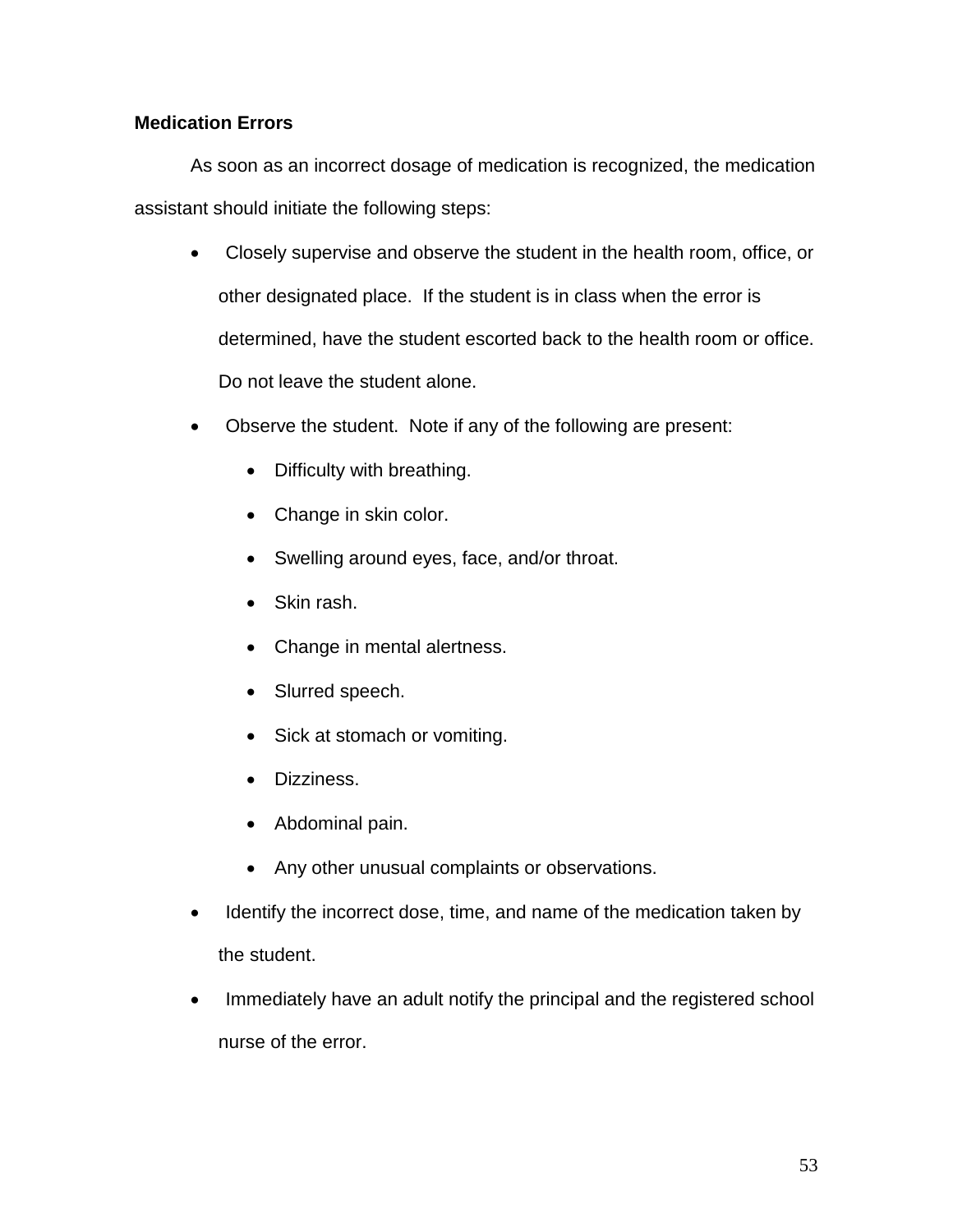- 462-0800 and provide the following information: Simultaneously, contact the Alabama Poison Control Center at 1-800-
	- Name, dose, and time of the medication taken in error.
	- Age and approximate height and weight (see authorization form) of student.
	- Name(s), dose(s), and time of last dose of other known medication being taken by the student.
- Follow the instructions provided by the Poison Control Center if at all possible. If unable to complete their directions, explain the problems to the Poison Control Center to determine if the student should be transported for emergency medical care.
- Notify student's parent/guardian, and physician. Do not delay initiating further action if unable to reach the parent/guardian, physician, or registered school nurse.
- Submit a completed *Unusual Occurrence Report* within 24 hours to the delegating registered school nurse and document the following:
	- Student's name.
	- Parent's/guardian's name and telephone number.
	- Specific statement regarding the medication error.
	- Persons notified and time of notification.
	- Poison Control Center instruction or physician's instructions.
	- Actions taken.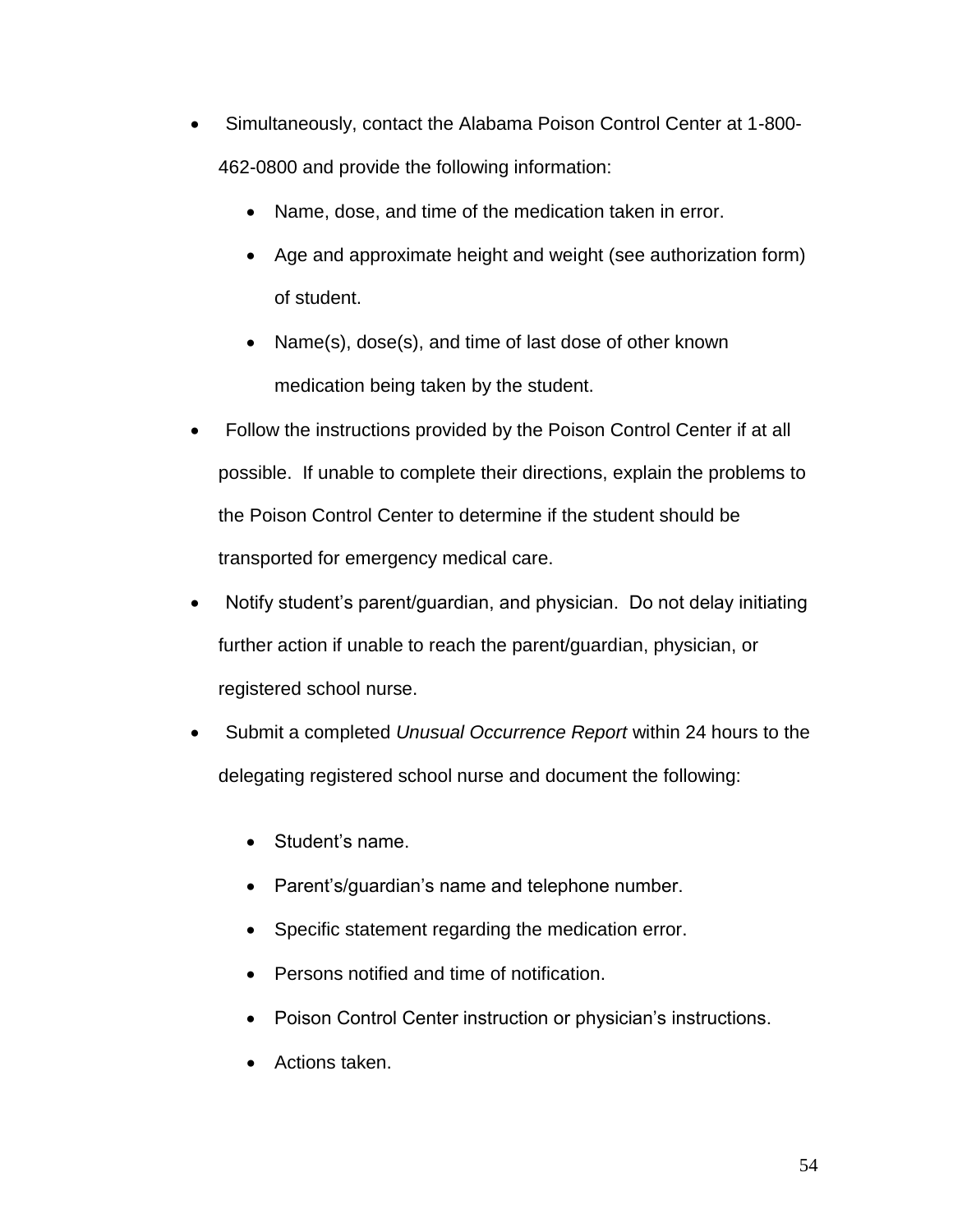• Condition and outcome of student (e.g., transported to hospital, sent home with parent).

The registered school nurse should file a copy of the *Unusual Occurrence Report (UOR)* in the student's health record and in the school's quality assurance record.

When an omission of medication is first recognized, the registered school nurse or other personnel assisting with medication should immediately initiate the following steps:

- Identify the student who missed the dose of medication.
- nurse. The registered school nurse should use his/her professional omitted, given, or whether physician contact is appropriate. Notify the principal or designee and contact the registered school judgment to determine whether the remainder of the dose should be
- Contact the parent/guardian.
- record and other reports required by the SDE and ABN. Document all circumstances and actions taken on the student's health
- Follow SDE and ABN requirements for reporting all errors, including omissions on the *Unusual Occurrence Report (UOR)*.

#### **Staff Training**

 specific training from the delegating registered school nurse prior to assisting students with medication. The training should be repeated and documented at least annually and cover at a minimum the following areas: Designated school personnel should receive school-specific and student-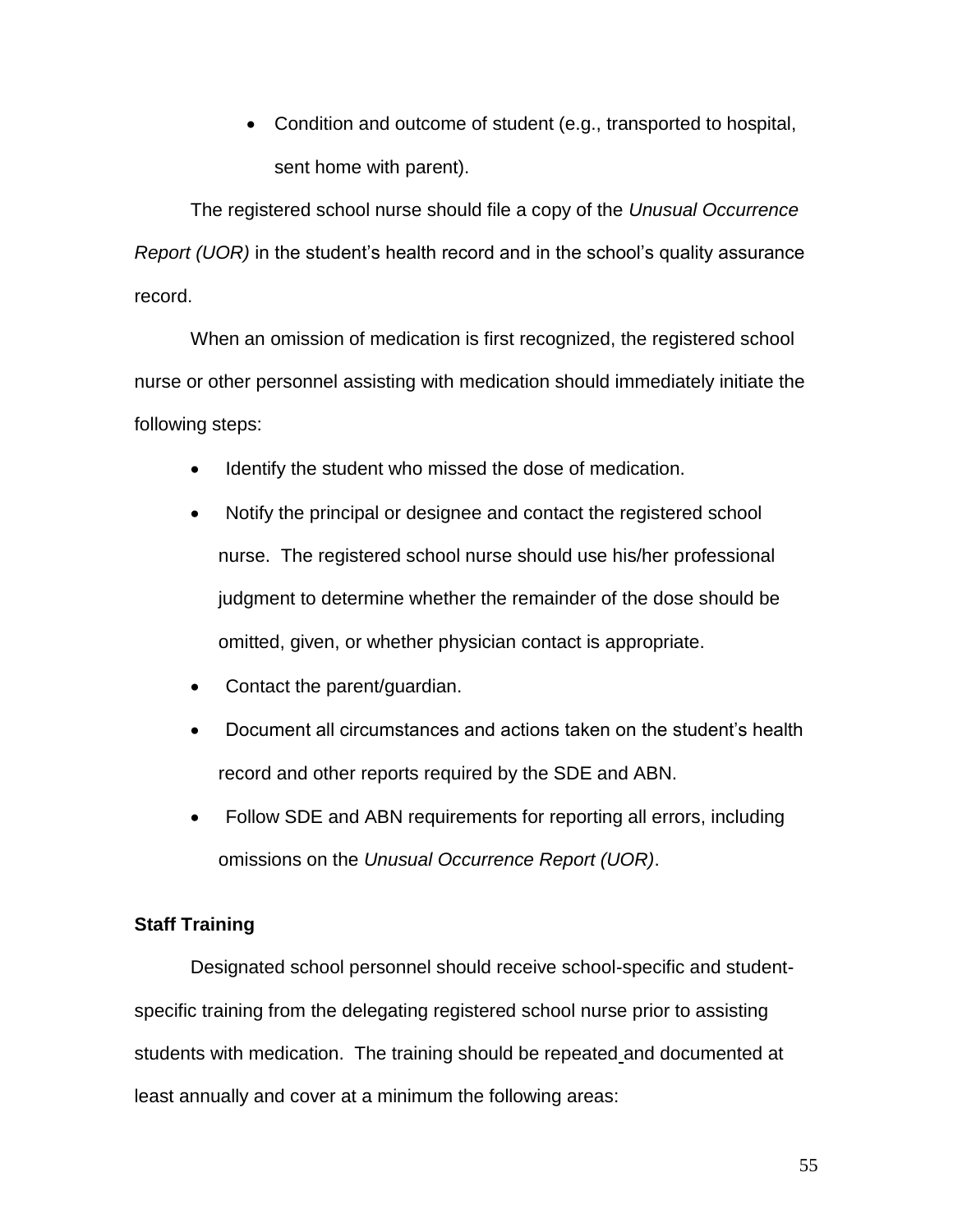- Legal requirements, state and local policies and regulations.
- medication should be measured in disposable, calibrated medicine cups have been completely swallowed/ingested in their presence. Injections (e.g., EpiPen) are designed for delivery by nonmedical personnel and Such medications are prescribed for children with severe allergic and glucagon). Vaginal or rectal suppositories (e.g., Diastat) may only Methods of providing medication (i.e., routes): oral, injection (e.g., EpiPens only), topical ointments, eye drops, or eardrops). Liquid rather than teaspoons or tablespoons. School personnel assisting students with medication should make certain that oral medications required during the school day, other than EpiPens, must be administered by a licensed nurse (RN or LPN) unless the student is able and authorized to self-administer his/her own injection by the parent/guardian and prescriber (e.g., insulin). Emergency injections encouraged to be provided by the student or unlicensed school employee with the written consent of the parent/guardian and prescriber. conditions and must be used immediately in order to be effective in preventing anaphylaxis (a life-threatening, rapid onset allergic reaction). Unlicensed school personnel (i.e., teachers, aides, and secretaries) are not to provide any other injections to student (e.g., insulin, solu-cortef, be administered by the RN or LPN.
- Contraindications. Medications should not be provided to a student who is vomiting or has vomited. If there is any discrepancy that might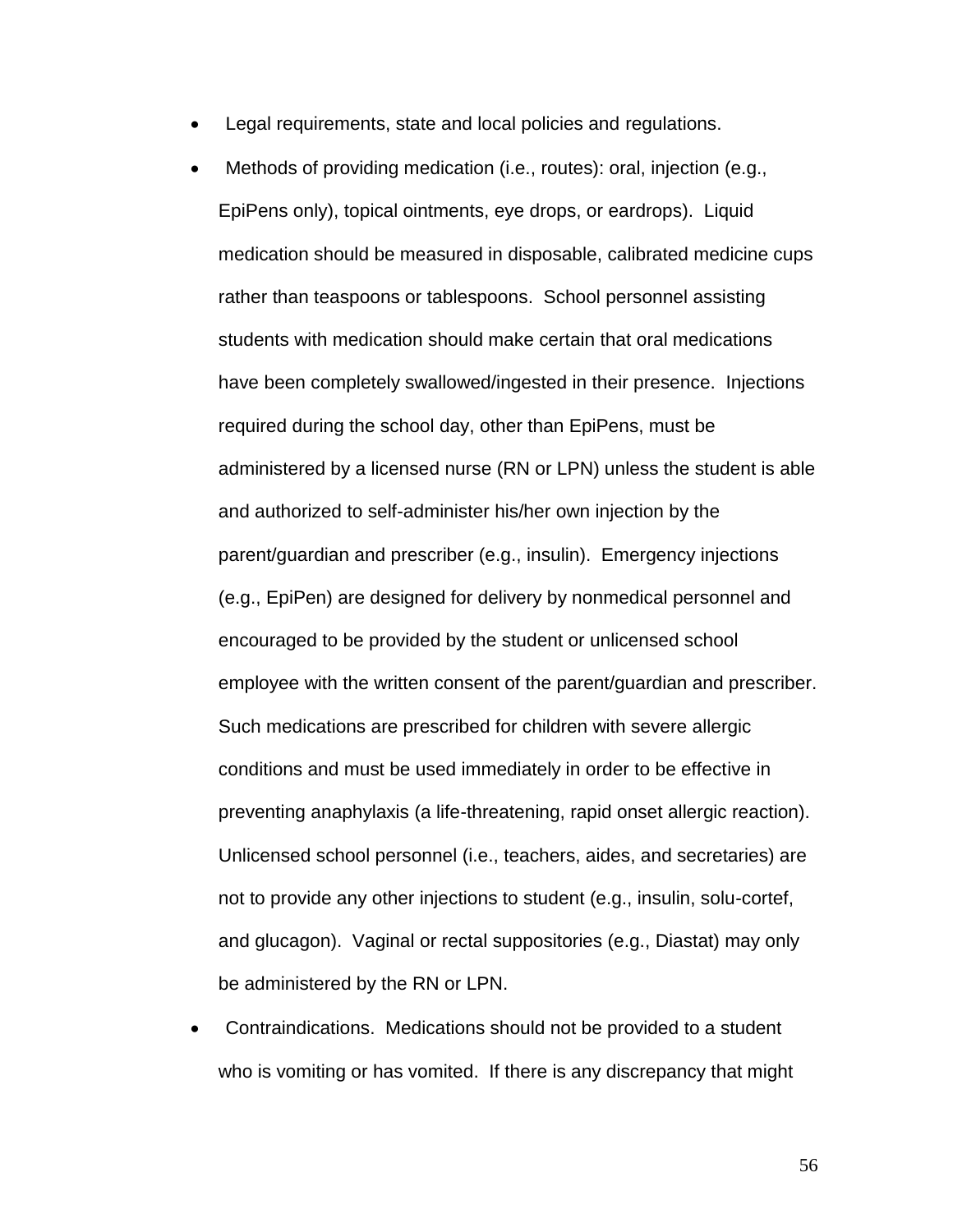be injurious to the student, the individual assisting with medication should refuse to provide the medication until clarification is received. Contact the LEA registered school nurse to obtain clarification, and, as necessary to notify the parent/guardian immediately that no medication will be given.

- Proper handling and storage.
- Possible signs and symptoms of adverse side effects, omission, or overdose.
- Documentation and procedures for assisting with medication.
- Proper handling, storage, and security measures to be followed during field trips and other school events (e.g., overnight trips).
- Emergency procedures including preparation for routine bus transportation, field trips, and unforeseen events (e.g., inclement weather, lockdown, and evacuation of school).

#### **Process Criteria**

#### **The registered school nurse shall**:

- Review periodically, the implementation of the medication policy, related procedures, and documentation in the school and monitor all unlicensed personnel that who assist students with medication.
- Provide and document at least annual training for unlicensed school personnel who are eligible for delegation to assist students with medication.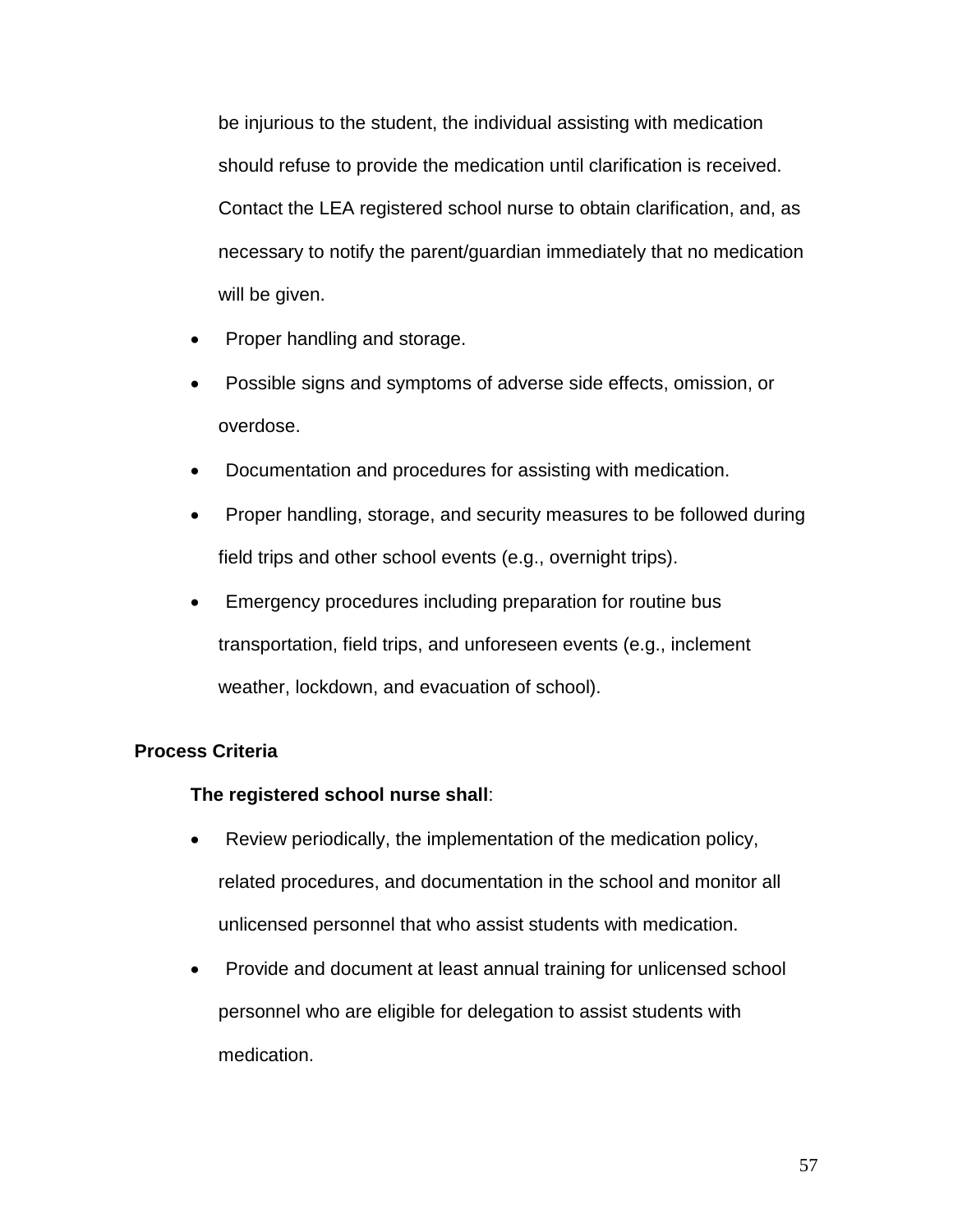- Consult with parents/guardians and prescribers to design a plan for and counsel with unlicensed school personnel regarding the plan as appropriate. The plan should include possible side effects of the emergencies that may result from assisting students with medication medication as well as possible behavioral signs and symptoms of adverse side effects, omission, or overdose.
- care needs. File a copy of the prescriber and parent-signed authorizations for medication with the student health record. Develop an individual health plan (IHP) and health record for all students requiring long-term medications or having other special health
- medication(s) used to manage the health condition. Enhance student's knowledge about his/her health status and the

**When the registered or licensed practical school nurse delegates the task of assisting students with medication, the unlicensed personnel shall**:

- medication have been met. Ascertain that the policy requirements for assisting students with
- Assist students with medication in a safe and private setting, i.e., and an area free of distractions and disruptions.
- Obtain proper identification from the student as determined by the delegating registered school nurse and LEA policy (e.g., picture I.D.).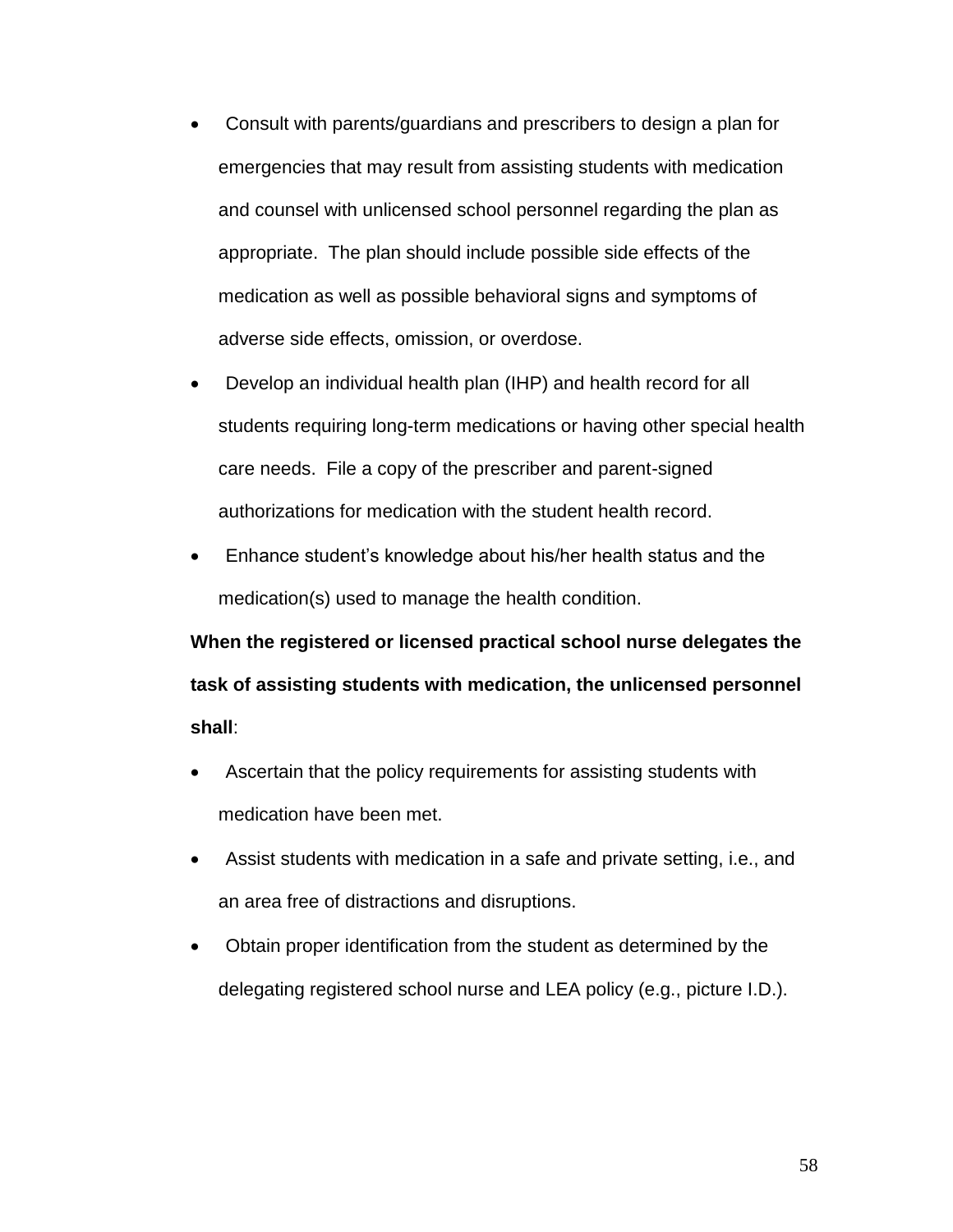- Check prescriber's authorization against medication label and notifies registered school nurse of any discrepancy. (Do not give the medication if there is a discrepancy.)
- Not give a different amount of medication or change the order in any way based on parental or student communication.
- Not accept any verbal orders from a physician or physician's office personnel. The registered or licensed practical school nurse must accept (all physician orders).
- Assist student with prescribed medication as directed by the licensed prescriber and by the delegating registered school nurse.
- Record date, time, dosage, and signature on the medication record immediately following the time that medication was provided.
- Report any unusual occurrence, behavior, or observation immediately to the delegating school nurse and the school principal.
- Ask questions of the delegating registered nurse as necessary to provide a safe environment for students.

## **Outcome Criteria**

- Assisting a student with prescribed medications during the school day enables the student to remain in school, to maintain or improve health status, and to improve potential for learning.
- The student will receive medication as prescribed by a licensed prescriber.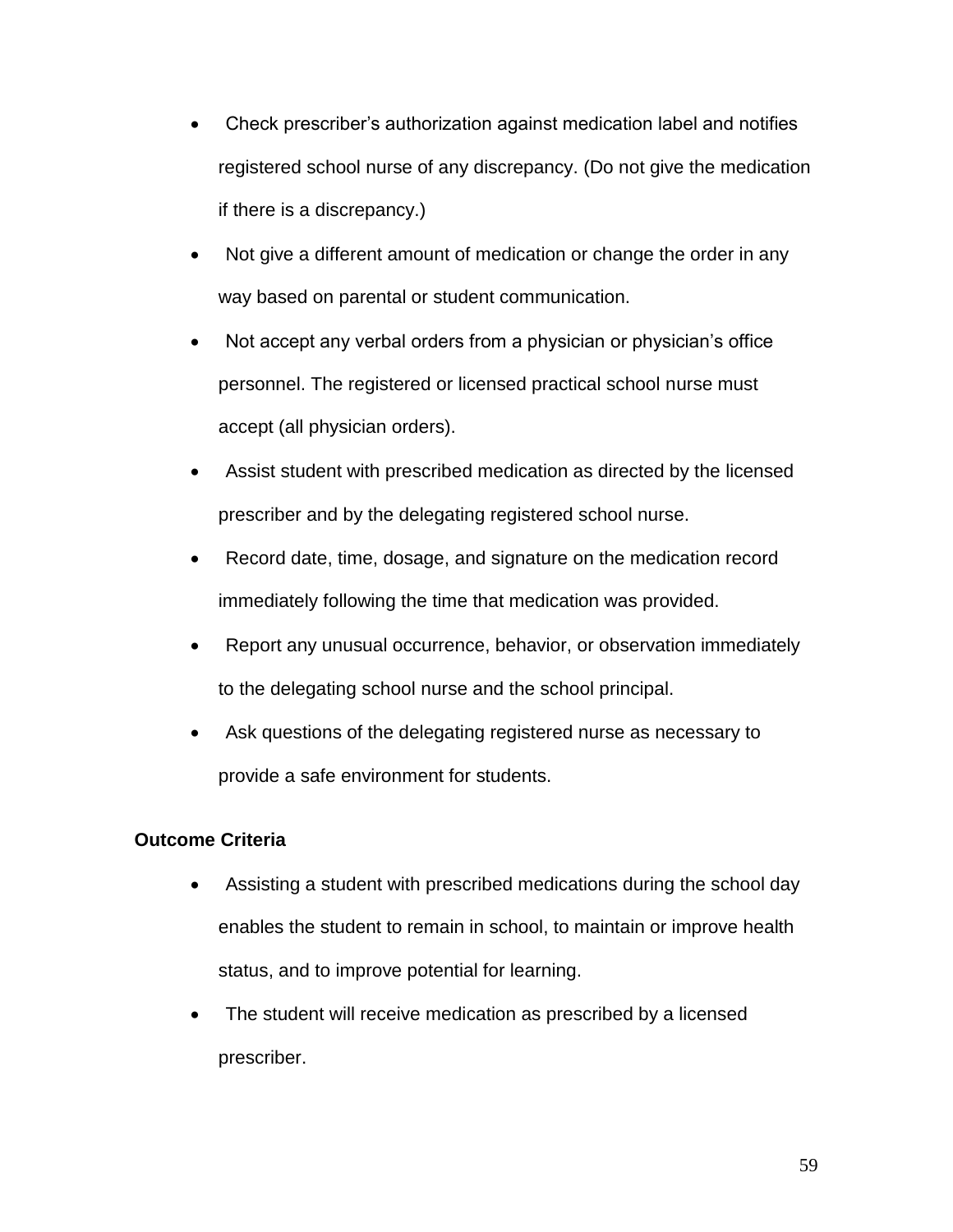- The student will demonstrate knowledge of the principle of self-care and responsibility through appropriate self-medication procedures when applicable.
- Annual survey from the LEA to the SDE and/or ABN will provide continuing data to the ABN regarding the outcomes of permitting registered school nurses to delegate certain medications to unlicensed school personnel.

# **SECTION VI. SCHOOL-SPECIFIC ISSUES**

 specific policies, guidelines, and expectations. These areas will include: The school nurse assigned to each school is required to orient those unlicensed school personnel who are selected for delegation regarding school-

- Record-keeping
- Handling and disposing
- Storage of medications
- Communication (school nurse, principal)
- Student identification
- Over the counter medications
- Controlled substances
- Student self-administration of medications
- Chronic/Health Conditions at School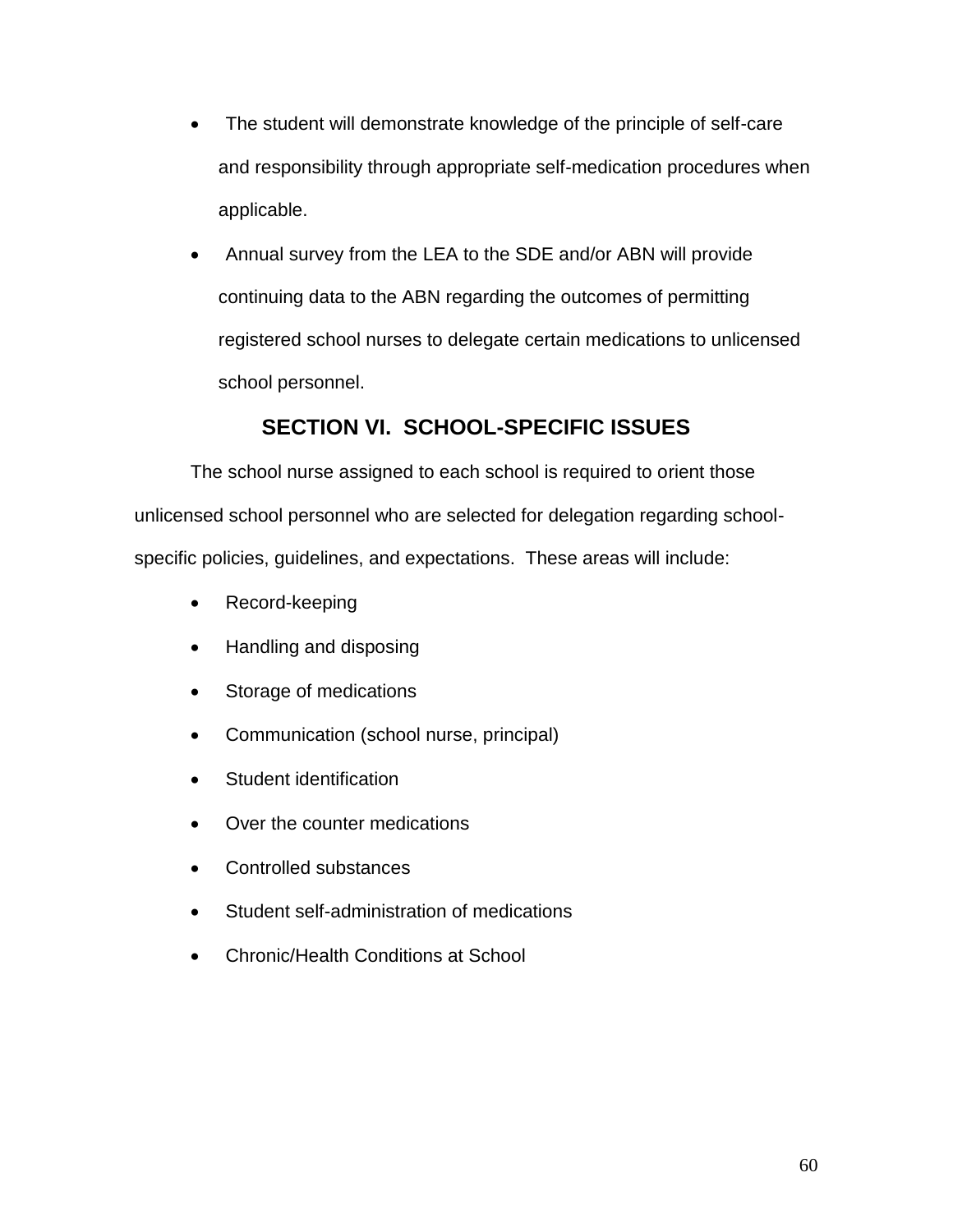# **SECTION VII. EVALUATION**

 Evaluation is critical to any activity. The changes to the Alabama Board of school nurses to unlicensed school personnel require evaluation. Safety of students is foremost. Evaluation allows for collection of data on medication errors Nursing Administrative Code that allow delegation of certain tasks by licensed to determine necessary changes to processes or education.

- implementation for each of the course objectives. Assess the degree and effectiveness of course and program
- Evaluate each component to determine program and course impact.
- Develop process data as well as outcome data for each component.

## **OUTCOMES**

- Assist students in maintaining an optimal state of wellness, thus enhancing the educational experience.
- Enable students to remain in school, to maintain or improve their health status, and to improve their potential for learning through assisting with prescribed medications.
- Assist students with medicines as prescribed by a licensed prescriber.
- Demonstrate knowledge of the principle of self-care and responsibility through appropriate self-medication procedures.
- Provide guidance for the safe assistance with medications to students in schools through consistency in training and procedures throughout the state.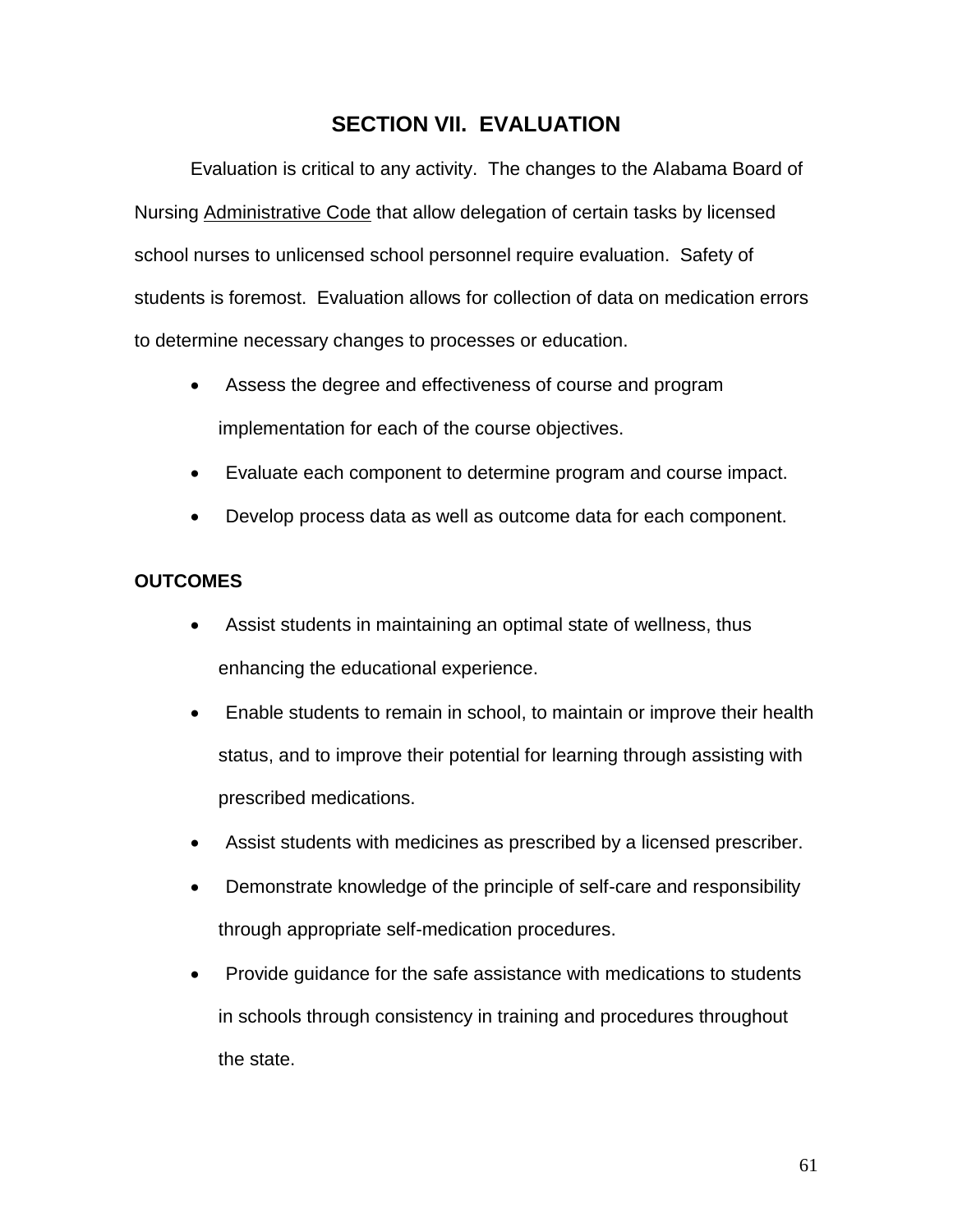# **LOCAL EDUCATION AGENCY PROCESS**

- Obtain provider and parental authorization for assisting with any medication to students at school.
- Unlicensed school personnel shall successfully complete the 12-hour examination) prior to being considered eligible for consideration to assist nurse. Alabama Board of Nursing approved training (including written students with medications through delegation by a registered school
- school nurse. Unlicensed school personnel shall successfully complete school specific training as deemed necessary by the delegating registered
- Provide periodic and regular monitoring of the procedures and individuals that assist students with medications at school.

# **STATE DEPARTMENT OF EDUCATION**

 monitoring and compliance. • Provide documentation of technical assistance provided to LEAs by SDE staff related to assisting with medications (i.e., phone calls, guidance/correspondence, workshops/training, and site visits)

## **ALABAMA BOARD OF NURSING**

- unlicensed personnel. Review the annual report relating to assisting with medications by
- Provide recommendations for program improvement and evaluation through revision of rules and practice.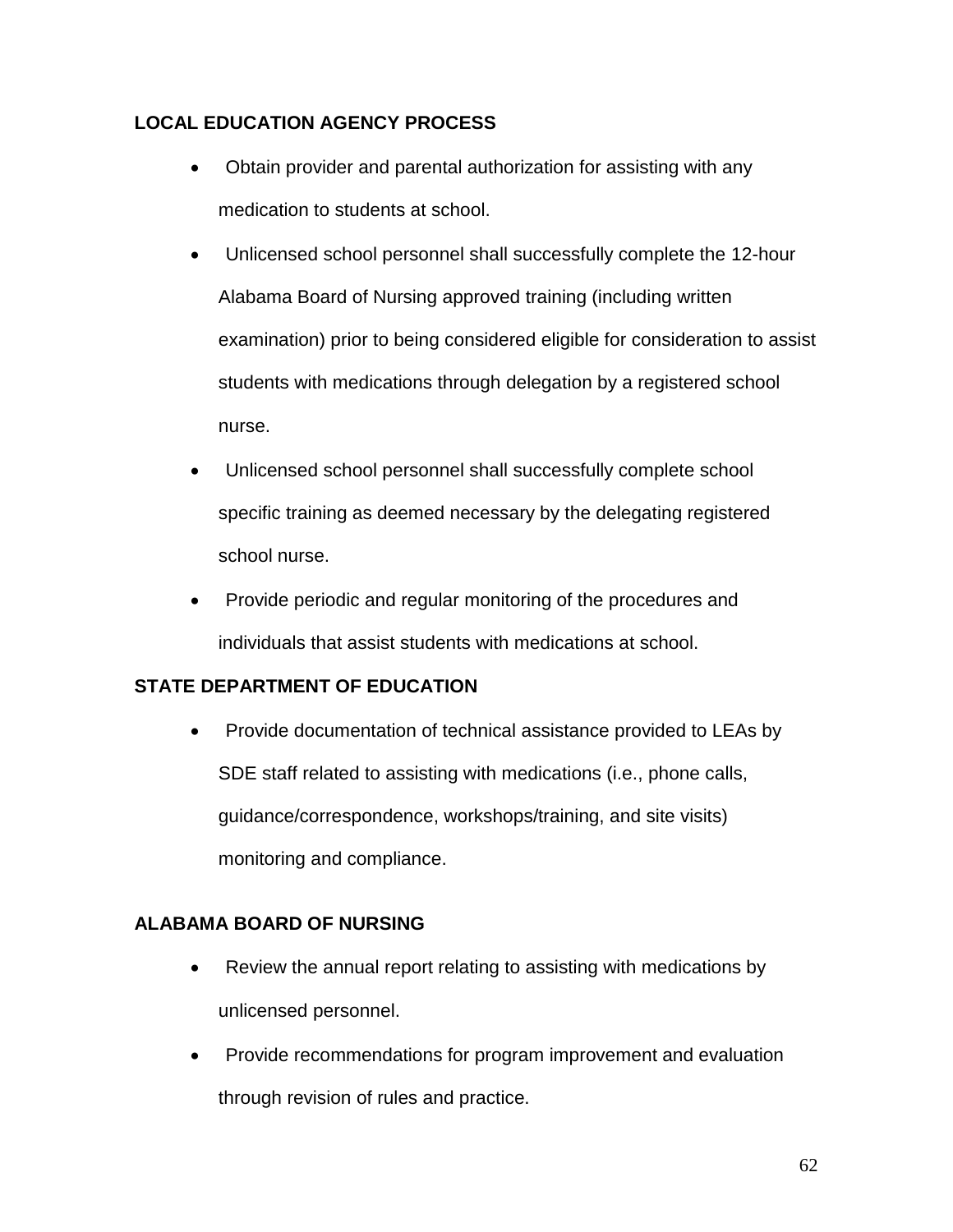# **NURSE DELEGATING TO UNLICENSED PERSONNEL**

- Demonstrate knowledge and understanding of the ABN rules for delegation of medication to unlicensed personnel.
- Provide routine and periodic monitoring of medication delegated to unlicensed school personnel.
- Provide evidence that unlicensed personnel have successfully completed the initial 12-hour course as required by the Alabama Board of Nursing.
- Provide documentation that specific LEA policies related to assisting with medications is taught annually to unlicensed personnel.
- Provide evidence of periodic and regular monitoring of unlicensed personnel during assisting with medication.
- Document each school's specific plan for assisting students with medications.

# **UNLICENSED SCHOOL PERSONNEL**

Demonstrate competence to perform delegated task(s) by:

- Successful completion of the Alabama Board of Nursing approved course (12-hour) including a written test with 100% competency.
- Return demonstration of assistance with medications that includes the correct procedures to prepare, give, and document medications with 100% accuracy.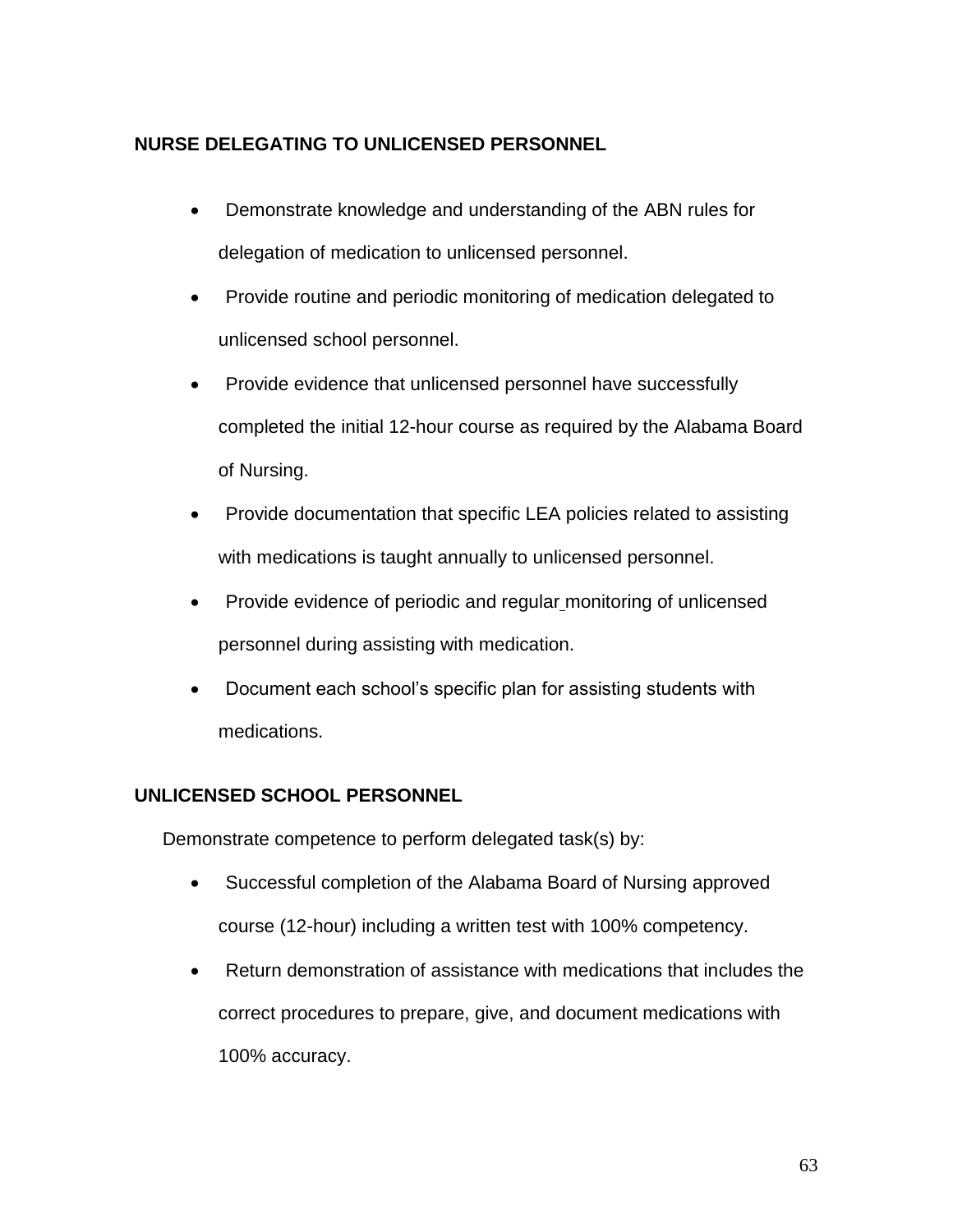- Satisfactory completion of LEA training conducted by the delegating related to assisting students with medications. registered school nurse regarding specific policies and procedures
- Knowledge and understanding of local board of education policies and procedures.
- unlicensed personnel by a registered school nurse. Knowledge and understanding of the accountability and responsibility involved in assisting with medication when this task is delegated to
- careful and complete reporting and documentation of medication errors and omissions of medication doses. Knowledge and understanding of the issues related to assisting with medication including confidentiality, security, and the importance of

# **SECTION VIII. CONCLUSION**

 schools. Changes to regulations and processes were planned and collaboratively We enter a new era in providing health services to children in Alabama developed. The expectation is that the safety of the students in Alabama schools will be enhanced with the parameters provided to licensed school nurses and unlicensed school personnel.